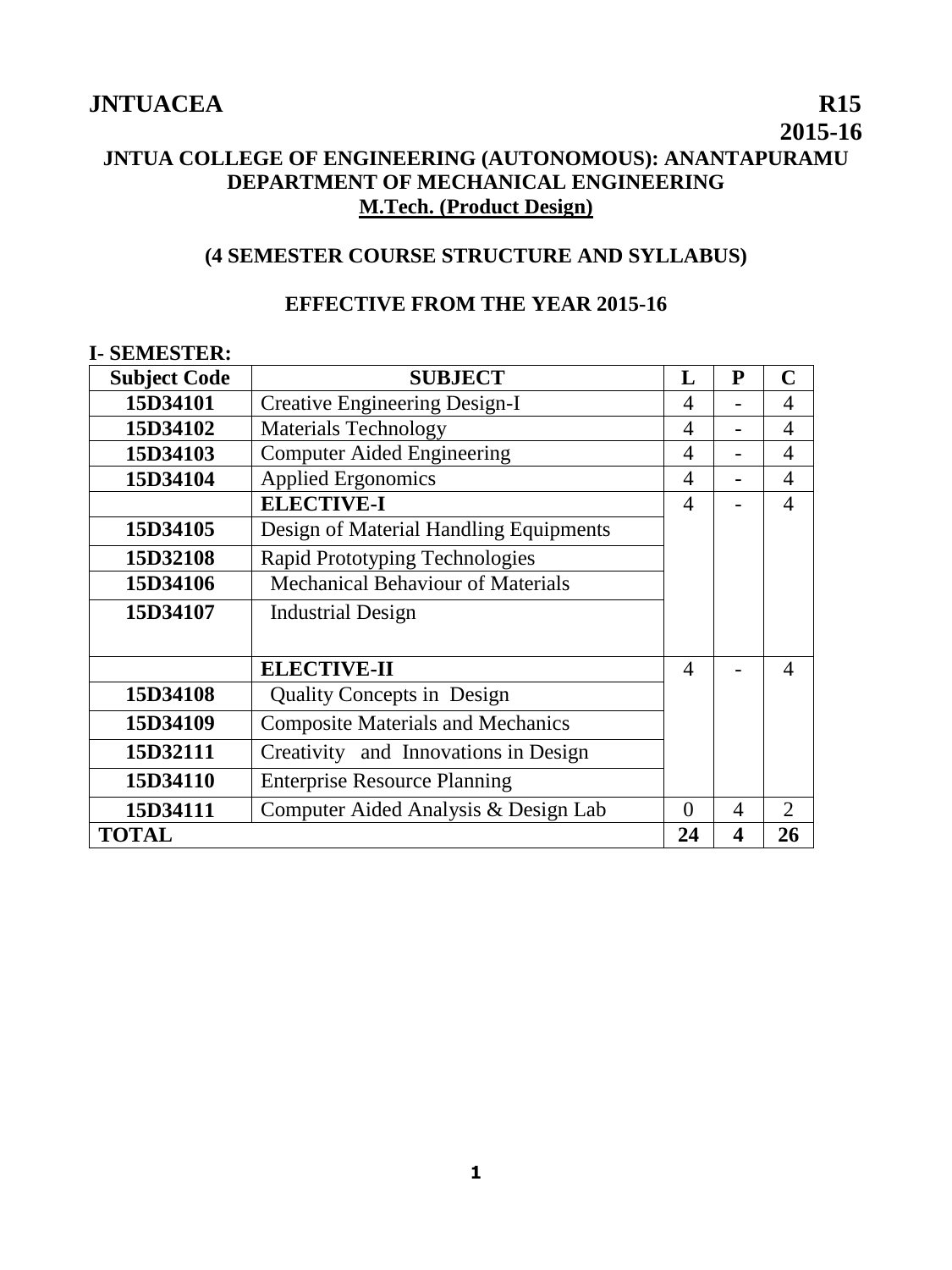## **II - SEMESTER:**

| <b>Subject Code</b> | <b>SUBJECT</b>                                 | L                        | P | C                           |
|---------------------|------------------------------------------------|--------------------------|---|-----------------------------|
| 15D34201            | Design for Manufacturing                       | 4                        |   | 4                           |
| 15D34202            | <b>Optimization of Engineering Design</b>      | 4                        |   | 4                           |
| 15D34203            | <b>Robust Design</b>                           | 4                        |   | 4                           |
| 15D34204            | <b>Creative Engineering Design-II</b>          | 4                        |   | $\overline{4}$              |
|                     | <b>ELECTIVE-III</b>                            | 4                        |   | 4                           |
| 15D32208            | Product Planning and Marketing                 |                          |   |                             |
| 15D34205            | Tribology in Design                            |                          |   |                             |
| 15D34206            | Design of Hydraulic and Pneumatic Systems      |                          |   |                             |
| 15D34207            | <b>Additive Manufacturing</b>                  |                          |   |                             |
|                     | <b>ELECTIVE-IV</b>                             | $\overline{\mathcal{A}}$ |   | $\boldsymbol{\vartriangle}$ |
| 15D34208            | Design for Manufacture Assembly and            |                          |   |                             |
| Environments        |                                                |                          |   |                             |
| 15D34209            | <b>Advanced Metal Forming Techniques</b>       |                          |   |                             |
| 15D34210            | <b>Quality Concepts in Product Development</b> |                          |   |                             |
| 15D32210            | Reverse Engineering                            |                          |   |                             |
| 15D54201            | <b>Research Methodology (Audit Course)</b>     | 3                        |   |                             |
| 15D34211            | <b>Simulation Lab</b>                          | $\Omega$                 | 4 | $\mathcal{D}_{\cdot}$       |
| <b>TOTAL</b>        |                                                | 24                       | 4 | 26                          |

| Code     | <b>Subject</b>               | Т             | P  |    |
|----------|------------------------------|---------------|----|----|
| 15D34301 | <b>III</b> Semester          | $\bf{0}$      | 4  | ↑  |
|          | Seminar - I                  |               |    |    |
| 15D34401 | <b>IV Semester</b>           | O             | 4  |    |
|          | <b>Seminar - II</b>          |               |    |    |
| 15D34302 | <b>III &amp; IV Semester</b> | $\sim$ $\sim$ | -- | 44 |
|          | <b>Project Work</b>          |               |    |    |
|          | <b>Total</b>                 | 24            | 8  | 48 |

**Note :** All End Examinations ( Theory and Practical ) are of Three Hours Duration.

## **T – Tutorial L – Theory P- Practical / Drawing C - Credits**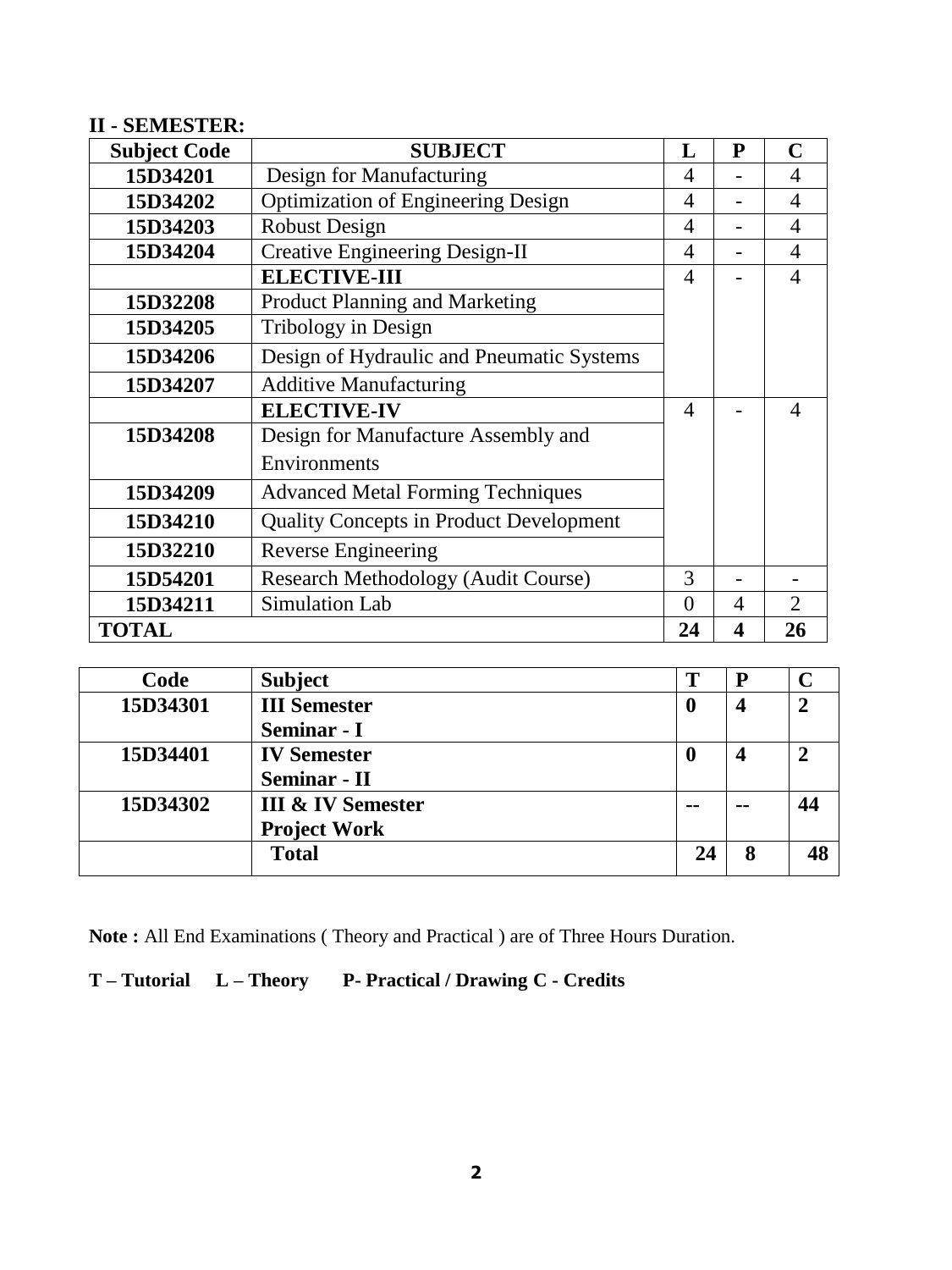## **JNTUA COLLEGE OF ENGINEERING (AUTONOMOUS): ANANTAPURAMU DEPARTMENT OF MECHANICAL ENGINEERING M.Tech : PRODUCT DESIGN**

## **I- SEMESTER L P C**

 **4 - 4**

## **(4 SEMESTER COURSE STRUCTURE AND SYLLABUS)**

## **EFFECTIVE FROM THE YEAR 2015-16**

#### **I- SEMESTER:**

| <b>Subject Code</b> | <b>SUBJECT</b>                           | L        | P                     | $\mathbf C$                 |
|---------------------|------------------------------------------|----------|-----------------------|-----------------------------|
| 15D34101            | <b>Creative Engineering Design-I</b>     | 4        |                       | 4                           |
| 15D34102            | <b>Materials Technology</b>              | 4        |                       | 4                           |
| 15D34103            | <b>Computer Aided Engineering</b>        | 4        |                       | $\overline{A}$              |
| 15D34104            | <b>Applied Ergonomics</b>                | 4        |                       | $\overline{4}$              |
|                     | <b>ELECTIVE-I</b>                        | 4        |                       | $\overline{4}$              |
| 15D34105            | Design of Material Handling Equipments   |          |                       |                             |
| 15D32108            | Rapid Prototyping Technologies           |          |                       |                             |
| 15D34106            | Mechanical Behaviour of Materials        |          |                       |                             |
| 15D34107            | <b>Industrial Design</b>                 |          |                       |                             |
|                     |                                          |          |                       |                             |
|                     | <b>ELECTIVE-II</b>                       | 4        |                       | $\overline{A}$              |
| 15D34108            | <b>Quality Concepts in Design</b>        |          |                       |                             |
| 15D34109            | <b>Composite Materials and Mechanics</b> |          |                       |                             |
| 15D3212             | Creativity and Innovations in Design     |          |                       |                             |
| 15D34111            | <b>Enterprise Resource Planning</b>      |          |                       |                             |
| 15D34112            | Computer Aided Analysis & Design Lab     | $\Omega$ | 4                     | $\mathcal{D}_{\mathcal{L}}$ |
| <b>TOTAL</b>        |                                          | 24       | $\boldsymbol{\Delta}$ | 26                          |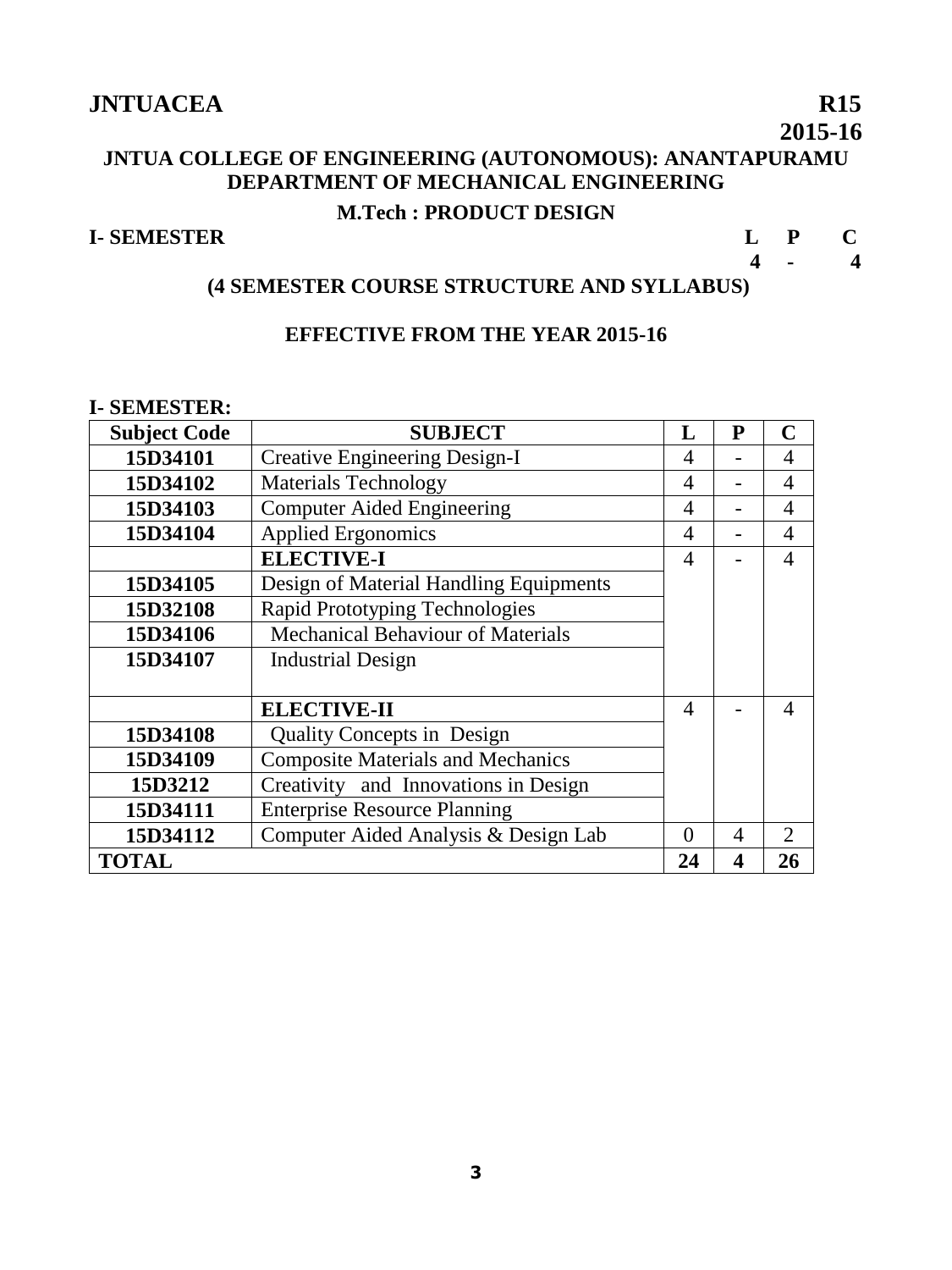#### **JNTUA COLLEGE OF ENGINEERING (AUTONOMOUS): ANANTAPURAMU**

#### **DEPARTMENT OF MECHANICAL ENGINEERING M.Tech – PRODUCT DESIGN**

#### **I- SEMESTER L P C 4 - 4**

## **CREATIVE ENGINEERING DESIGN-I (15D34101)**

#### **UNIT-I**

Introduction to product design- Product development -Examples of product development process-theories and methodologies-Product development teams- Product development planning process-Technical and business concerns.

Understanding customer needs-Customer satisfaction -gathering customer needs-Organising and prioritizing customer needs.

#### **UNIT-II**

Establishing product function-Functional decomposition, Modeling process, Function trees, Creating function structure, Auguementation, Functional common basis.

#### **UNIT-III**

Product teardown and experimentation-Teardown process, Teardown methods, Post teardown reporting- Applications of product teardown.

#### **UNIT-IV**

Benchmarking and establishing engineering specifications- Benchmarking approach, examples, Support tools, Setting product specifications-Product portfolios architecture types, theory, platforms.

Product architecture - Types and examples, Product modularity, Modular design and methods.

#### **UNIT-V**

Generating, selection and embodiment of concepts: Concept generation process, methods-Basic and advanced-Morphological analysis, Concept selection process, Factors, Design evaluation, Information quality, Feasibility-Basic and advanced methods, Concept embodiment: General process, advanced methods

Modeling of product metrics: Model selection, Model preparation, Mathematical modeling, Construction of product models.

## **TEXT BOOKS:**

1. Kevin N. Otto and Kristin L. Wood - **Product Design** Pearson Education 2001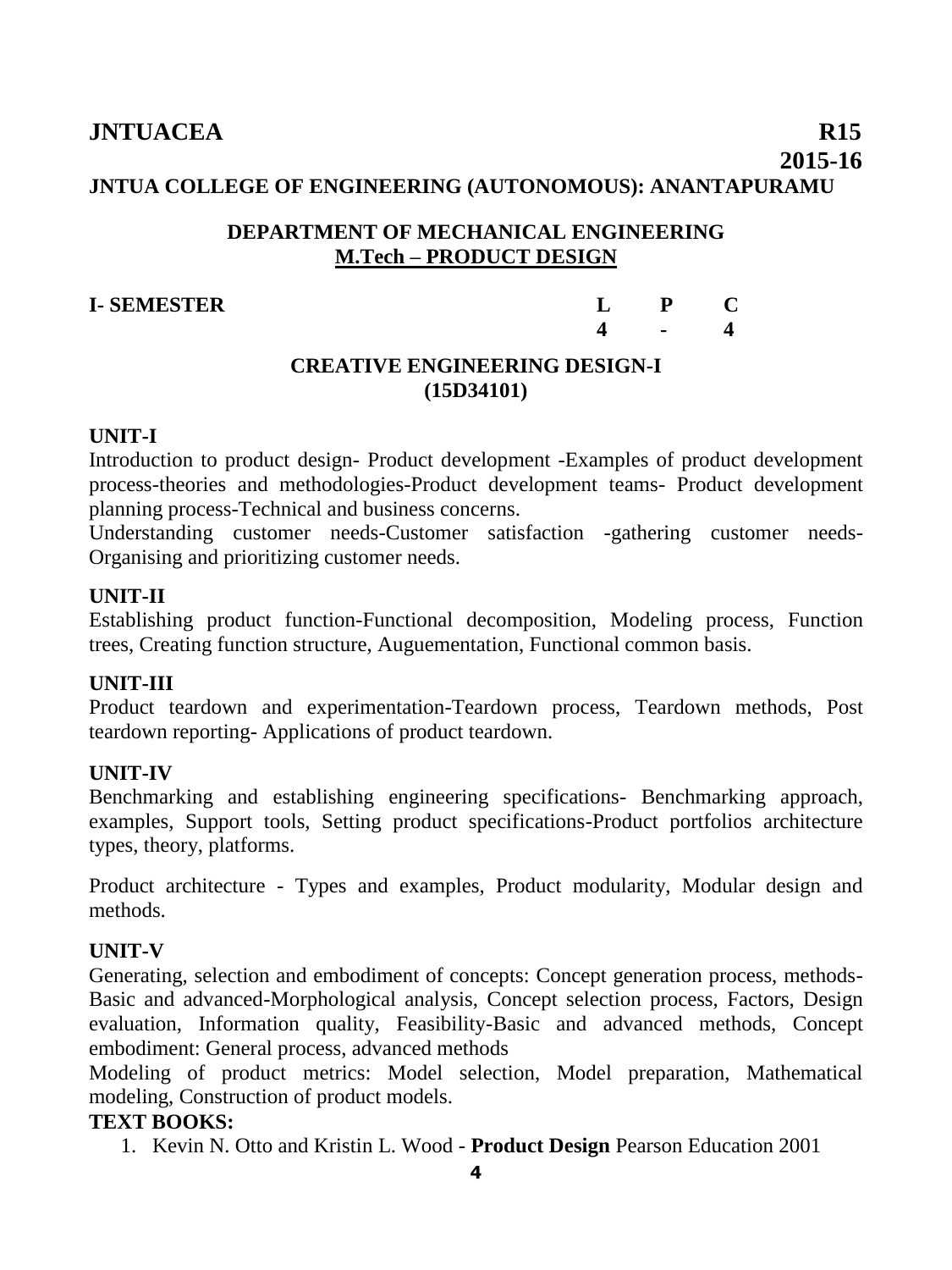## **JNTUA COLLEGE OF ENGINEERING (AUTONOMOUS): ANANTAPURAMU DEPARTMENT OF MECHANICAL ENGINEERING M.Tech – PRODUCT DESIGN**

## **I- SEMESTER L P C**

## **4 - 4 MATERIALS TECHNOLOGY (15D34102)**

## **UNIT I:**

Elasticity in metals and polymers, mechanism of plastic deformation, role of dislocations, yield stress, shear strength of perfect and real crystals, strengthening mechanism, work hardening, solid solution, grain boundary strengthening. Poly phase mixture, precipitation, particle, fiber and dispersion strengthening, effect of temperature, strain and strain rate on plastic behavior, super plasticity, deformation of non crystalline material

## **UNIT II:**

Griffth's Theory, stress intensity factor and fracture Toughness, Toughening Mechanisms, Ductile and Brittle transition in steel, High Temperature Fracture, Creep, Larson – Miller parameter, Deformation and Fracture mechanism maps.

## **UNIT III:**

Fatigue, Low and High cycle fatigue test, Crack Initiation and Propagation mechanism and paris Law, Effect of surface and metallurgical parameters on Fatigue, Fracture of nonmetallic materials, fatigue analysis, Sources of failure, procedure of failure analysis.

## **UNIT IV:**

Motivation for selection, cost basis and service requirements, Selection for Mechanical Properties, Strength, Toughness, Fatigue and Creep. Selection for Surface durability, Corrosion and Wear resistance, Relationship between Materials Selection and Processing, Case studies in Materials Selection with relevance to Aero, Auto , Marine, Machinery and Nuclear Applications.

## **UNIT V:**

**MODERN METALLIC MATERIALS**: Dual Steels, Micro alloyed, High Strength Low alloy (HSLA) Steel, Transformation induced plasticity (TRIP) Steel, Maraging Steel, Intermetallics, Ni and Ti Aluminides, Smart Materials, Shape Memory alloys, Metallic Glass Quasi Crystal and Nano Crystalline Materials.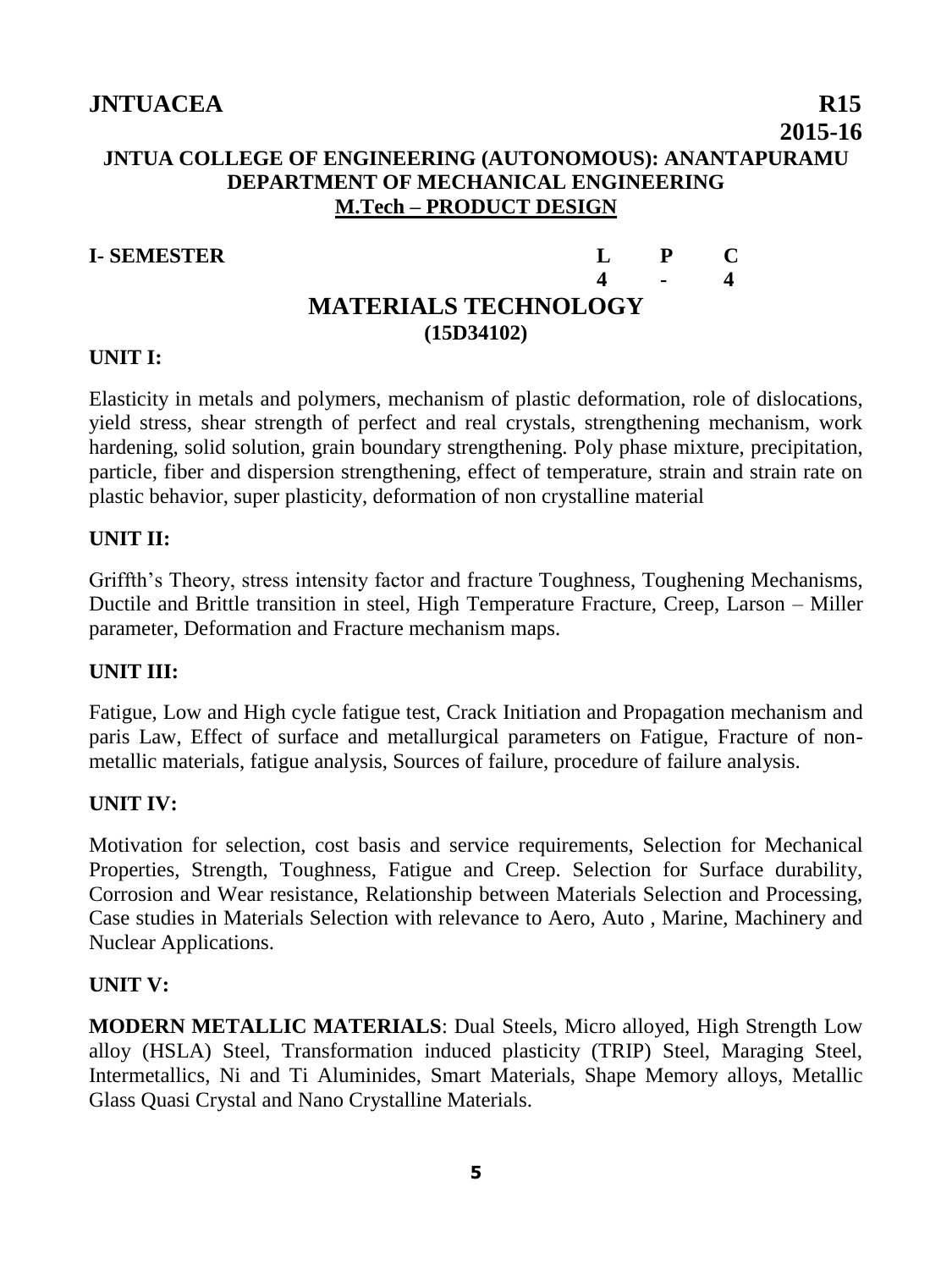**NONMETALLIC MATERIALS**: Polymeric materials and their molecular structures, Production Techniques for Fibers, Foams, Adhesives and Coatings, structure, Properties and Applications of Engineering Polymers, Advanced Structural Ceramics WC, TiC, TaC, A12 O3, SiC, Si3 N4, CBN and Diamond – properties, Processing and applications.

#### **REFERENCES:**

- 1. Mechanical Behavior of Materials/Thomas H. Courtney/ 2 nd Edition, McGraw Hill, 2000
- 2. Mechanical Metallurgy/George E. Dicter/McGraw Hill, 1998.
- **3.** Selection and use of Engineering Materials 3e/Charles J.A/Butterworth Heiremann.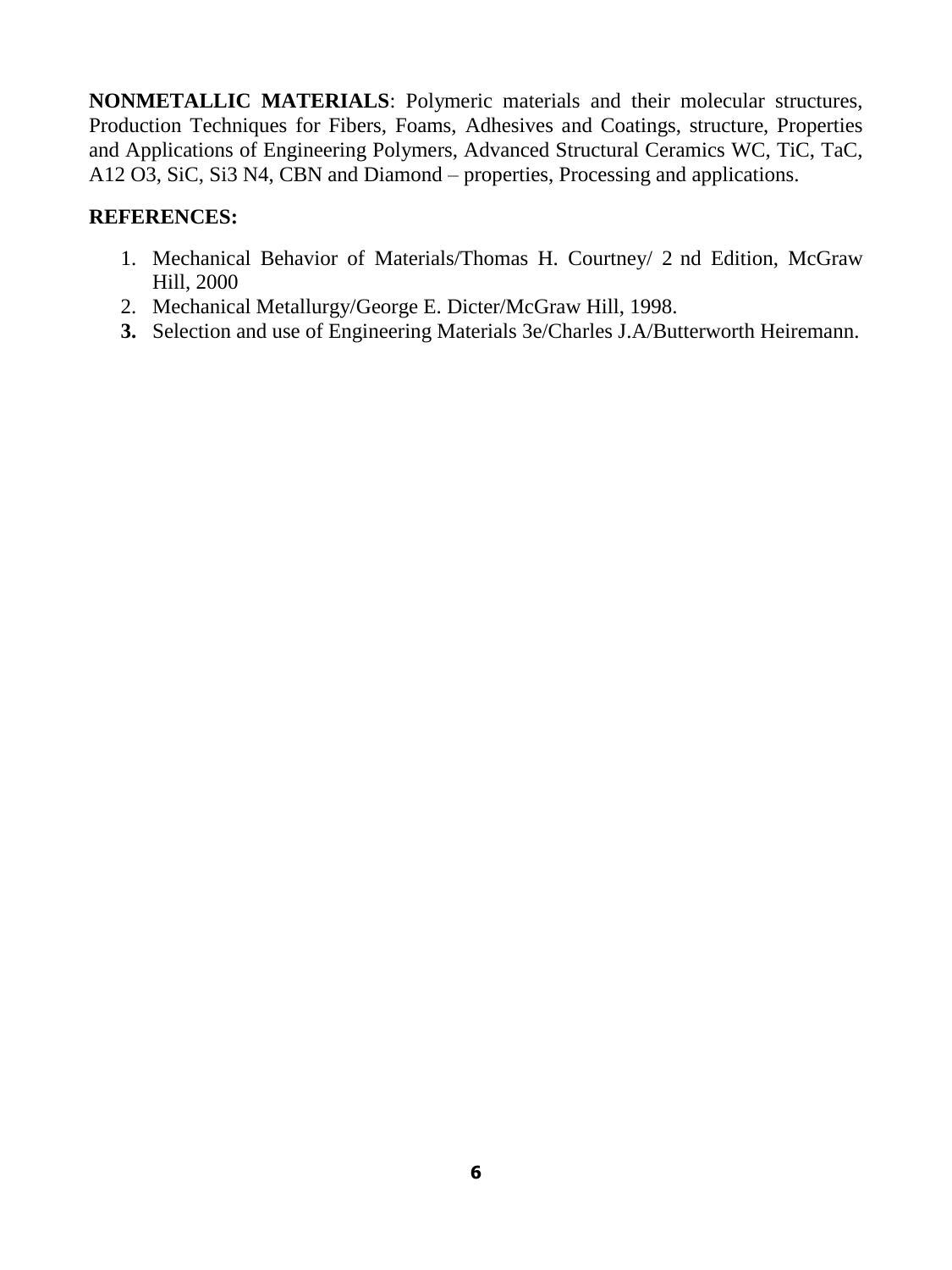## **JNTUA COLLEGE OF ENGINEERING (AUTONOMOUS): ANANTAPURAMU DEPARTMENT OF MECHANICAL ENGINEERING M.Tech – PRODUCT DESIGN**

## **I- SEMESTER**

| L                       | $\mathbf{P}$ | $\mathbf C$ |
|-------------------------|--------------|-------------|
| $\overline{\mathbf{4}}$ |              | 4           |

## **COMPUTER AIDED ENGINEERING (15D34103)**

## **UNIT-I**

**Introduction:** Equations of equilibrium, stress-strain relations for 2-D and 3-D, Potential energy and equilibrium, Boundary conditions, Von-Misses Stresses

**FEM for 1-D Problems:** General procedure for FEA, Raleigh Ritz method, Galerkin Approach, shape functions, stiffness matrix, load vectors, temperature effects, applications of boundary conditions using elimination, penalty and multi-constraint approaches, Application problems – 1-D bar element. Trusses and beams

## **UNIT-II**

**FEM for 2-D Problems**: Shape functions, stiffness matrix, strain matrix, load vectors for CST Elements and application problems

## **UNIT-III**

**FEM for Axisymmetric Problems**: Axisymmetric formulation, triangular elements, PE approach, Body force term, Rotating flywheel, Problem modeling and boundary conditions – Disks and Cylinders

## **UNIT-IV**

**FEM for Scalar Field Problems:** 1-D and 2-D Steady state heat transfer, Torsion, potential flow and fluid flow in ducts and application problems

## **UNIT-V**

**Dynamic Analysis:** Equations of motion for dynamic problems –Consistent and lumped mass matrices -Formulation of element mass matrices free vibration and forced vibration problems formulation.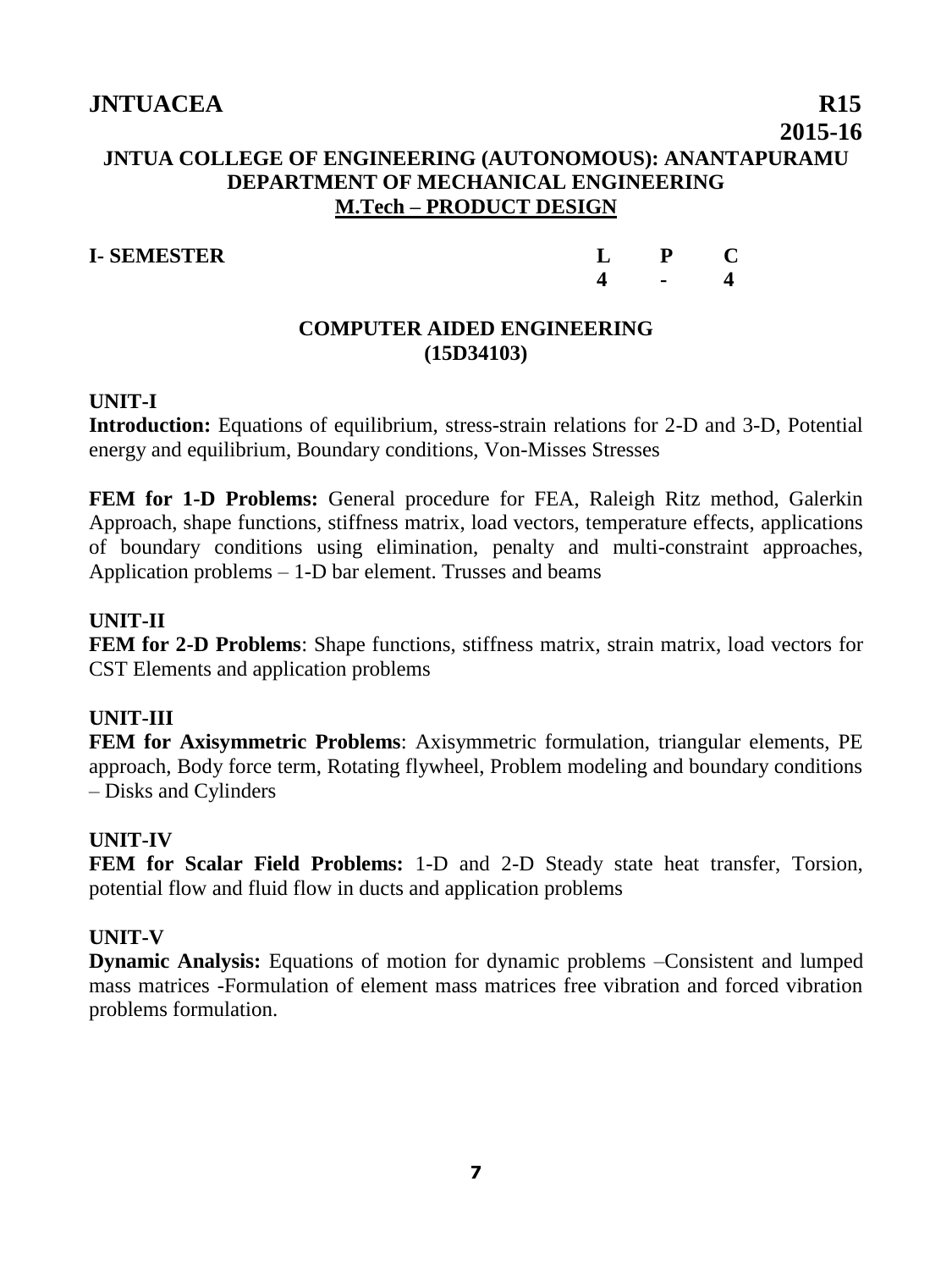## **TEXT BOOKS:**

- 1. Tirupathi R. Chandrupatla, Ashok D Belegundu **-"Introduction to Finite Elements in Engineering"** (Third Edition) Prentice Hall India Pvt. Ltd., New Delhi – 2003
- 2. Cook R.D, Malkus D.S & Plesha M.E-**"Concepts and Applications of finite Element Analysis"**, John Wiley & Sons, 1989.

#### **REFERENCE BOOKS:**

- 1. Segerlind L .J.-"**Applied Finite Element Analysis**" John Wiley & Sons Edition, 1984.
- 2. Rao SS- "**The Finite Element Method in Engineering**", Pergomon Press, Oxford,  $2<sup>nd</sup>$
- 3. Edition,1984.
- 4. Bathe K .J-"**Finite Element Procedures in Engineering Analysis**", Prentice Hall, NewJersey, 1982.
- 5. Shames III & Dym C L- "**Energy and Finite Element Methods in Structural Mechanics**", Wiley Eastern Ltd, 1995,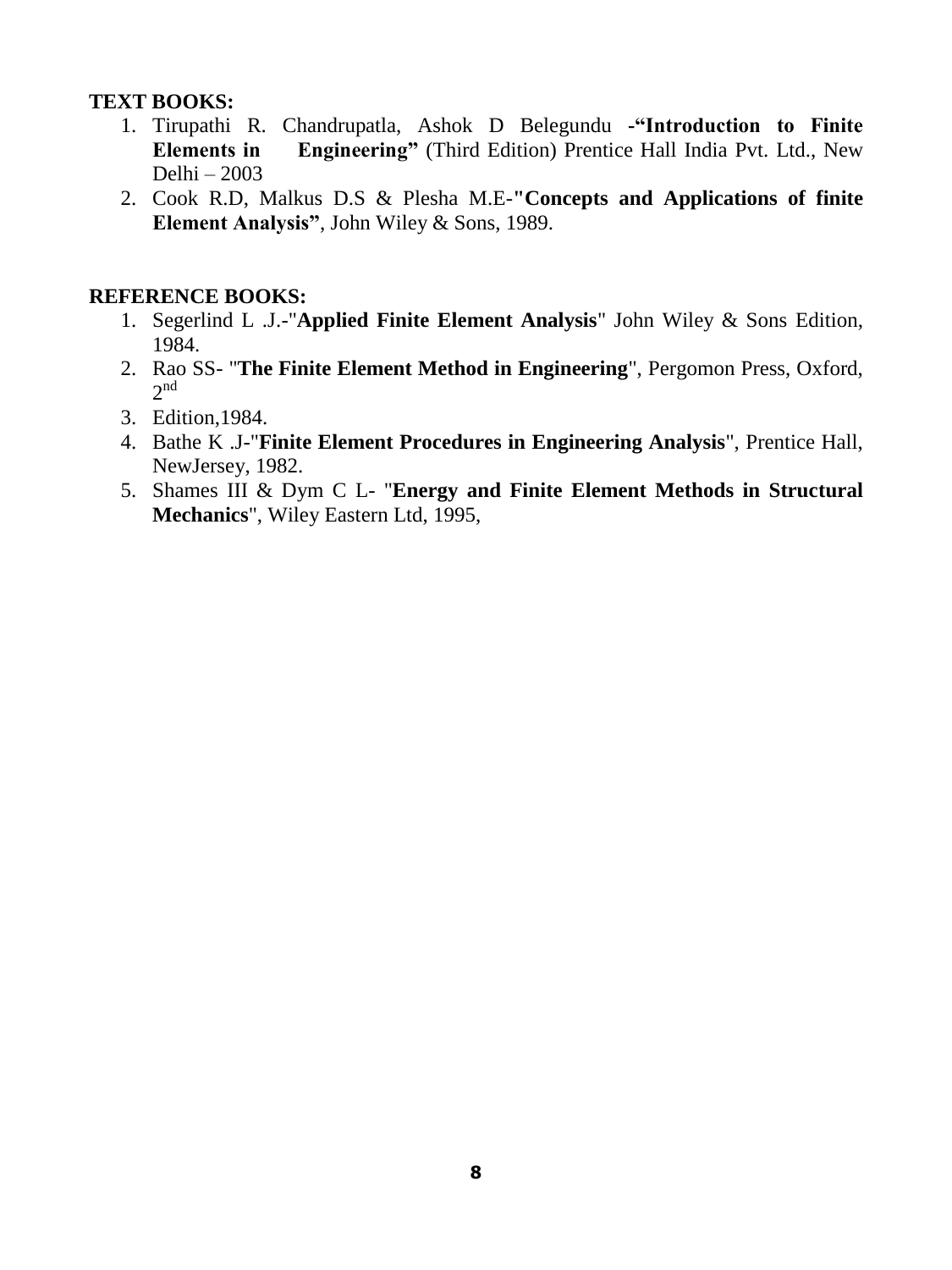## **JNTUA COLLEGE OF ENGINEERING (AUTONOMOUS): ANANTAPURAMU DEPARTMENT OF MECHANICAL ENGINEERING M.Tech – PRODUCT DESIGN**

**I- SEMESTER L P C 4 - 4**

#### **APPLIED ERGONOMICS (15D34104)**

## **UNIT I INTRODUCTION:**

Brief history of human factors engineering/Ergonomics – Interdisciplinary nature.

## **UNIT II HUMAN PERFORMANCE:**

Factors influencing performance – Information receiving and processing – Information theory and its application - Human response and errors – Signal detection theory – iostatic and Biodynamic Mechanics.

## **UNIT III**

## **PHYSIOLOGICAL ASPECTS OF HUMAN AT WORK:**

Metabolism – Physiological factors involved in muscular activity – Measurement of energy expenditure – Quantitative work load analysis - Physical work capacity and its evaluation – Physiological fatigue – Work and rest schedules – Physical fitness tests.

## **UNIT IV**

## **WORK PLACE DESIGN:**

Problems of body size, Anthropometry measures, Work posture - Work space layout and work station design – Design of displays, controls and VDT work stations - Hand tool design.illumination.

## **UNIT V**

## **OCCUPATIONAL HEALTH AND SAFETY:**

Industrial accidents, Personal Protective devices, Safety Management practices – Effect of Environment – heat, cold & noise – NIOHS regulations and Factories Act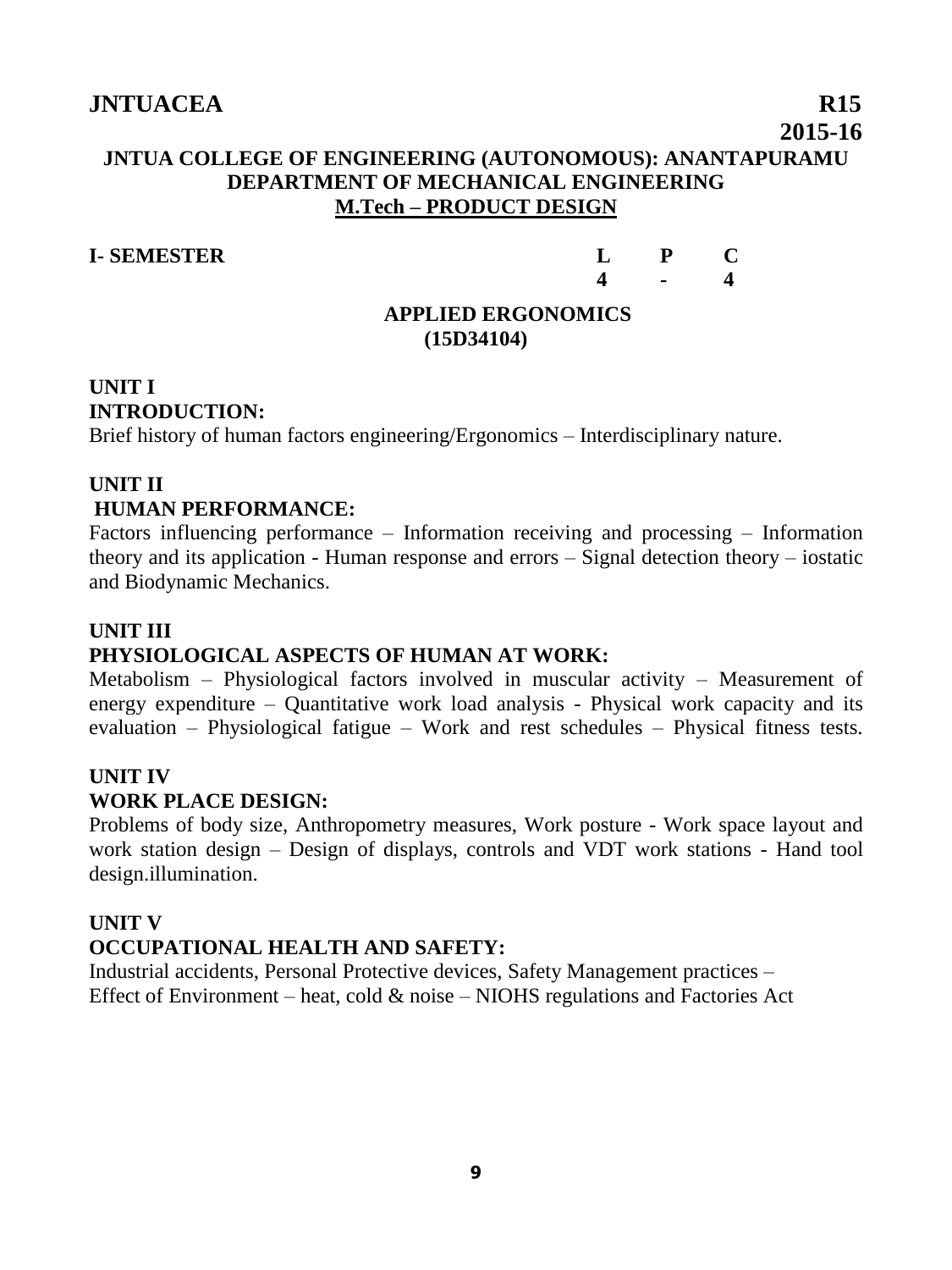## **TEXT BOOK:**

1. Bridger, R.S., Introduction to Ergonomics, McGraw Hill, 1995.

## **REFERENCES:**

1. Martin Helander, A guide to Ergonomics of Manufacturing, TMH, 2006.

2. Mecormik, T.J., Human Factors Engineering, TMH, 1990.

3. John Grimaldi, Safety Management, A.I.B.S., 5th Edition, Hazard Control Technology 2003

4. Philips, Chandler A, Human Factors Engineering, John Wiley and Sons, Inc. 2000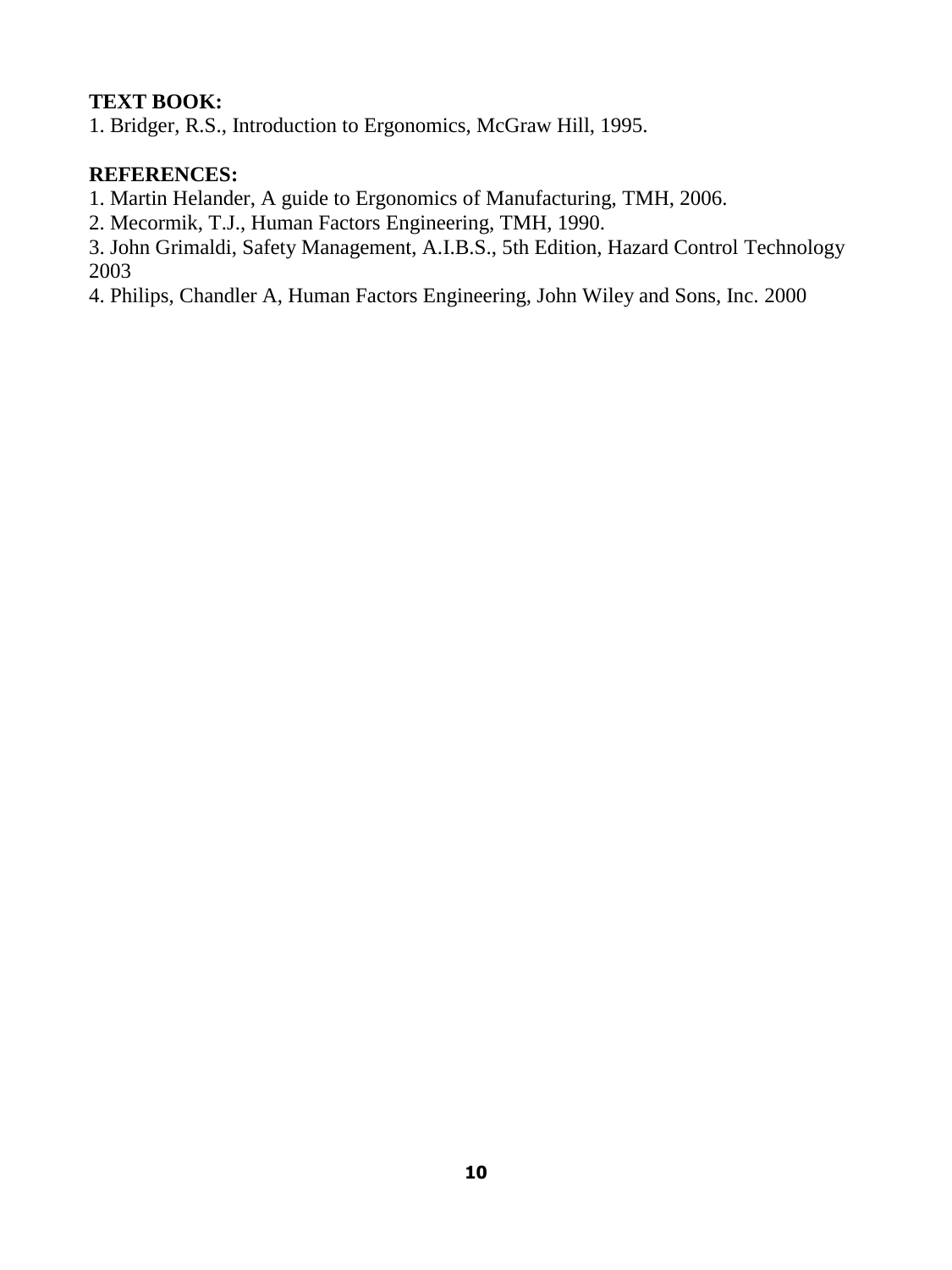## **JNTUA COLLEGE OF ENGINEERING (AUTONOMOUS): ANANTAPURAMU DEPARTMENT OF MECHANICAL ENGINEERING M.Tech – PRODUCT DESIGN**

## **I- SEMESTER L P C**

**4 - 4**

## **DESIGN OF MATERIAL HANDLING EQUIPMENTS (Elective – I) (15D34105)**

#### **UNIT I MATERIALS HANDLING EQUIPMENT**

Types, selection and applications

#### **UNIT II DESIGN OF HOISTS**

Design of hoisting elements: Welded and roller chains - Hemp and wire ropes - Design of ropes, pulleys, pulley systems, sprockets and drums, Load handling attachments. Design of forged hooks and eye hooks – crane grabs - lifting magnets - Grabbing attachments - Design of arresting gear - Brakes: shoe, band and cone types.

#### **UNIT III DRIVES OF HOISTING GEAR**

Hand and power drives - Traveling gear - Rail traveling mechanism - cantilever and monorail cranes - slewing, jib and luffing gear - cogwheel drive - selecting the motor ratings.

#### **UNIT IV CONVEYORS**

Types - description - design and applications of Belt conveyors, apron conveyors and escalators Pneumatic conveyors, Screw conveyors and vibratory conveyors.

#### **UNIT V ELEVATORS**

Bucket elevators: design - loading and bucket arrangements - Cage elevators - shaft way, guides, counter weights, hoisting machine, safety devices - Design of fork lift trucks.

#### **REFERENCES**

1. Rudenko, N., Materials handling equipment, ELnvee Publishers, 1970.

2. Spivakovsy, A.O. and Dyachkov, V.K., Conveying Machines, Volumes I and II, MIR Publishers, 1985.

3. Alexandrov, M., Materials Handling Equipments, MIR Publishers, 1981.

4. Boltzharol, A., Materials Handling Handbook, The Ronald Press Company, 1958.

5. P.S.G. Tech., "Design Data Book", Kalaikathir Achchagam, Coimbatore, 2003.

6. Lingaiah. K. and Narayana Iyengar, "Machine Design Data Hand Book", Vol. 1 & 2, Suma Publishers, Bangalore, 1983

 **2015-16**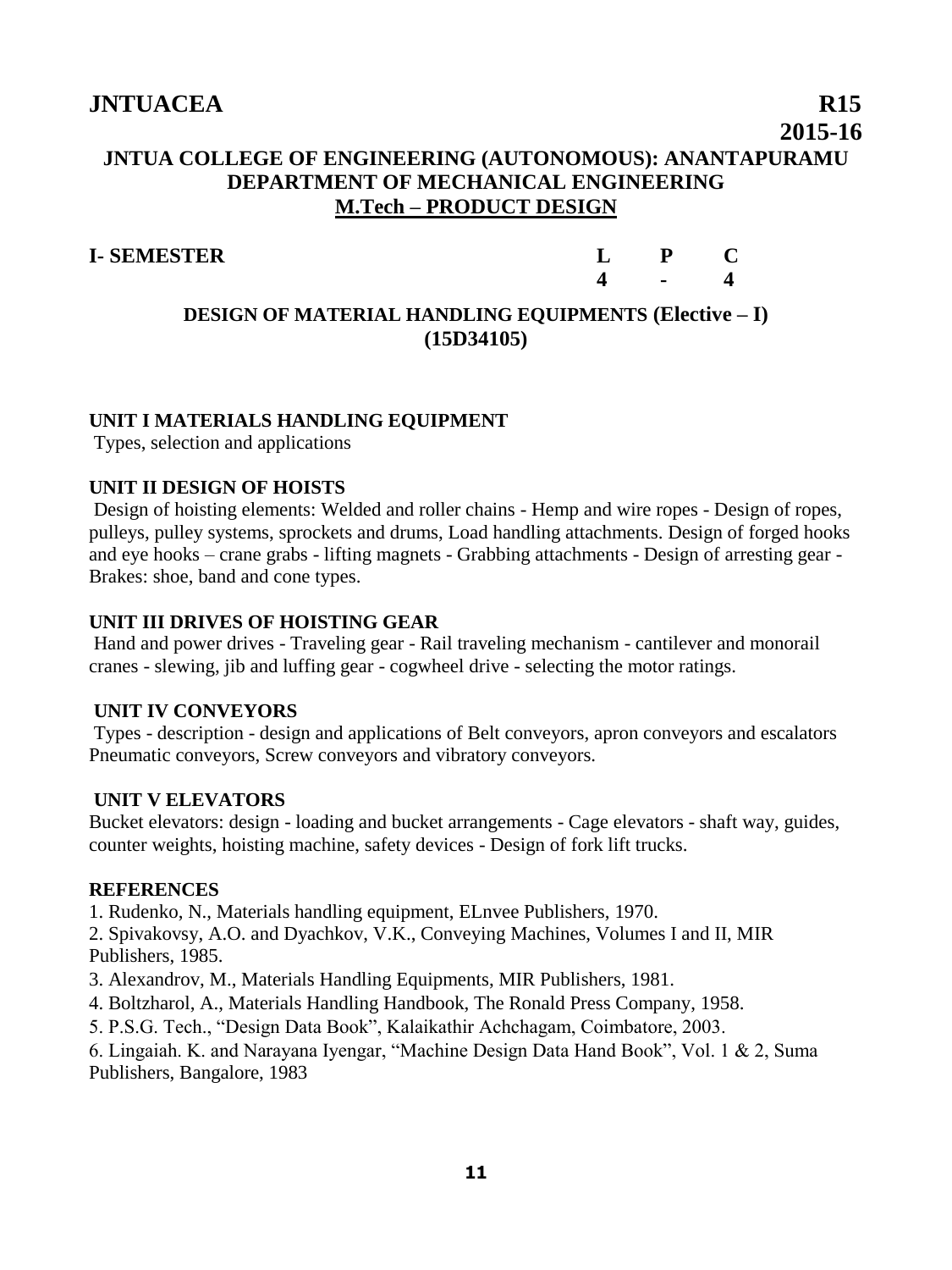## **JNTUA COLLEGE OF ENGINEERING (AUTONOMOUS): ANANTAPURAMU DEPARTMENT OF MECHANICAL ENGINEERING M.Tech – PRODUCT DESIGN**

## **I- SEMESTER**

| L                | P | $\mathbf C$      |
|------------------|---|------------------|
| $\boldsymbol{4}$ |   | $\blacktriangle$ |

## **RAPID PROTOTYPING TECHNOLOGIES (Elective – I)** (Common to Energy Systems & Product Design) **(15D32108)**

## **UNIT-I**

**Introduction:** Need for the compression in product development, History of RP systems, Survey of applications, Growth of RP industry and classification of RP systems.

**Stereo Lithography Systems:** Principle, Process parameter, Process details, Data preparation, Data files and machine details, Application.

**Selective Laser Sintering:** Type of machine, Principle of operation, Process parameters, Data preparation for SLS, Applications.

## **UNIT-II**

**Fusion Deposition Modelling:** Principle, Process parameter,Path generation, Application **Solid Ground Curing:** Principle of operation, Machine details, Applications.

## **UNIT-III**

**Laminated Object Manufacturing:** Principle Of Operation, LOM materials. Process details, application.

**Concepts Modelers:** Principle, Thermal jet printer, Sander's model market, 3-D printer. Genisys Xs printer HP system 5, Object Quadra systems.

## **UNIT-IV**

## **LASER ENGINEERING NET SHAPING (LENS)**

**Rapid Tooling:** Indirect Rapid tooling -Silicon rubber tooling –Aluminum filled epoxy tooling Spray metal tooling, Cast kirksite, 3Q keltool, etc, Direct Rapid Tooling Direct. AIM, Quick cast process, Rapid Tool, DMILS, Prometal, Sand casting tooling, Laminate tooling soft, Tooling vs. hard tooling.

## **UNIT-V**

**Rapid Manufacturing Process Optimization:** Factors influencing accuracy, Data preparation errors, Part building errors, Error in finishing, Influence of build orientation.

**Allied Processes:** Vacuum casting, surface digitizing, Surface generation from point cloud, Surface modification-data transfer to solid models.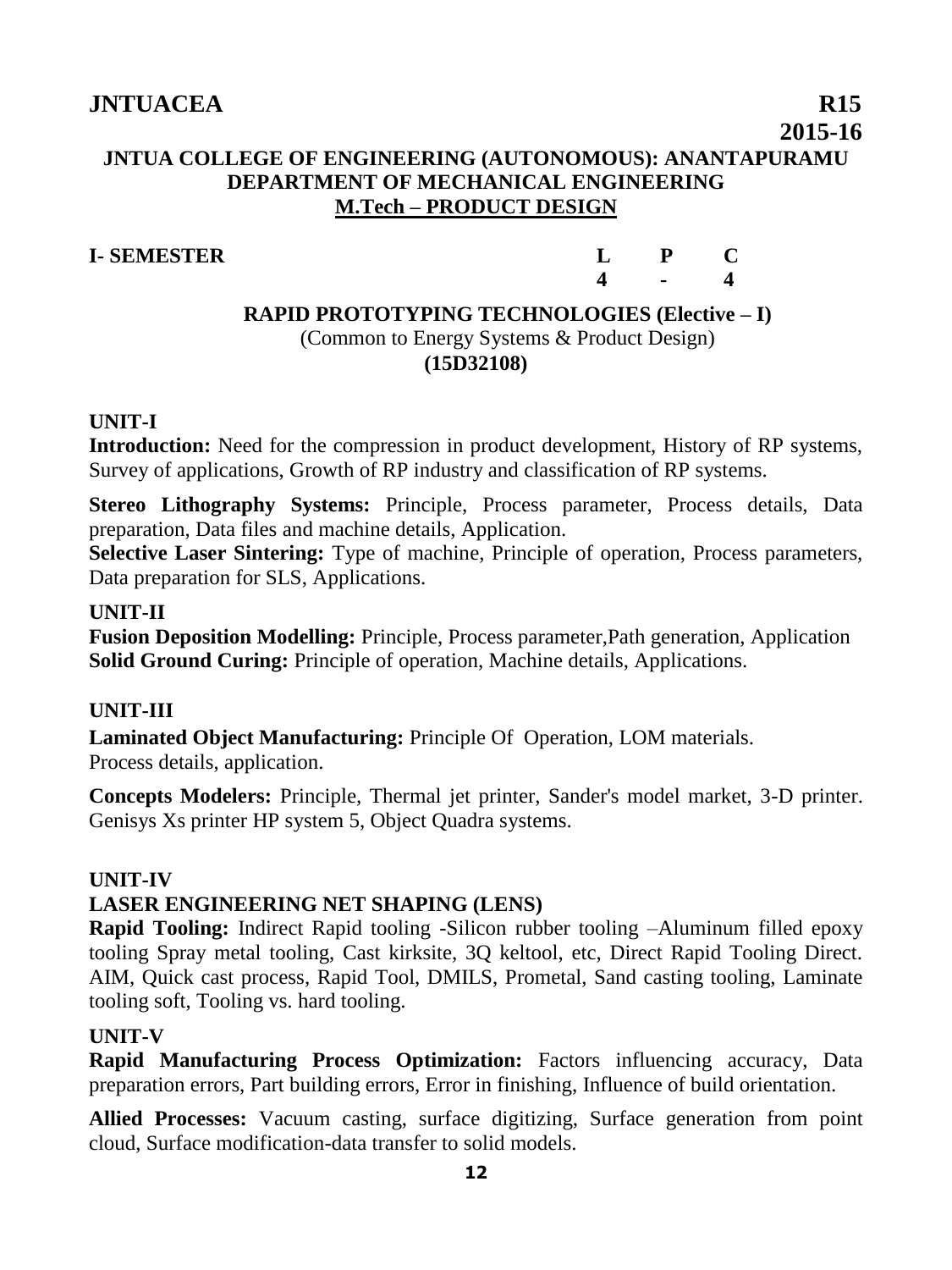## **TEXT BOOKS:**

- 1. Rapid Prototyping and Tooling by Hari Prasad & K.S. Badhrinarayan/ Page Turners
- 2. Paul F. Jacobs- "**Stereo lithography and other RP & M Technologies**", SME, NY 1996.
- 3. Flham D.T & Dinjoy S.S "**Rapid Manufacturing**" Verlog London 2001.
- 4. Lament wood, "**Rapid automated",** Indus press New York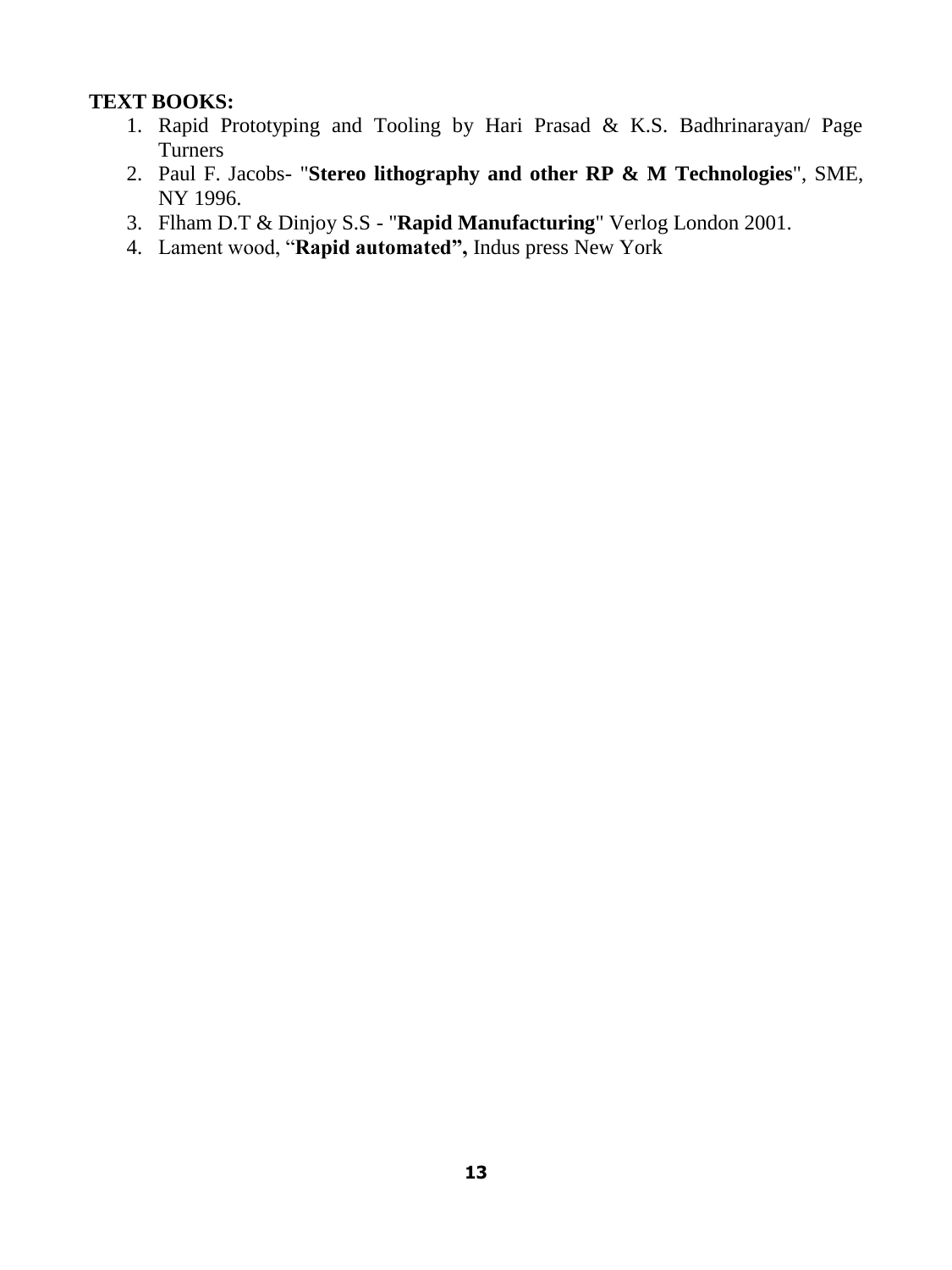## **JNTUA COLLEGE OF ENGINEERING (AUTONOMOUS): ANANTAPURAMU DEPARTMENT OF MECHANICAL ENGINEERING M.Tech – PRODUCT DESIGN**

## **I- SEMESTER**

| L                | ${\bf P}$      | C                       |
|------------------|----------------|-------------------------|
| $\boldsymbol{4}$ | $\blacksquare$ | $\overline{\mathbf{4}}$ |

## **MECHANICAL BEHAVIOR OF MATERIALS (Elective – I) (15D34106)**

## **UNIT I BASIC CONCEPTS OF MATERIAL BEHAVIOR**

Elasticity in metals and polymers– Strengthening mechanisms, work hardening, solid solutioning, grain boundary strengthening, poly phase mixture, precipitation, particle, fibre and dispersion strengthening. Effect of temperature, strain and strain rate on plastic behaviour – Super plasticity –. Griffith"s theory,– Ductile, brittle transition in steel – High temperature fracture, creep – Larson Miller parameter – Deformation and fracture mechanism maps.

#### **UNIT II BEHAVIOUR UNDER DYNAMIC LOADS AND DESIGN APPROACHES**

Stress intensity factor and fracture toughness – Fatigue, low and high cycle fatigue test, crack initiation and propagation mechanisms and Paris law.- Safe life, Stress-life, strain-life and fail safe design approaches -Effect of surface and metallurgical parameters on fatigue – Fracture of non metallic materials – Failure analysis, sources of failure, procedure of failure analysis.

## **UNIT III SELECTION OF MATERIALS**

Motivation for selection, cost basis and service requirements – Selection for mechanical properties, strength, toughness, fatigue and creep – Selection for surface durability corrosion and wear resistance – Relationship between materials selection and processing – Case studies in materials selection with relevance to aero, auto, marine, machinery and nuclear applications – Computer aided materials selection.

## **UNIT IV MODERN METALLIC MATERIALS**

Dual phase steels, High strength low alloy (HSLA) steel, Transformation induced plasticity (TRIP) Steel, Maraging steel, Nitrogen steel – Intermetallics, Ni and Ti aluminides – smart materials, shape memory alloys – Metallic glass and nano crystalline materials.

## **UNIT V NON METALLIC MATERIALS**

Polymeric materials – Formation of polymer structure – Production techniques of fibers, foams, adhesives and coating – structure, properties and applications of engineering polymers – Advanced structural ceramics, WC, TIC, TaC, Al2O3, SiC, Si3N4 CBN and diamond – properties, processing and applications.

## **REFERENCES**

1. George E.Dieter, Mechanical Metallurgy, McGraw Hill, 1988

2. Thomas H. Courtney, Mechanical Behavior of Materials, (2nd edition), McGraw Hill, 2000

3. Charles, J.A., Crane, F.A.A. and Fumess, J.A.G., Selection and use of engineering materials, (34d edition), Butterworth-Heiremann, 1997.

4. Flinn, R.A., and Trojan, P.K., Engineering Materials and their Applications, (4th Edition) Jaico, 1999.

5. Metals Hand book, Vol.10, Failure Analysis and Prevention, (10th Edition), Jaico, 1999.

6. Ashby M.F., materials selection in Mechanical Design 2nd Edition, Butter worth 1999. www.astm.org/labs/pages/131350.htm.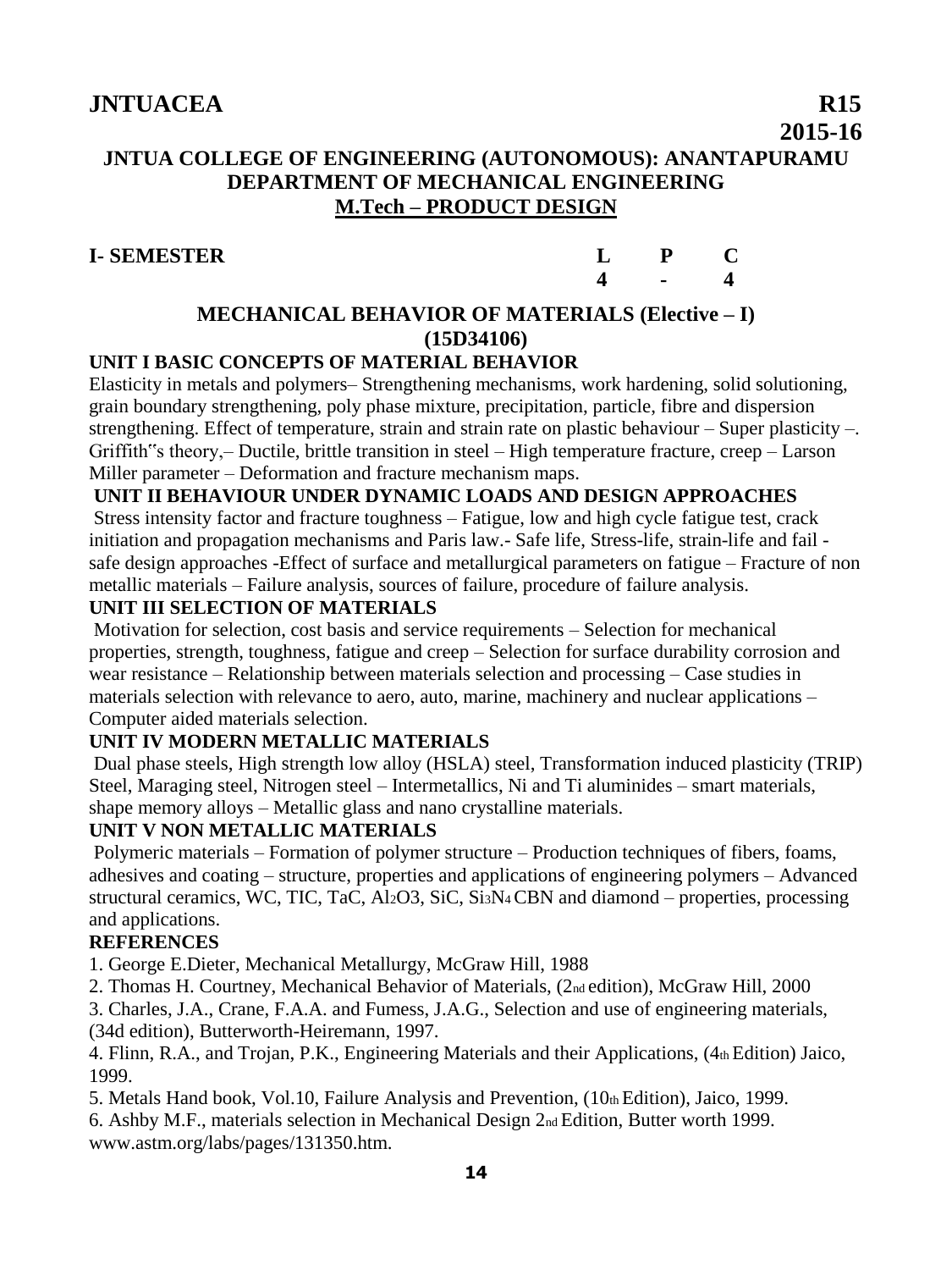## **JNTUA COLLEGE OF ENGINEERING (AUTONOMOUS): ANANTAPURAMU DEPARTMENT OF MECHANICAL ENGINEERING M.Tech – PRODUCT DESIGN**

#### **I- SEMESTER L P C**

## **4 - 4 INDUSTRIAL DESIGN (Elective – I) (15D34107)**

#### **UNIT I INTRODUCTION**

Definition – Human & Machine system – Manual; Mechanical; Automated system, Input of Information - Auditory, Visual, Oral, Olfactory display & Communication. Human Output andControl – Physical work, Manual material handling, Physiological performance : Motor Skill,human control of systems, controls & data entry devices, hand tools & devices.

#### **UNIT II WORK PLACE AND EQUIPMENT DESIGN**

Applied anthropometry, Workspace design and seating, arrangement of components within a physical space, interpersonal aspects of work place design, and design of repetitive task, design of manual handling activity task, work capacity, stress, and fatigue. Design of Equipment : Ergonomic factors to be considered in the design of displays and control, designfor maintainability, design of human computer interaction.

#### **UNIT III ENVIRONMENTAL DESIGN**

Vision and illumination design – Climate, Noise, Motion, Sound, Vibration.

#### **UNIT IV BIOMECHANICS, BIOTHERMODYNAMICS, BIOENERGETICS**

Biostatic mechanics, statics of rigid bodies, upper extremity of hand, lower extremity and foot, bending, lifting and carrying, biodynamic mechanics, human body kinematics, kinetics, impact and collision, human activity analysis, ergonomic tools, RULA, REBA, NOISH lifting equation - Bio-thermal fundamentals, human operator heat transfer, human system bioenergetics, thermoregulatory physiology, human operator thermo regularity, passive operator, active operator, heat stress.

#### **UNIT V COGNITIVE ERGONOMICS & HUMAN FACTOR APPLICATION**

Information Theory Information processing, Signal detection theory, Human response, human errors, cognitive task analysis. Human factors applications : Human error, accidents, human factors and the automobile, organizational and social aspects, steps according to ISO.DIS6385, OSHA"s approach, virtual environments.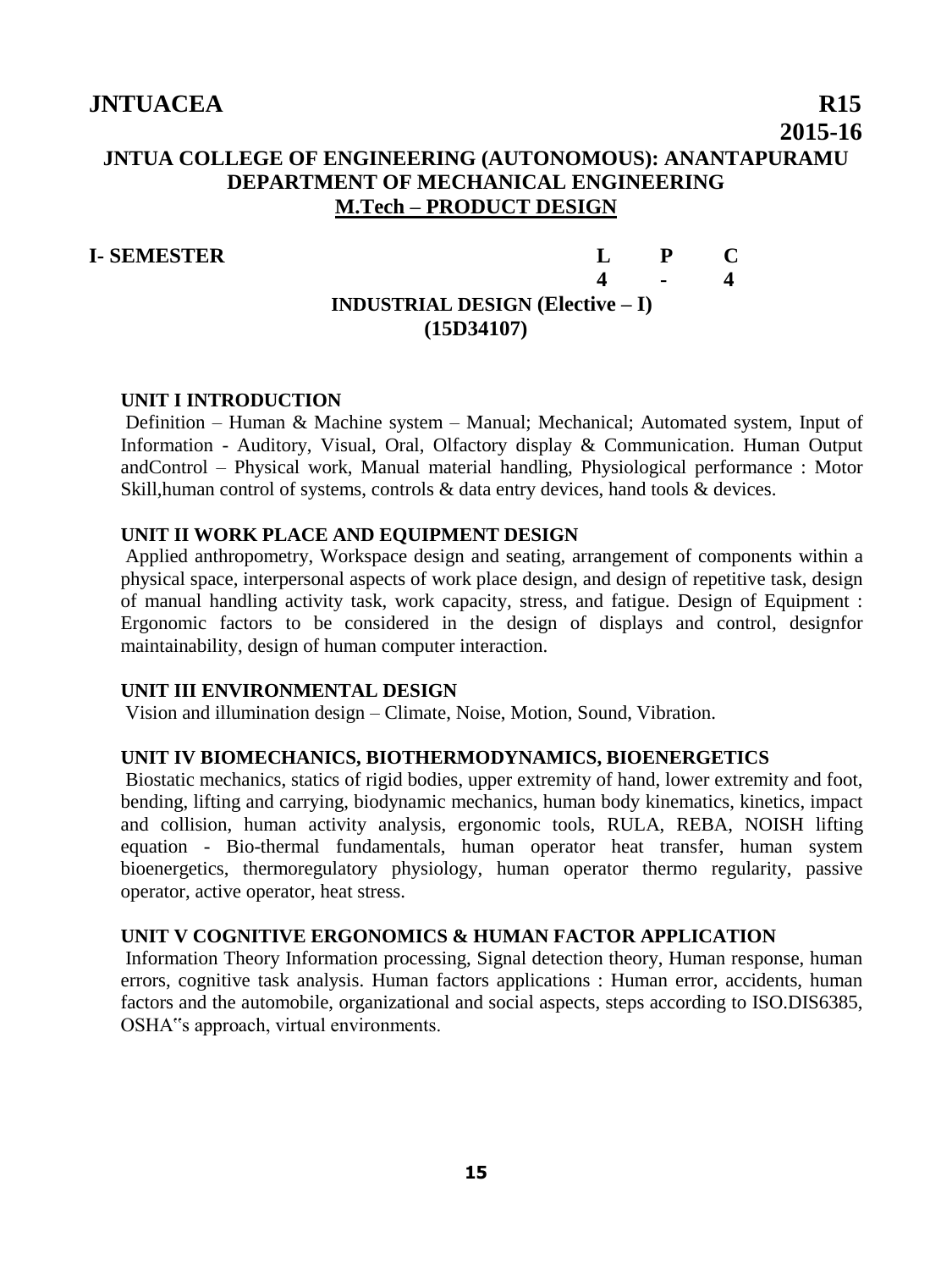#### **REFERENCES**

1. Chandler Allen Phillips, "Human Factors Engineering", John Wiley and sons, New York, 2000 2. Mark S Sanders, "Human Factors in Engineering and Design", McGraw Hill, New York, 1993. 3. Bridger R S, "Introduction to Ergonomics", Taylor and Francis, London, 2003. 4. MeCormik, J., Human Factors Engineering and Design, McGraw Hill, 1992.

5. Martin Helander, A guide to Human Factors and Ergonomics, 2nd Edition, CRC, Taylor & Francis Group 2006.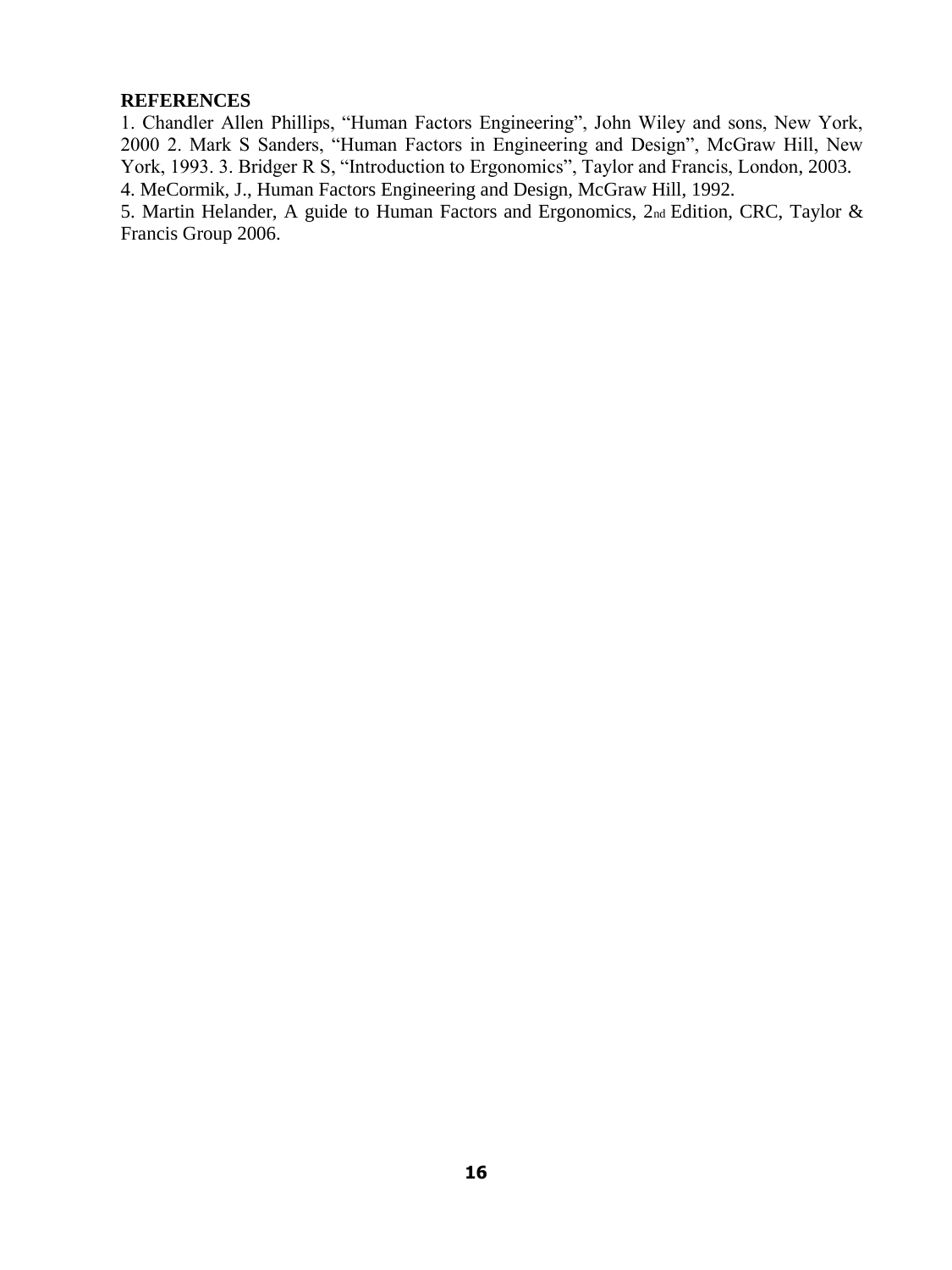## **JNTUA COLLEGE OF ENGINEERING (AUTONOMOUS): ANANTAPURAMU DEPARTMENT OF MECHANICAL ENGINEERING M.Tech – PRODUCT DESIGN**

## **I- SEMESTER L P C 4 - 4 QUALITY CONCEPTS IN DESIGN (Elective – II) (15D34108)**

**UNIT I DESIGN FUNDAMENTALS, METHODS AND MATERIAL SELECTION**  Morphology of Design – The Design Process – Computer Aided Engineering – Concurrent Engineering – Competition Bench Marking – Creativity – Theory of Problem solving (TRIZ) – Value Analysis - Design for Manufacture, Design for Assembly – Design for casting, Forging, Metal Forming, Machining and Welding

#### **UNIT II DESIGN FOR QUALITY**

Quality Function Deployment **-**House of Quality-Objectives and functions-Targets-Stakeholders-Measures and Matrices-Design of Experiments –design process-Identification of control factors, noise factors, and performance metrics - developing the experimental plan- experimental design – testing noise factors- Running the experiments –Conducting the analysis-Selecting and conforming factor-Set points-reflecting and repeating.

#### **UNIT III FAILURE MODE EFFECT ANALYSIS AND DESIGN FOR SIX SIGMA**

Basic methods: Refining geometry and layout, general process of product embodiment - Embodiment checklist- Advanced methods: systems modeling, mechanical embodiment principles-FMEA method- linking fault states to systems modeling - Basis of SIX SIGMA –Project selection for SIX SIGMA- SIX SIGMA problem solving- SIX SIGMA in service and small organizations - SIX SIGMA and lean production –Lean SIX SIGMA and services

#### **UNIT IV DESIGN OF EXPERIMENTS**

Importance of Experiments, Experimental Strategies, Basic principles of Design, Terminology, ANOVA, Steps in Experimentation, Sample size, Single Factor experiments - Completely Randomized design, Randomized Block design, Statistical Analysis, Multifactor experiments - Two and three factor full Factorial experiments, 2K factorial Experiments, Confounding and Blocking designs, Fractional factorial design, Taguchi"s approach - Steps in experimentation, Design using Orthogonal Arrays, Data Analysis, Robust Design- Control and Noise factors, S/N ratios

#### **UNIT V STATISTICAL CONSIDERATION AND RELIABILITY**

Frequency distributions and Histograms- Run charts –stem and leaf plots- Pareto diagrams-Cause and Effect diagrams-Box plots- Probability distribution-Statistical Process control–Scatter diagrams –Multivariable charts –Matrix plots and 3-D plots.-Reliability-Survival and Failure-Series and parallel systems-Mean time between failure-Weibull distribution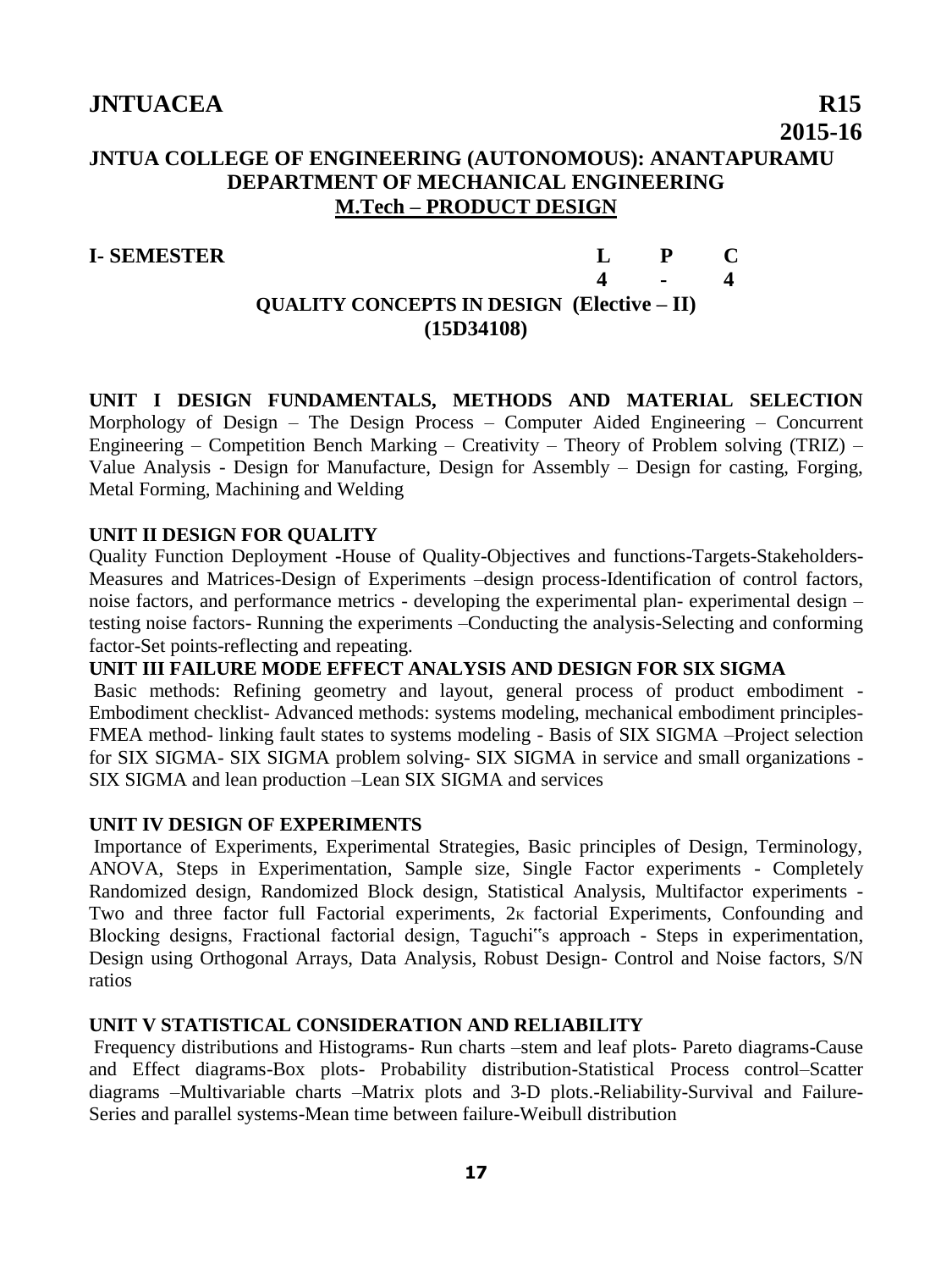#### **REFERENCES**

1. Dieter, George E., "Engineering Design - A Materials and Processing Approach", McGraw Hill, International Editions, Singapore, 2000.

2. Product Design Techniques in Reverse Engineering and New Product Development, KEVIN OTTO & KRISTIN WOOD, Pearson Education (LPE), 2001.

3. Product Design And Development, KARL T. ULRICH, STEVEN D. EPPINGER, TATA McGRAW-HILL- 3rd Edition, 2003.

4. The Management and control of Quality-6th edition-James R. Evens, William M Lindsay Pub:son south-western(www.swlearning.com)

5. Fundamentals of Quality control and improvement 2nd edition, AMITAVA MITRA, Pearson Education Asia, 2002.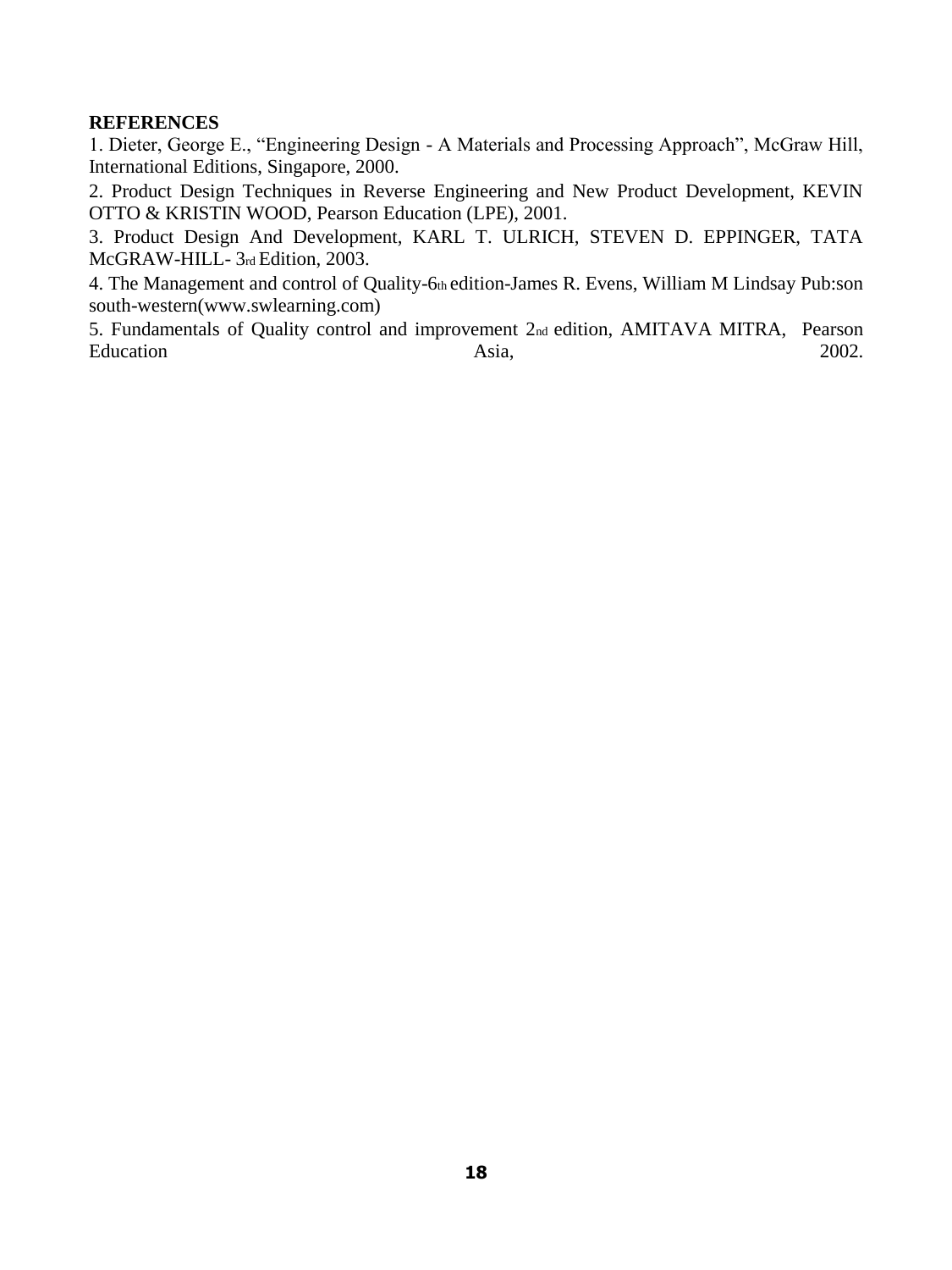## **JNTUA COLLEGE OF ENGINEERING (AUTONOMOUS): ANANTAPURAMU DEPARTMENT OF MECHANICAL ENGINEERING M.Tech – PRODUCT DESIGN**

**I- SEMESTER L P C 4 - 4 COMPOSITE MATERIALS AND MECHANICS (Elective – II) (15D34109)**

## **UNIT I INTRODUCTION TO COMPOSITE MATERIALS**

Definition-Matrix materials-polymers-metals-ceramics - Reinforcements: Particles, whiskers, inorganic fibers, metal filaments- ceramic fibers- fiber fabrication- natural composite wood, Jute - Advantages and drawbacks of composites over monolithic materials. Mechanical properties and applications of composites, Particulate-Reinforced composite Materials, Dispersion-Strengthened composite, Fiber-reinforced composites Rule of mixtures-Characteristics of fiber-Reinforced composites, Manufacturing fiber and composites.

## **UNIT II MANUFACTURING OF COMPOSITES**

Manufacturing of Polymer Matrix Composites (PMCs)-handlay-up, spray technique, filament winding, Pultrusion, Resin Transfer Moulding (RTM)-, bag moulding, injection moulding, Sandwich Mould Composites (SMC) - Manufacturing of Metal Matrix Composites (MMCs) - Solid state, liquid state,vapour state processing, Manufacturing of Ceramic Matrix Composites (CMCs) –hot pressing-reaction bonding process-infiltration technique, direct oxidation- interfaces

## **UNIT III INTRODUCTION, LAMINA CONSTITUTIVE EQUATIONS**

Lamina Constitutive Equations: Lamina Assumptions – Macroscopic Viewpoint. Generalized Hooke"s Law. Reduction to Homogeneous Orthotropic Lamina – Isotropic limit case, Orthotropic Stiffness matrix  $(O_{ii})$ , Definition of stress and Moment Resultants. Strain Displacement relations. Basic Assumptions of Laminated anisotropic plates. Laminate Constitutive Equations – Coupling Interactions, Balanced Laminates, Symmetric Laminates, Angle Ply Laminates, Cross Ply Laminates. Laminate Structural Moduli. Evaluation of Lamina Properties from Laminate Tests. Quasi-Isotropic Laminates. Determination of Lamina stresses within Laminates.

## **UNIT IV LAMINA STRENGTH ANALYSIS AND ANALYSIS OF LAMINATED FLAT PLATES**

Introduction - Maximum Stress and Strain Criteria. Von-Misses Yield criterion for Isotropic Materials. Generalized Hill"s Criterion for Anisotropic materials. Tsai-Hill"s Failure Criterion for Composites. Tensor Polynomial (Tsai-Wu) Failure criterion.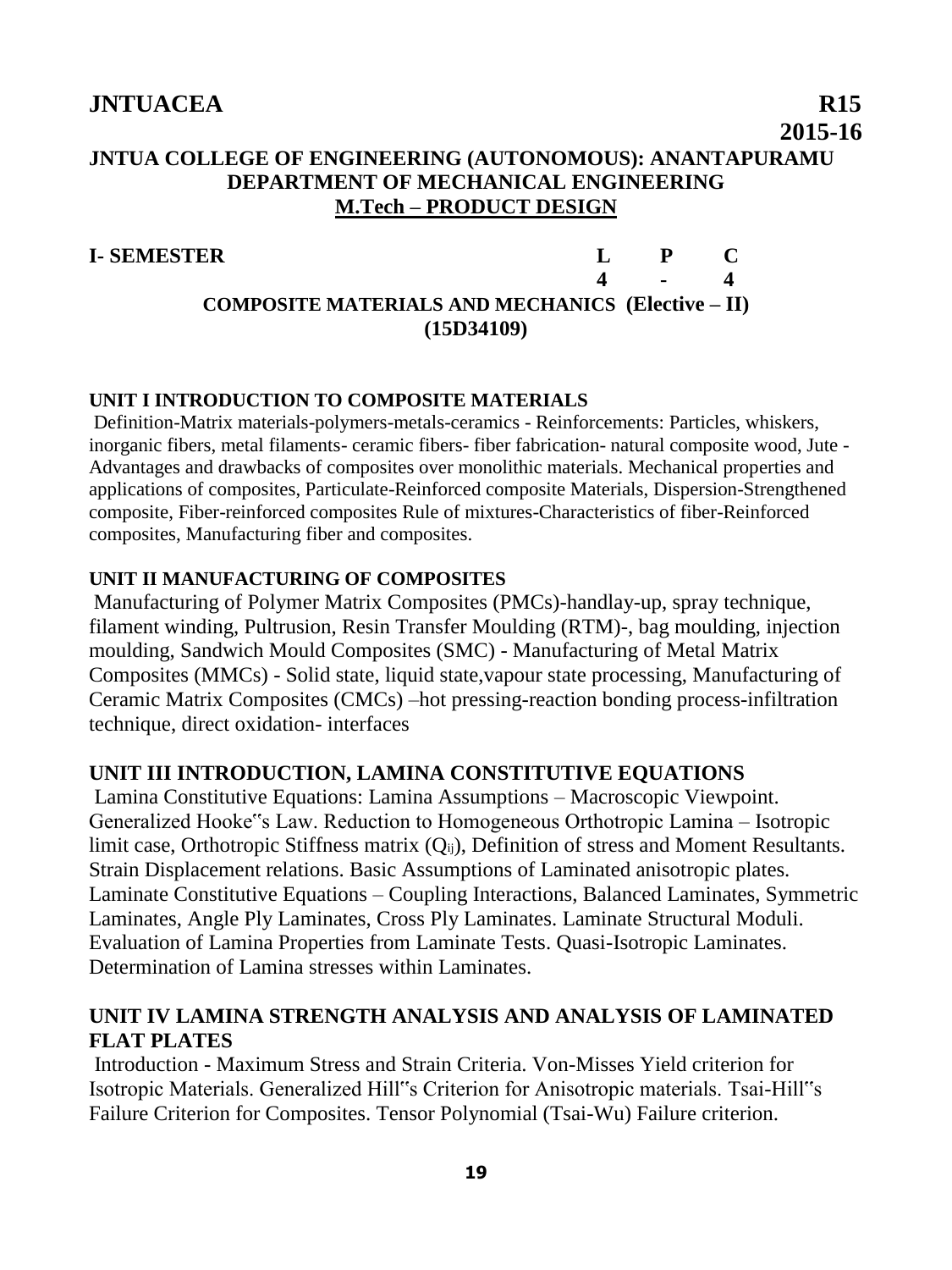Prediction of laminate Failure Equilibrium Equations of Motion. Energy Formulations. Static Bending Analysis. Buckling Analysis. Free Vibrations – Natural Frequencies

## **UNIT V THERMAL ANALYSIS**

Assumption of Constant Co-efficient of Thermal Expansion (C.T.E.) - Modification of Hooke"s Law. Modification of Laminate Constitutive Equations. Orthotropic Lamina C.T.E"s. C.T.E"s for special Laminate Configurations – Unidirectional, Off-axis, Symmetric Balanced Laminates, Zero C.T.E laminates, Thermally Quasi-Isotropic Laminates

## **REFERENCES**

1. Gibson, R.F., Principles of Composite Material Mechanics, McGraw-Hill, 1994, Second Edition - CRC press in progress.

2. Hyer, M.W., "Stress Analysis of Fiber – Reinforced Composite Materials", McGraw-Hill, 1998 3. Issac M. Daniel and Ori Ishai, "Engineering Mechanics of Composite Materials",

Oxford University Press-2006, First Indian Edition - 2007

4. Mallick, P.K., Fiber –"Reinforced Composites: Materials, Manufacturing and Design", Maneel Dekker Inc, 1993.

5. Halpin, J.C., "Primer on Composite Materials, Analysis", Techomic Publishing Co., 1984.

6. Agarwal, B.D., and Broutman L.J., "Analysis and Performance of Fiber Composites", John Wiley and Sons, New York, 1990.

7. Mallick, P.K. and Newman, S., (edition), "Composite Materials Technology: Processes and Properties", Hansen Publisher, Munish, 1990.

8. Madhujit Mukhopadhyay, "Mechanics of Composite Materials and Structures", University Press (India) Pvt. Ltd., Hyderabad, 2004 (Reprinted 2008)

9. Chung, Deborah D.L., "Composite Materials: Science and Applications", Ane Books Pvt. Ltd./Springer, New Delhi, 1st Indian Reprint, 2009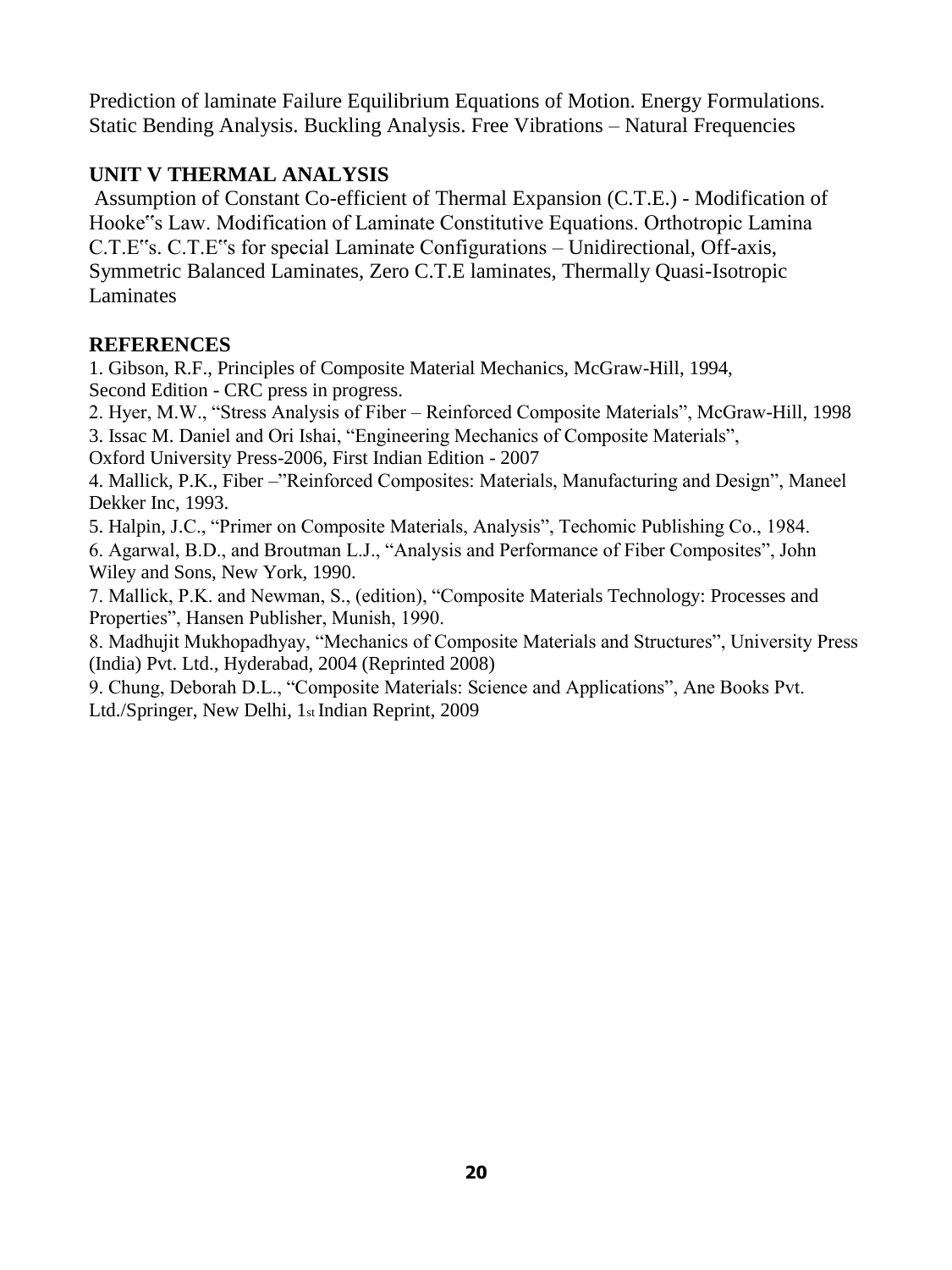## **JNTUA COLLEGE OF ENGINEERING (AUTONOMOUS): ANANTAPURAMU DEPARTMENT OF MECHANICAL ENGINEERING M.Tech – PRODUCT DESIGN**

#### **I- SEMESTER L P C**

#### **4 - 4 CREATIVITY AND INNOVATIONS IN DESIGN (Elective – II) (Common to Energy Systems & Product Design) (15D3212)**

#### **UNIT I INTRODUCTION**

Need for design creativity – creative thinking for quality – essential theory about directed creativity

#### **UNIT II MECHANISM OF THINKING AND VISUALIZATION**

Definitions and theory of mechanisms of mind heuristics and models : attitudes, Approaches and Actions that support creative thinking - Advanced study of visual elements and principles- line, plane, shape, form, pattern, texture gradation, color symmmetry.Spatial relationships and compositions in 2 and 3 dimensional space - procedure for genuine graphical computer animation – Animation aerodynamics – virtual environments in scientific Visualization – Unifying principle of data management for scientific visualization – Unifying principle of data management for scientific visualization - Visualization benchmarking

#### **UNIT III CREATIVITY**

Methods and tools for Directed Creativity – Basic Principles – Tools of Directed Creativity – Tools that prepare the mind for creative thought – stimulation of new ideas – Development and Actions: - 16 Processes in creativity ICEDIP – Inspiration, Clarification, Distillation, Perspiration, Evaluation and Incubation – Creativity and Motivation The Bridge between man creativity and the rewards of innovativeness – Applying Directed Creativity to the challenge of quality management

#### **UNIT IV DESIGN**

Process Design, Emotional Design – Three levels of Design – Viceral, Behavioral and Reflective-Recycling and availability-Creativity and customer needs analysis – Innovative product and service designs, future directions in this application of creativity thinking in quality management

#### **UNIT V INNOVATION**

Achieving Creativity – Introduction to TRIZ methodology of Inventive Problem Solving - the essential factors – Innovator"s solution – creating and sustaining successful growth – Disruptive Innovation model – Segmentive Models – New market disruption - Commoditation and DEcommoditation – Managing the Strategy Development Process – The Role of Senior Executive in Leading New Growth – Passing the Baton

#### **REFERENCES**

1. Rousing Creativity: Think New NowFloydHurr, ISBN 1560525479, Crisp Publications Inc. 1999

2. Geoffrey Petty," how to be better at Creativity", The Industrial Society 1999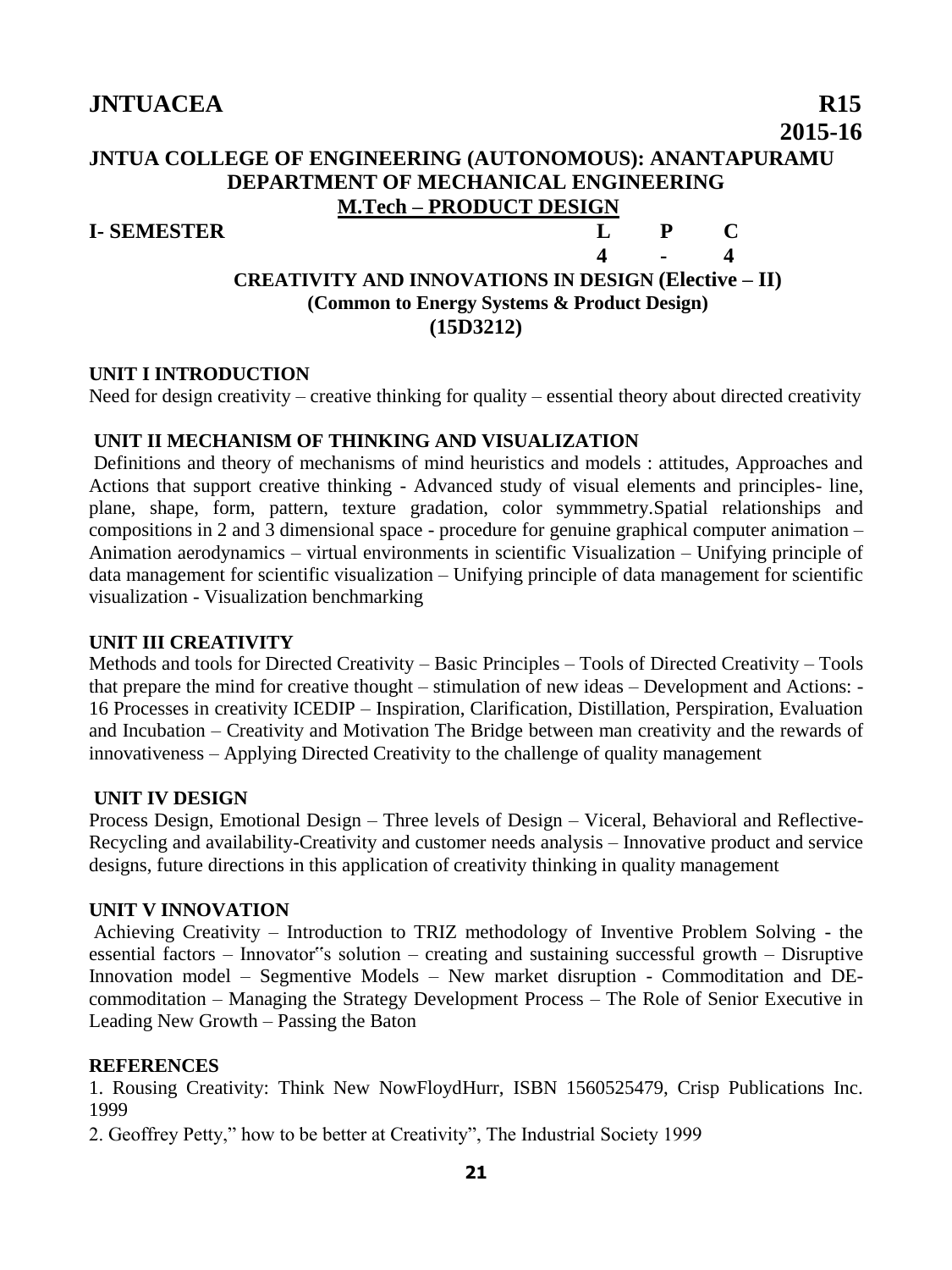3. Donald A. Norman," Emotional Design", Perseus Books Group New York , 2004

4. Clayton M. Christensen Michael E. Raynor," The Innovator"s Solution", Harvard Business School Press Boston, USA, 2003

5. Semyon D. Savransky," Engineering of Creativity – TRIZ", CRC Press New YorkUSA," 2000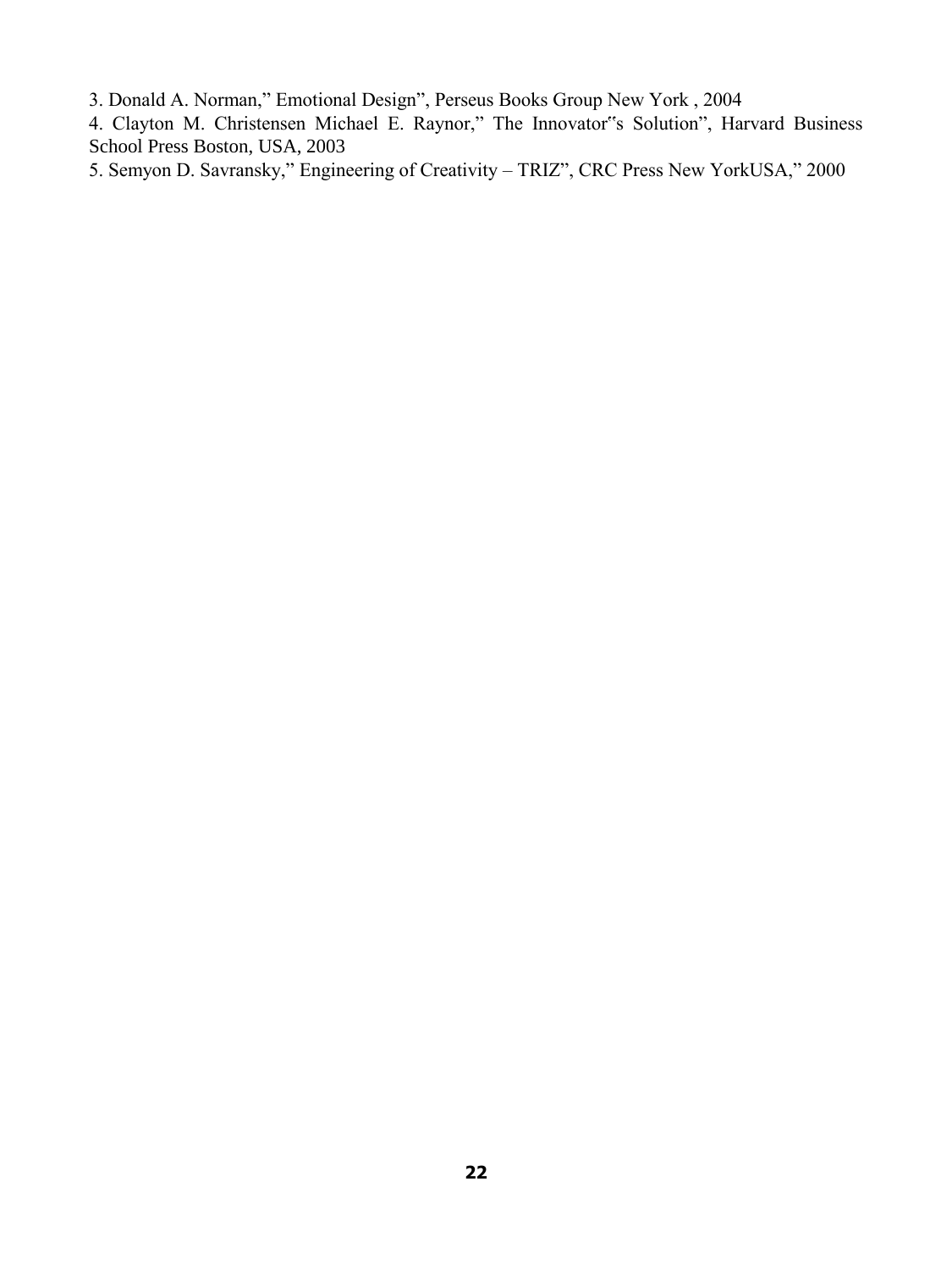## **JNTUA COLLEGE OF ENGINEERING (AUTONOMOUS): ANANTAPURAMU DEPARTMENT OF MECHANICAL ENGINEERING M.Tech – PRODUCT DESIGN**

#### **I- SEMESTER L P C**

## **4 - 4 ENTERPRISE RESOURCE PLANNING (Elective – II) (15D34110)**

#### **UNIT I ENTERPRISE RESOURCE PLANNING**

Principle – ERP framework – BusinessBlue Print – Business Engineeringvs Business process Re-Engineering – Tools – Languages – Value chain – Supply and Demand chain – Extended supply chain management – Dynamic Models –Process Models

#### **UNIT II TECHNOLOGY AND ARCHITECTURE**

Client/Server architecture – Technology choices – Internet direction – Evaluation framework – CRM – CRM pricing – chain safety – Evaluation framework.

#### **UNIT III ERP SYSTEM PACKAGES**

SAP,.People soft, Baan and Oracle – Comparison – Integration of different ERP applications – ERP as sales force automation – Integration of ERP and Internet – ERP Implementation strategies – Organisational and social issues.

#### **UNIT IV**

Overview – Architecture – AIM – applications – Oracle SCM. SAP : Overview – Architecture – applications -Before and after  $Y2k$  – critical issues – Training on various modules of IBCS ERP Package-Oracle ERP and MAXIMO, including ERP on the NET

#### **UNIT V ERP PROCUREMENT ISSUES**

Market Trends – Outsourcing ERP – Economics – Hidden Cost Issues – ROI – Analysis of cases from five Indian Companies.

#### **REFERENCES:**

1. Sadagopan.S , ERP-A Managerial Perspective, Tata Mcgraw Hill, 1999.

2. Jose Antonio Fernandez , The SAP R/3 Handbook, Tata Mcgraw Hill, 1998.

3. Vinod Kumar Crag and N.K.Venkitakrishnan ,Enterprise Resource Planning –Concepts and Practice, Prentice Hall of India, 1998.

4. ERPWARE , ERP Implementation Framework, Garg&Venkitakrishnan, Prentice Hall, 1999.

5. Thomas E Vollmann and BeryWhybark , Manufacturing and Control Systems, Galgothia Publications, 1998.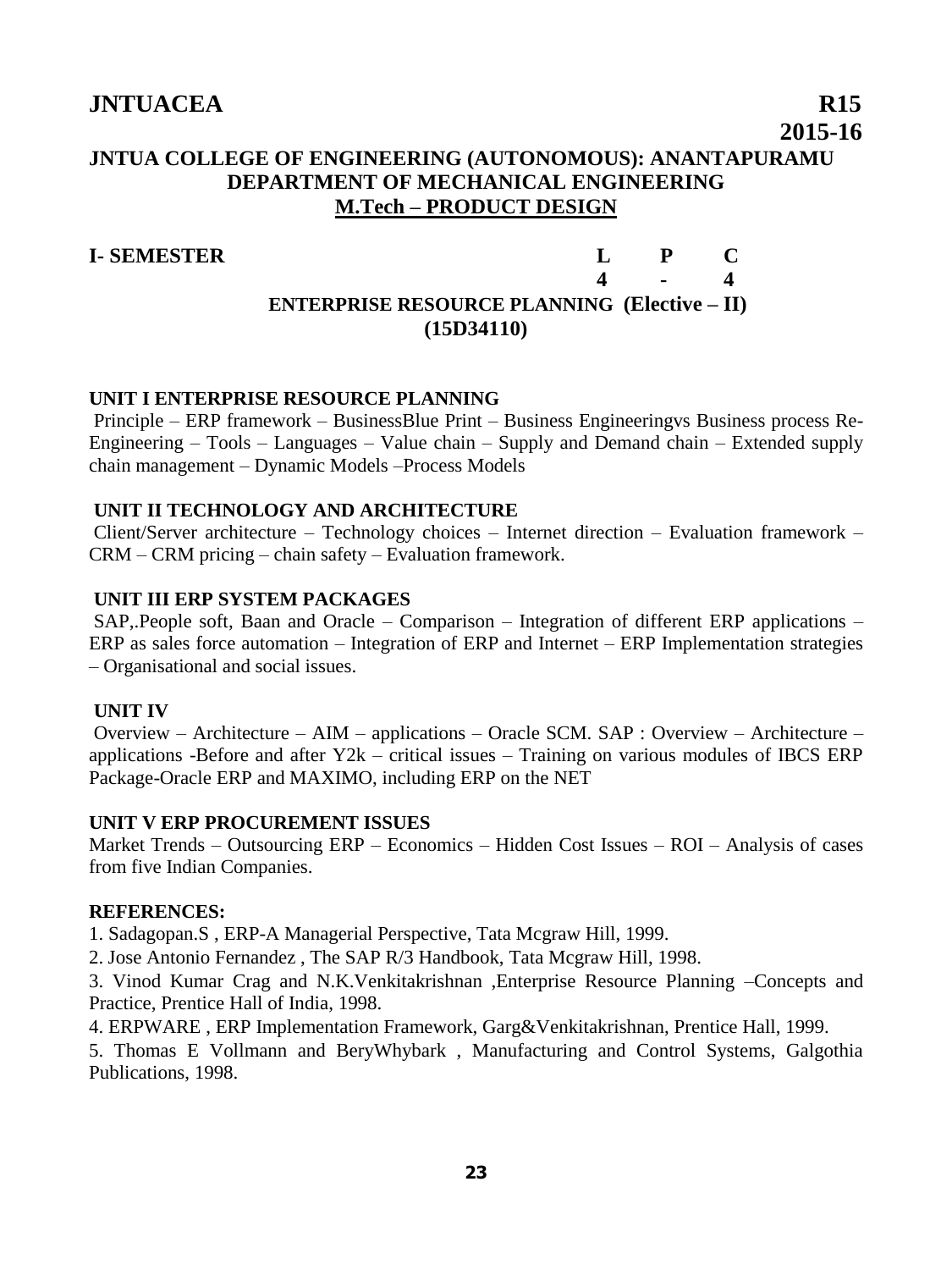#### **2015-16**

## **JNTUA COLLEGE OF ENGINEERING (AUTONOMOUS): ANANTAPURAMU DEPARTMENT OF MECHANICAL ENGINEERING M.Tech – PRODUCT DESIGN**

| <b>I-SEMESTER</b> |                |  |
|-------------------|----------------|--|
|                   | $\blacksquare$ |  |

#### **COMPUTER AIDED ANALYSIS & DESIGN LAB (15D34111)**

| SNo.     | <b>LIST of EXPERIMENTS:</b>                                                                                                            | <b>No. of EXPTS</b> |
|----------|----------------------------------------------------------------------------------------------------------------------------------------|---------------------|
| 1.       | 2D and 3D Solid Modelling of Components using Auto CAD/Pro-E                                                                           | :04                 |
| 2.       | 3D Modelling of Mechanical Components using IRON-CAD                                                                                   | :04                 |
| 3.<br>4. | <b>Assembly of Machine Components</b><br>Analysis of typical Mechanical Systems using any analysis package<br>Total No. of Experiments | :02<br>:02<br>:12   |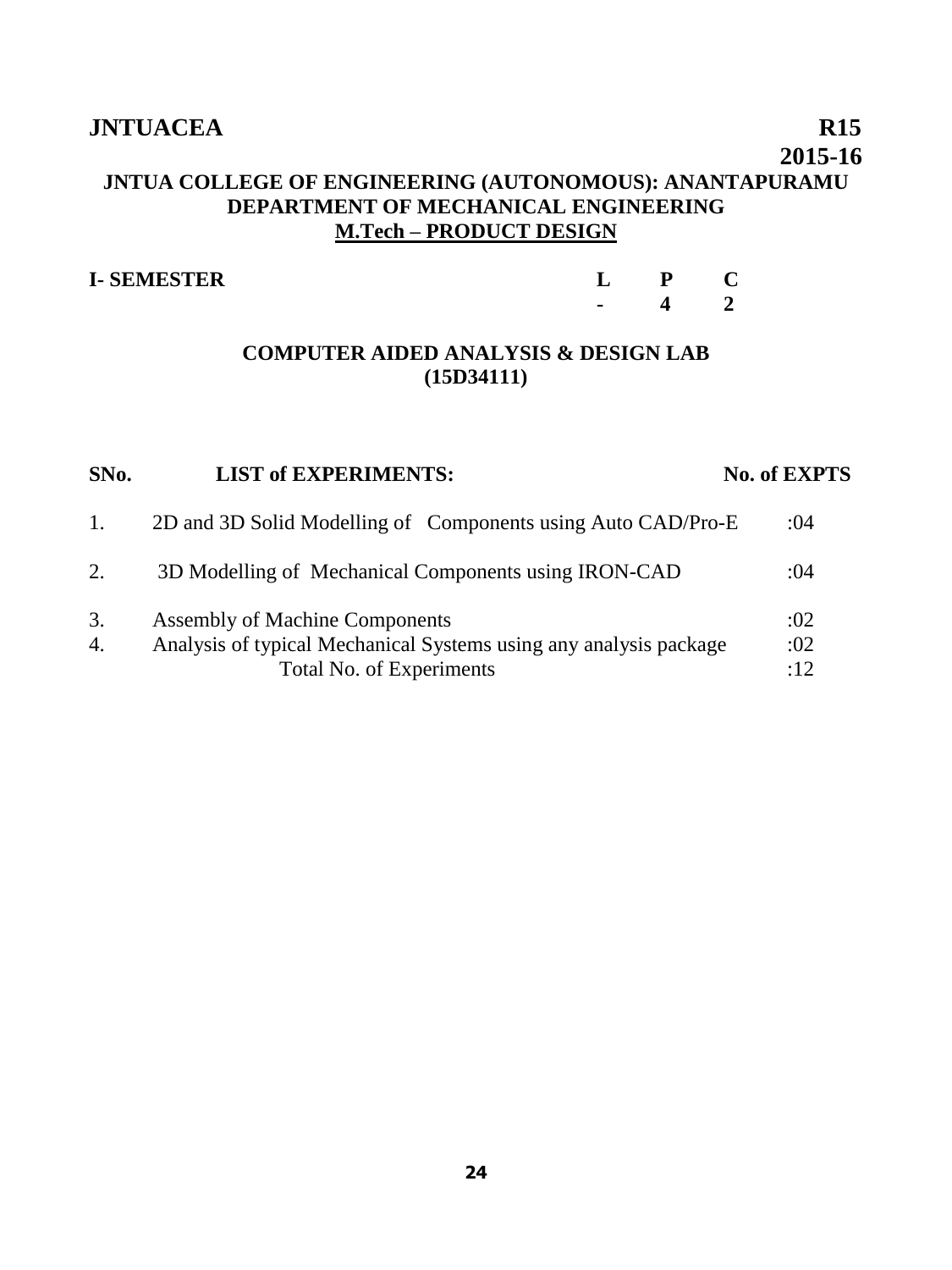# **2015-16**

## **JNTUA COLLEGE OF ENGINEERING (AUTONOMOUS): ANANTAPURAMU DEPARTMENT OF MECHANICAL ENGINEERING**

## **M.Tech – PRODUCT DESIGN**

## **(II SEMESTER COURSE STRUCTURE AND SYLLABUS)**

#### **EFFECTIVE FROM THE YEAR 2015-16**

#### **II - SEMESTER:**

| <b>Subject Code</b>                                  | <b>SUBJECT</b>                                 | L              | $\mathbf{P}$ | C                           |
|------------------------------------------------------|------------------------------------------------|----------------|--------------|-----------------------------|
| 15D34201                                             | Design for Manufacturing                       | 4              |              | 4                           |
| 15D34202                                             | <b>Optimization of Engineering Design</b>      | 4              |              | 4                           |
| 15D34203                                             | <b>Robust Design</b>                           | 4              |              | 4                           |
| 15D34204                                             | <b>Creative Engineering Design-II</b>          | $\overline{4}$ |              | 4                           |
|                                                      | <b>ELECTIVE-III</b>                            | $\overline{4}$ |              | 4                           |
| 15D32208                                             | <b>Product Planning and Marketing</b>          |                |              |                             |
| 15D34205                                             | Tribology in Design                            |                |              |                             |
| 15D34206                                             | Design of Hydraulic and Pneumatic Systems      |                |              |                             |
| 15D34207                                             | <b>Additive Manufacturing</b>                  |                |              |                             |
|                                                      | <b>ELECTIVE-IV</b>                             | $\overline{4}$ |              | 4                           |
| Design for Manufacture Assembly and<br>15D34208      |                                                |                |              |                             |
| Environments                                         |                                                |                |              |                             |
| <b>Advanced Metal Forming Techniques</b><br>15D34209 |                                                |                |              |                             |
| 15D34210                                             | <b>Quality Concepts in Product Development</b> |                |              |                             |
| 15D32210                                             | Reverse Engineering                            |                |              |                             |
| 15D54201                                             | <b>Research Methodology (Audit Course)</b>     | 3              |              |                             |
| 15D34211                                             | Simulation Lab                                 | $\Omega$       | 4            | $\mathcal{D}_{\mathcal{A}}$ |
| <b>TOTAL</b>                                         |                                                | 24             | 4            | 26                          |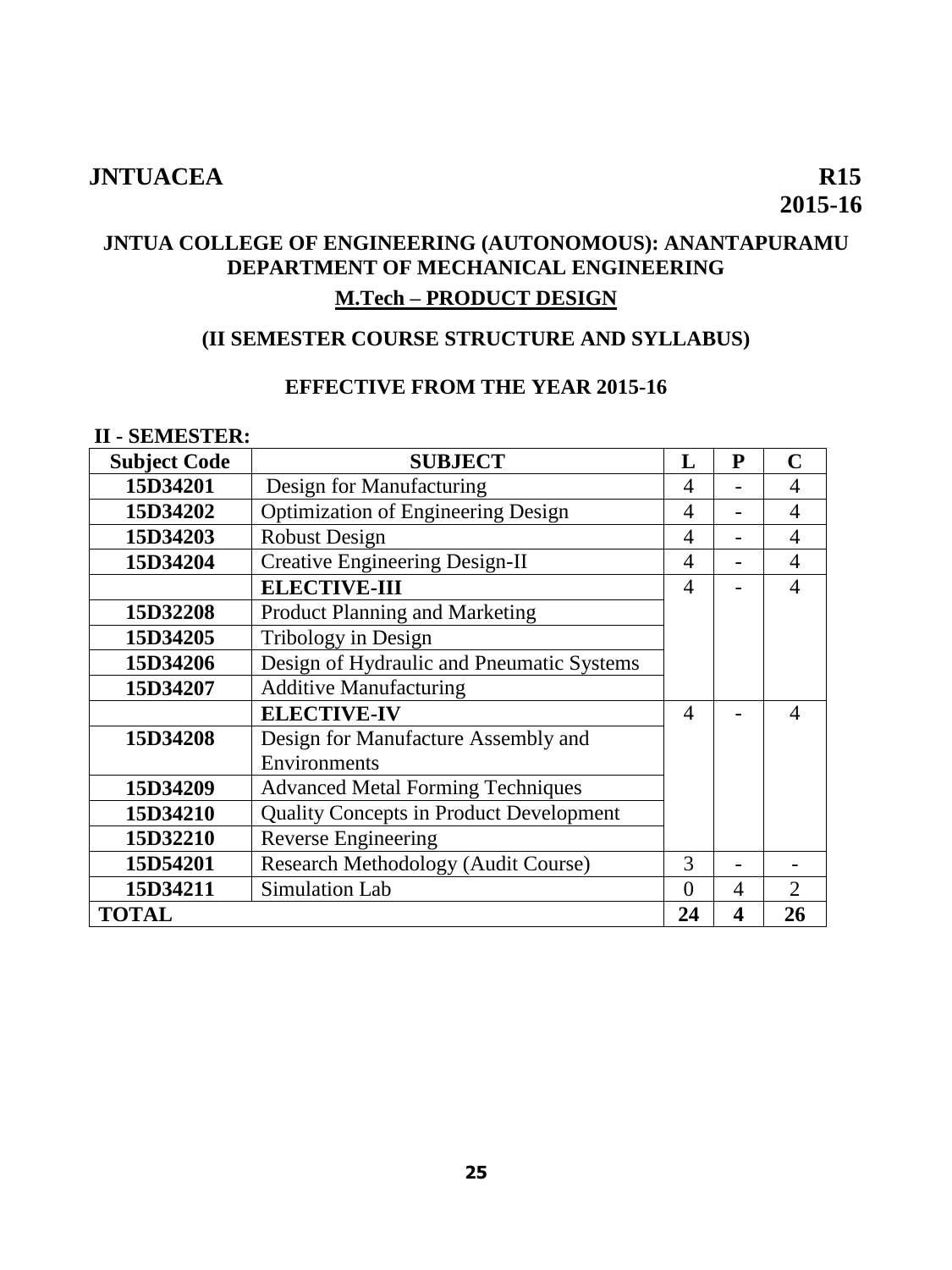## **2015-16 JNTUA COLLEGE OF ENGINEERING (AUTONOMOUS): ANANTAPURAMU DEPARTMENT OF MECHANICAL ENGINEERING M.Tech – PRODUCT DESIGN**

#### **II- SEMESTER L P C**

## **4 - 4 DESIGN FOR MANUFACTURING (15D34201)**

#### **UNIT-I**

System Concept-Elements of System- Types and Characteristics of System-System Design Approach- System Development- Stages and phases of Development-Documentation and Models in System Development

System Modelling and Theories, Modelling Process, System Theory, Black Box Approach and State Approach

#### **UNIT-II**

Mathematical Formulation in System design, LPP with Graphical solution, - Network Flow Analysis

System Evaluation, Evaluation Factors, Needs for Evaluation, Benefits, Types and Stages in System Evaluation

## **UNIT-III**

System Reliability, Block diagram, Block Failure, Definition of Reliability, Reliability and Probability, Failure Rate, Estimation, Reliability Indices. Reliability Tests.

#### **UNIT-IV**

System simulation- Need for Simulation, Steps in simulation, Simulation Models.

System Approach to Project Management- Project Management Systems and Functional management System, Classification, Techniques and Objectives.

#### **UNIT-V**

Manufacturing Systems-Classifications, Introduction to FMS and Computer Integrated Manufacturing System - Concepts of Group Technology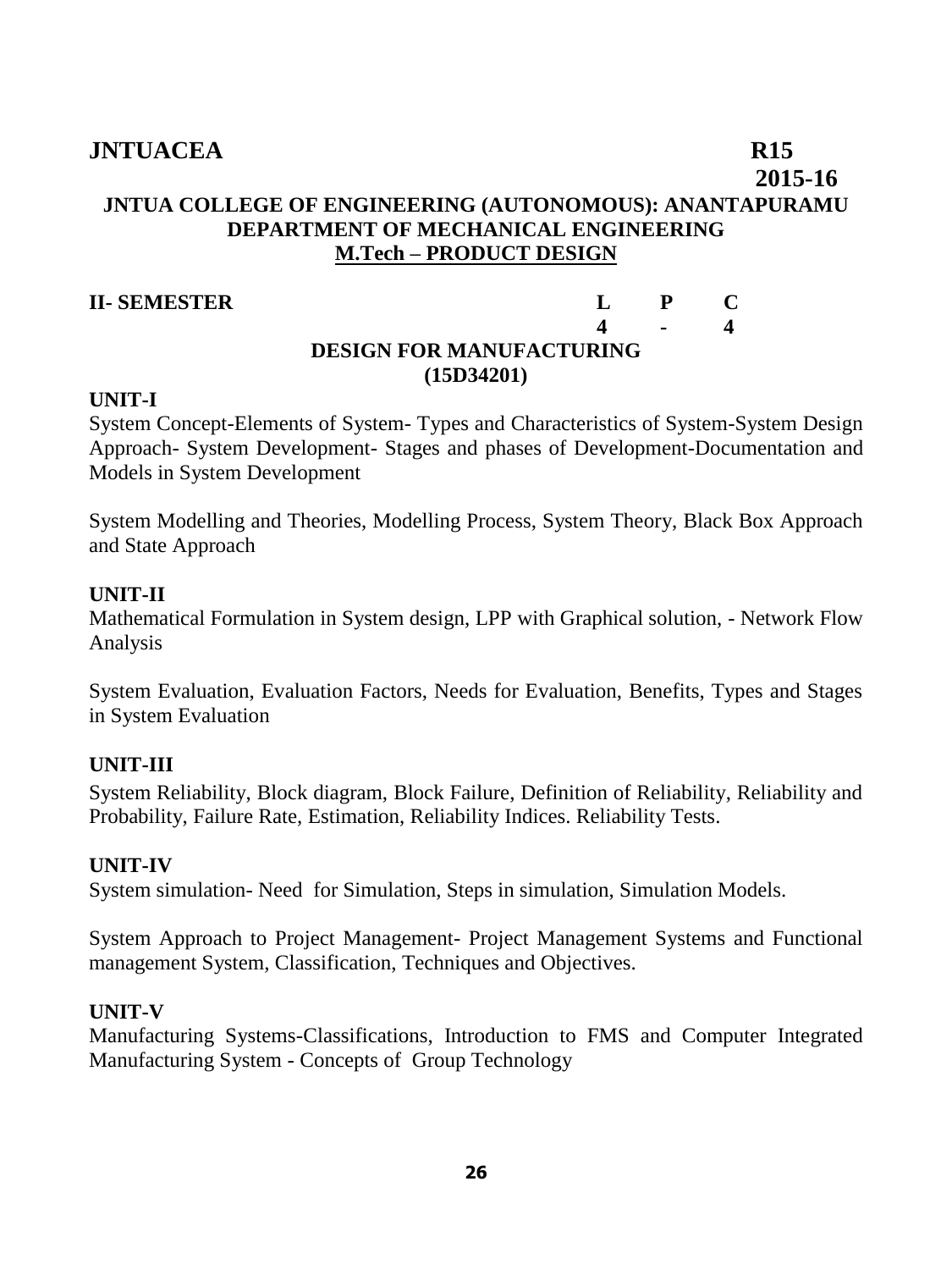#### **TEXT BOOKS:**

- **1.** R.C.Mishra and Simant –"**Mechanical System Design"**
- **2.** Arora.A.,and Bhatia A**-"Management Information System"**. Excell Publication, New Delhi
- 3. Gopal Krishna P., and P RamamoothyV.E., -"**Text Book of Project Management**", Macmillian, New Delhi.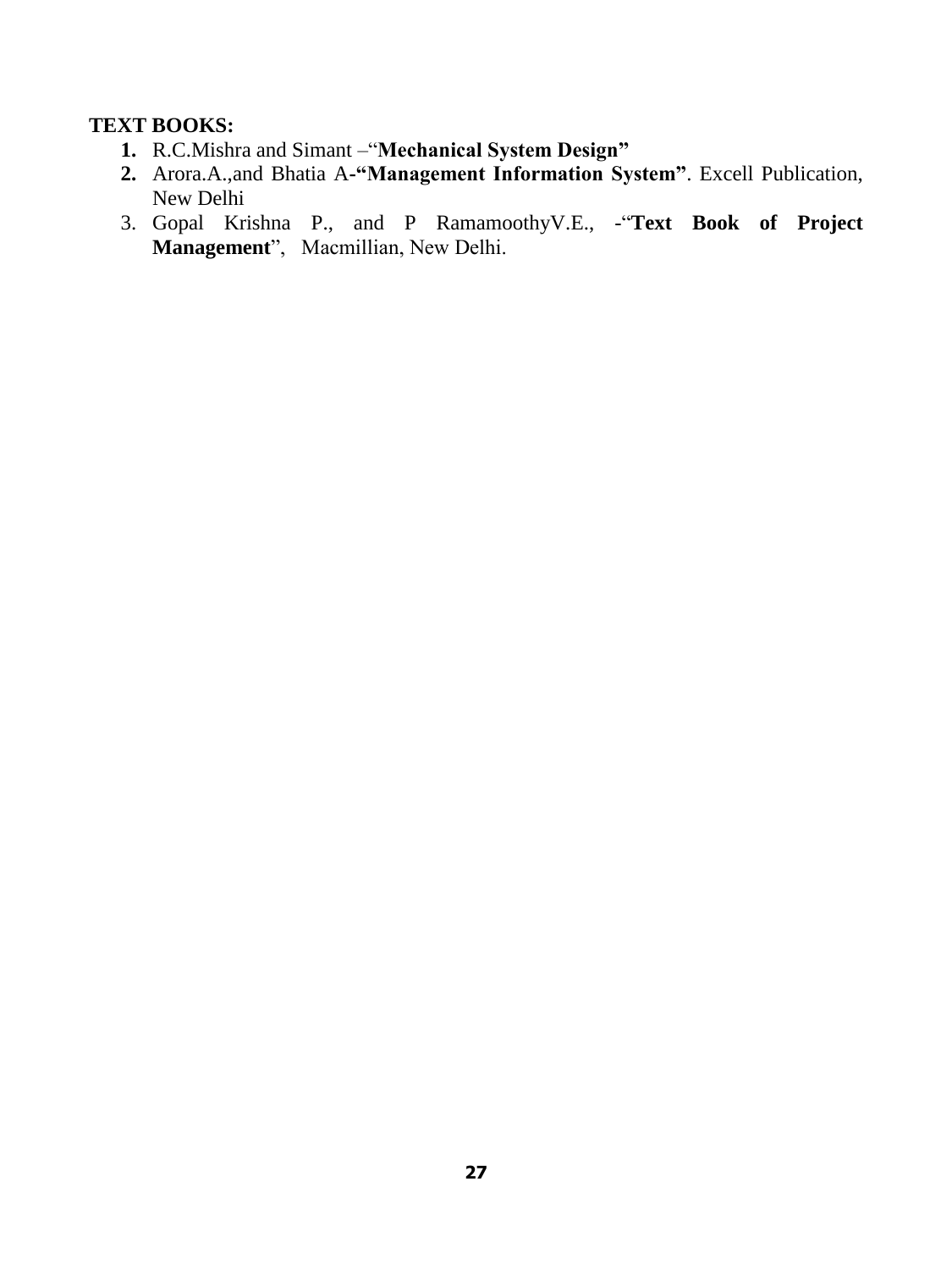## **2015-16 JNTUA COLLEGE OF ENGINEERING (AUTONOMOUS): ANANTAPURAMU DEPARTMENT OF MECHANICAL ENGINEERING M.Tech – PRODUCT DESIGN**

## **II- SEMESTER L P C**

## **4 - 4 OPTIMIZATION OF ENGINEERING DESIGN (15D34202)**

## **UNIT I**

Introduction: Optimal Problem formulation, engineering optimization problems- optimal design of a truss structure, an Ammonia reactor a transit schedule and a car suspension, Optimization Algorithms.

Single- variable optimization algorithms: Optimality criteria, bracketing methods, Region – elimination method, Point estimation method, Gradient –based method, Root- Finding using optimization technique.

## **UNIT II**

Multivariable optimization algorithms: Optimality criteria unidirectional search, direct search methods-evolutionary optimization method, simplex search method, Hooke - Jeeves pattern search method, Powell's conjugate direction method. Gradient- based method – Cauchy's (steepest descent) method, Newton's method, Marquardt's method, Conjugate gradient method, Variable- metric method (DFP method)

## **UNIT III**

Constrained Optimization Algorithms: Kuhn-Tucker conditions, Transformation methods-Penalty function method, method of multipliers, sensitivity analysis.

Direct search for constrained minimization: Variable elimination, complex search and random search methods, Linear search techniques-Frank-wolfe and cutting plane methods. Feasible direction, generalized reduced gradient and gradient projection methods.

## **UNIT IV**

Specialized algorithms: Integer programming, Penalty function method, branch and bound method, Geometric programming

## **UNIT V**

Nontraditional optimization algorithms: Genetic algorithm-working principle, Difference between GAs and traditional methods, Similarities between GAs and traditional methods, GAs for constrained optimization, other GA operators, real coded GAs, advanced Gas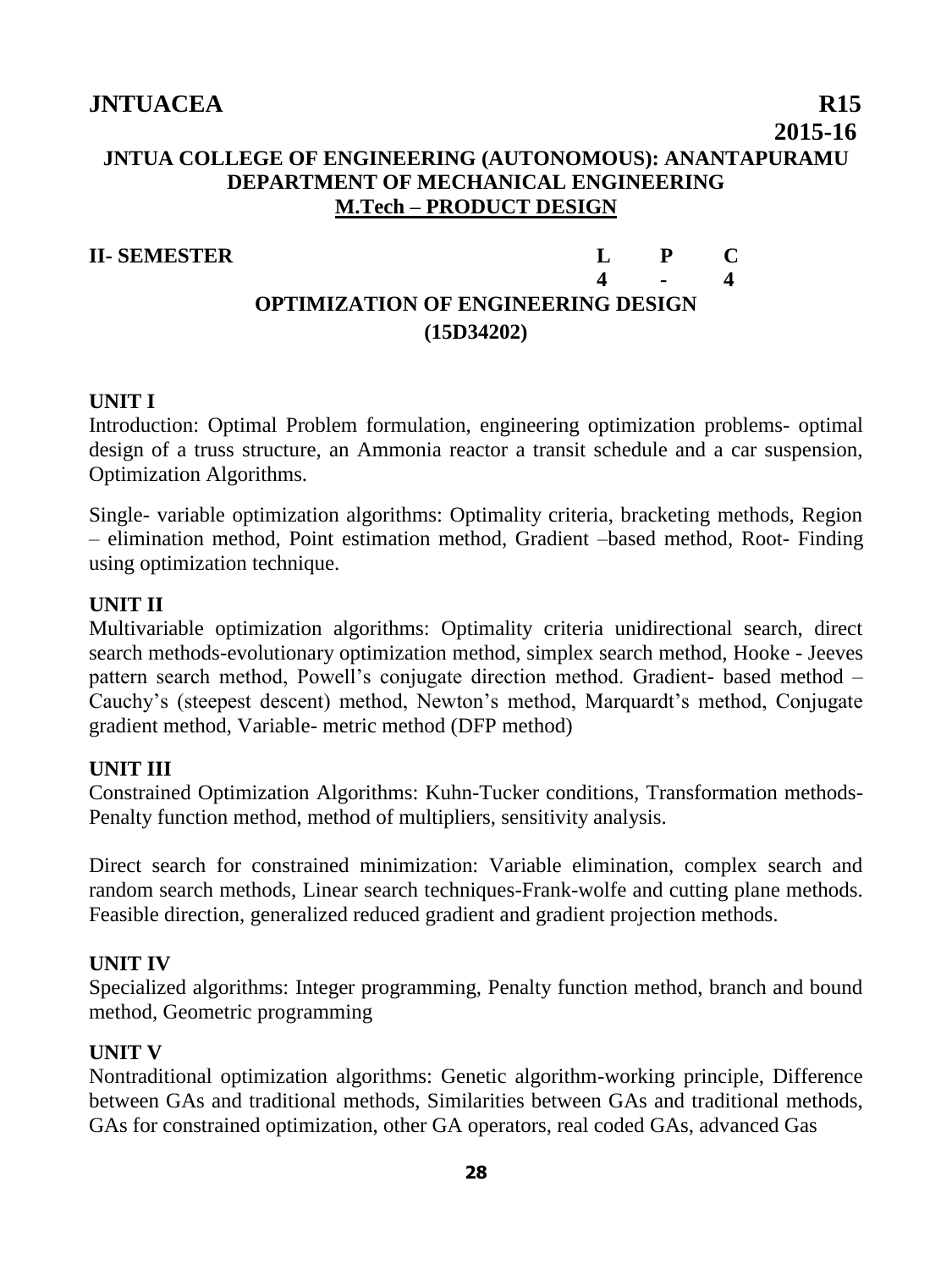Simulated Annealing, Global optimization-steepest descent method, Genetic algorithms and simulated annealing

## **TEXT BOOKS:**

1. Kalyanmoy Deb- "**Optimization for Engineering Design"**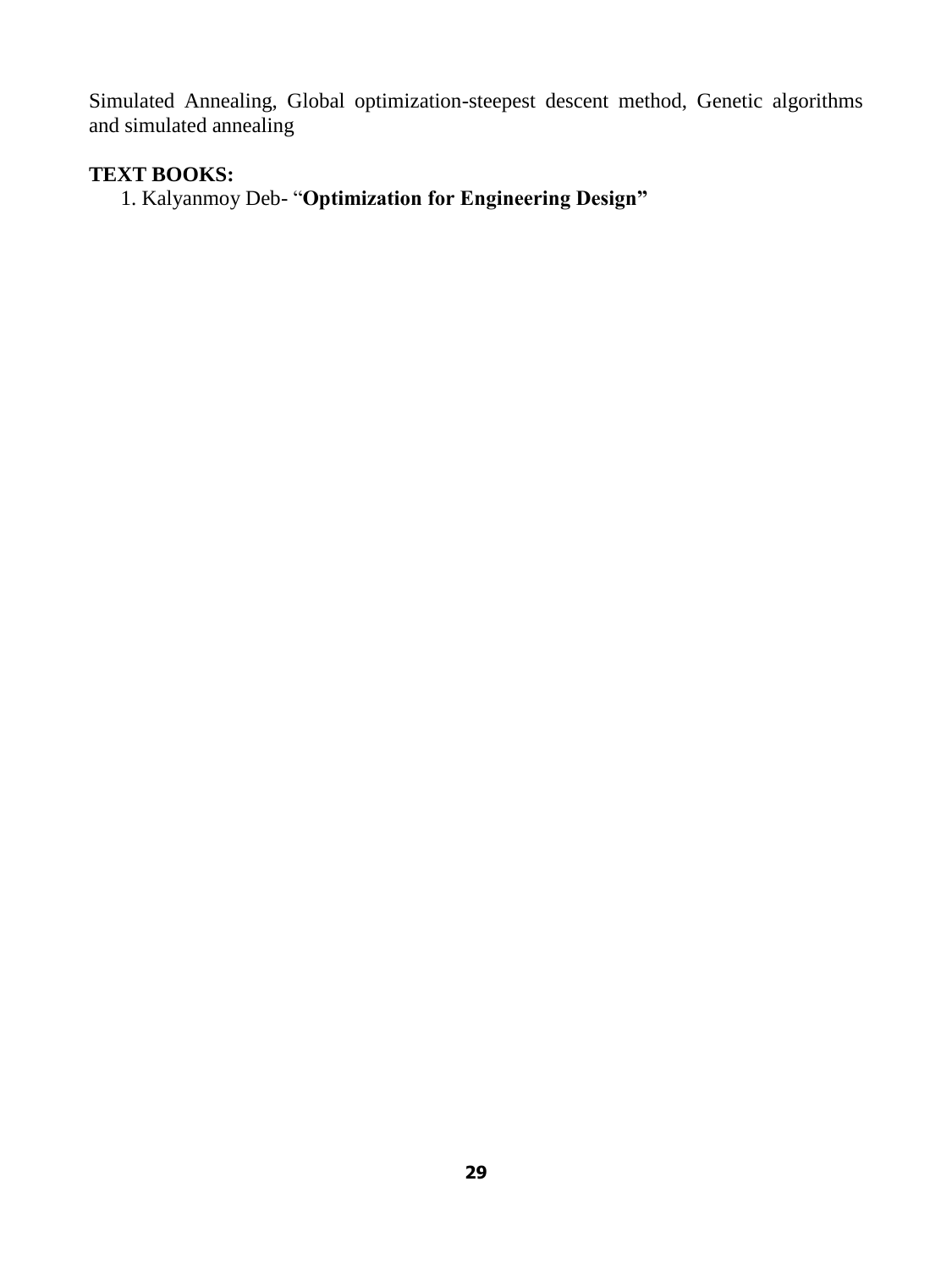## **2015-16 JNTUA COLLEGE OF ENGINEERING (AUTONOMOUS): ANANTAPURAMU DEPARTMENT OF MECHANICAL ENGINEERING M.Tech – PRODUCT DESIGN**

#### **II- SEMESTER**

| L                | P | C                       |
|------------------|---|-------------------------|
| $\boldsymbol{4}$ |   | $\overline{\mathbf{4}}$ |

#### **ROBUST DESIGN (15D34203)**

## **UNIT – I**

What is quality Fundamental principle, Tools used in robust design, Applications and benefits of robust design, Quality loss function – the fraction defective fallacy, noise factors- causes of variation, average quality loss, Exploiting Nonlinearity, classification of parameters: P Diagram, Optimization of product and process design.

#### **UNIT – II**

Matrix Experiment for a CVD process, Estimation of factor Effects, additive model ofr factor effects, Analysis of variance, prediction of Diagnosis, Steps in robust design. Temperature control circuit and its function, problem formulation.

#### **UNIT – III**

Optimization of polysilicon layer thickness uniformity, evaluation of sensitivity to noise, S/N Ratios for static problems, S/N Ratios for dynamic problems, analysis of ordered categorical data.

Quality characteristics and S/N Ratio, optimization of the design, tolerance design, reducing the simulation efforts, analysis of nonlinearity, selecting an appropriate S/N Ratio.

## **UNIT – IV**

Guidelines for selecting Quality characteristics, Examples of Qaulity characteristics. Examples of S/N Ratios, selection of control factors, role of orthogonal arrays.

Computer aided robust design: Differential op-amp circuit, Description of noise factors, methods of simulating the variation in noise factors, orthogonal array based implantation of variation in noise factors.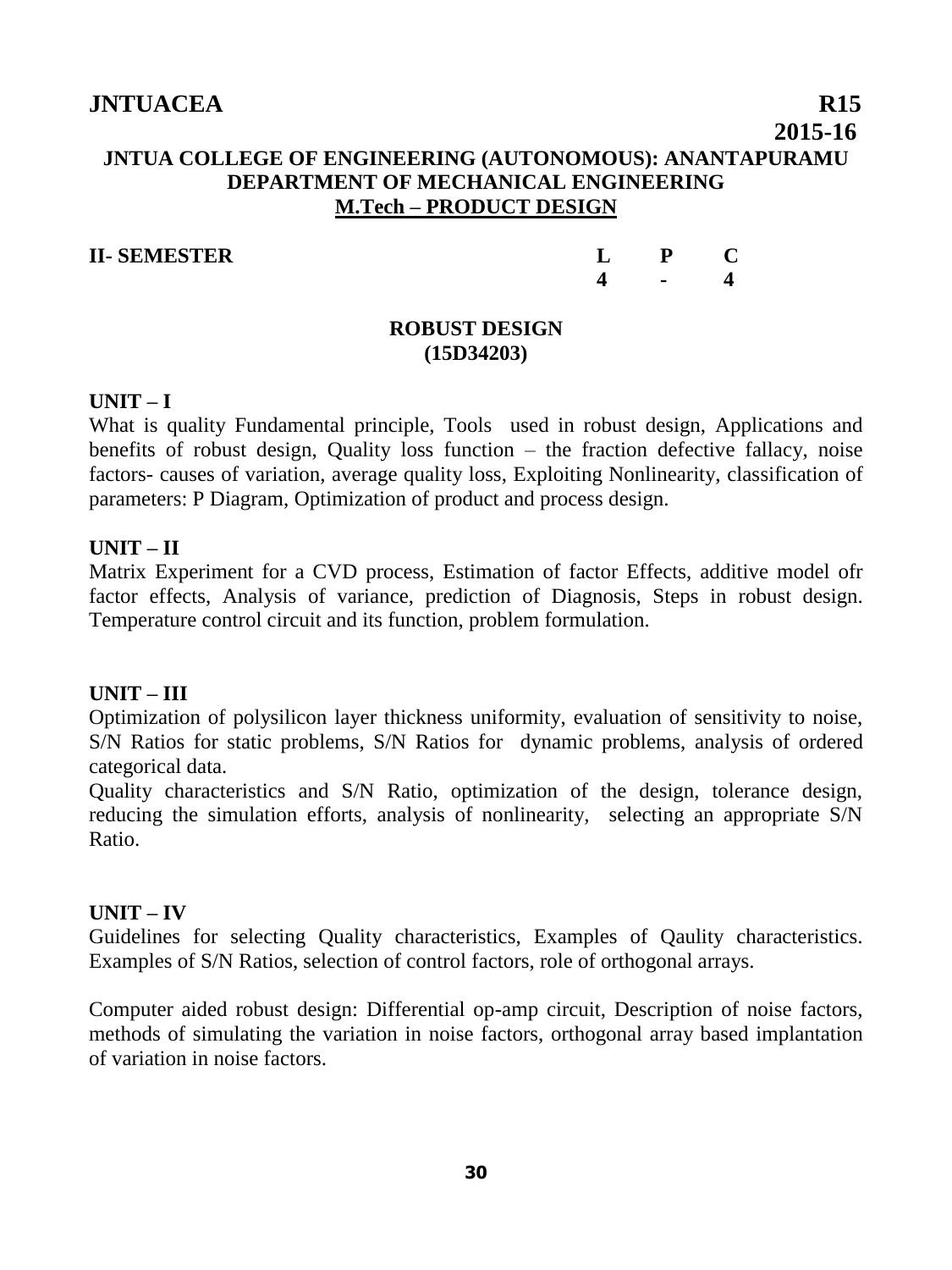## **UNIT – V**

Counting degrees of freedom, selecting a standard orthogonal array, dummy level technique, compound factor method, linear graphs and interaction assignment, modification of linear graphs, column merging method, branching design, strategy for constructing an orthogonal array, comparison with the classical statistical experiment design.

#### **REFERENCE BOOKS:**

- 1. Robert H. Lochner and Joseph E. Matar "Designing for Quality an Introduction, best of Taguchi and western methods of statistical experimental design.
- 2. Madhav S. Phadke "Quality Engineering using Robust Design"
- 3. D.c. Montgomery "Design of Experiments".
- 4. Philp J Ross "Taguchi Techniques for Quality Engineering"
- 5. Taguchi G. Experimental design, "Maruzen Publishing Co", Tokyo 1981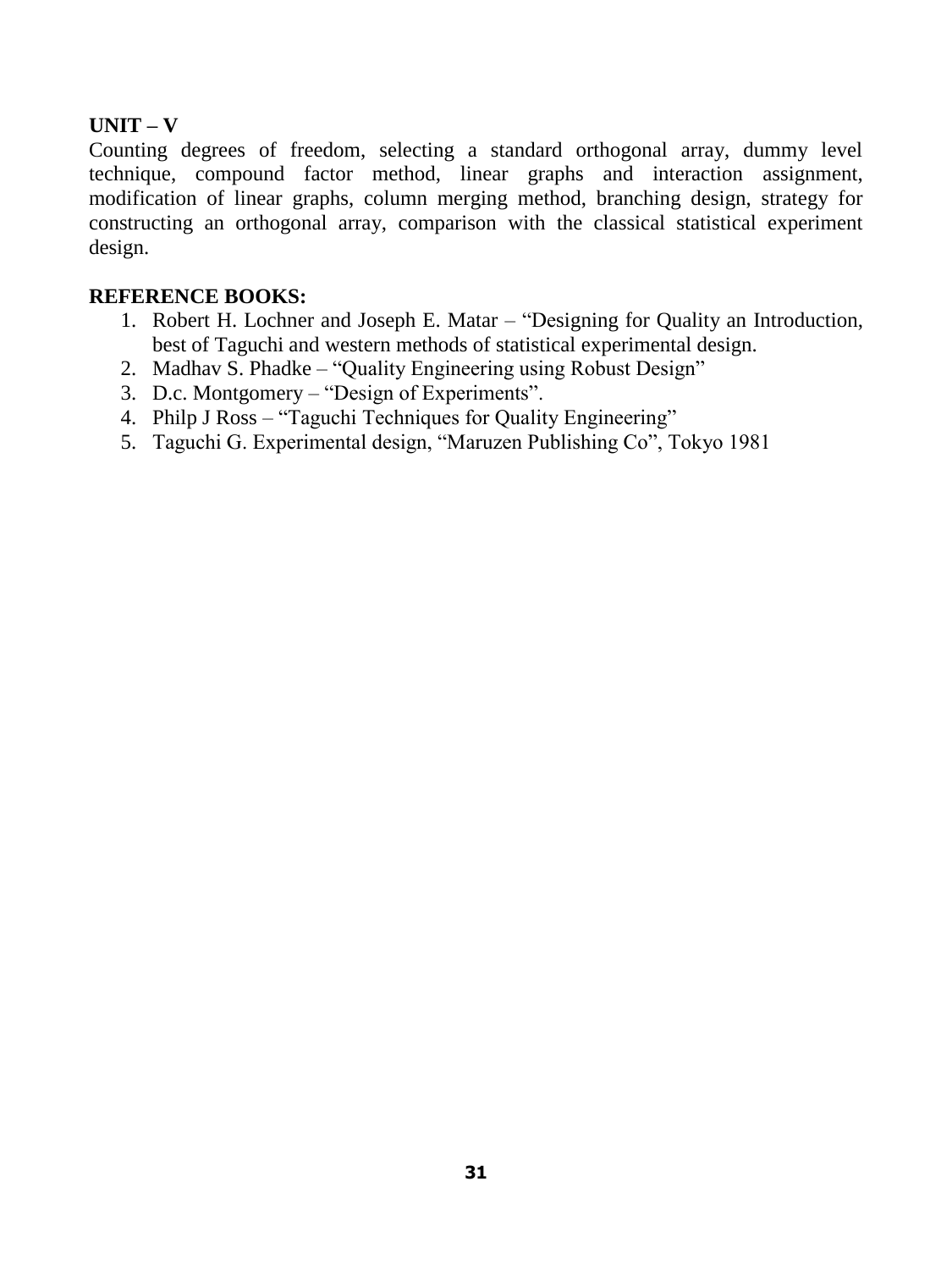## **2015-16 JNTUA COLLEGE OF ENGINEERING (AUTONOMOUS): ANANTAPURAMU DEPARTMENT OF MECHANICAL ENGINEERING M.Tech – PRODUCT DESIGN**

#### **II- SEMESTER L P C**

## **4 - 4 CREATIVE ENGINEERING DESIGN-II (15D34204)**

#### **UNIT –I**

**Introduction:** Characteristics of successful product development, Design and development of products, duration and cost of product development, the challenges of product development.

**Development Processes and Organizations:** A generic development process, concept development: the front-end process, adopting the generic product development process, the AMF development process, product development organizations, the AMF organization.

## **UNIT-II**

**Product Planning:** The product planning process, identify opportunities. Evaluate and prioritize projects, allocate resources and plan timing, complete pre project planning, reflect all the results and the process.

**Identifying Customer Needs:** Gather raw data from customers, interpret raw data in terms of customer needs, organize the needs into a hierarchy, establish the relative importance of the needs and reflect on the results and the process.

## **UNIT-III**

**Product Specifications:** What are specifications, when are specifications established, establishing target specifications, setting the final specifications.

**Concept Generation:** The activity of concept generation clarify the problem, search externally, search internally, explore systematically, reflect on the results and the process.

**Concept Selection:** Overview of methodology, concept screening, and concept scoring,

**Concept Testing:** Define the purpose of concept test, choose a survey population, choose a survey format, communicate the concept, measure customer response, interpret the result, reflect on the results and the process.

**Product Architecture**: What is product architecture, implications of the architecture, establishing the architecture, variety and supply chain considerations, platform planning, related system level design issues.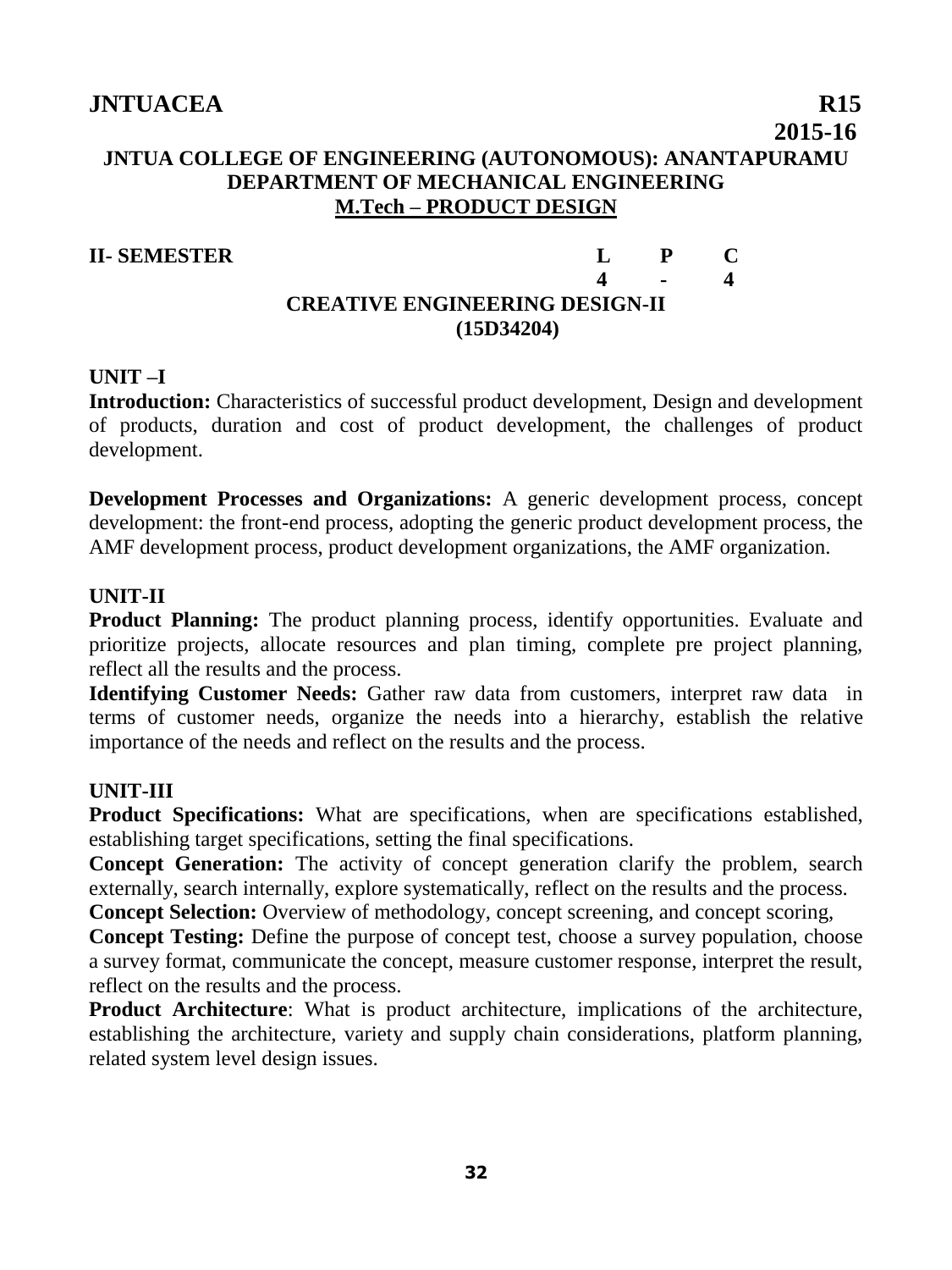## **UNIT-IV**

**INDUSTRIAL DESIGN:** Assessing the need for industrial design, the impact of industrial design, industrial design process, managing the industrial design process, assessing the quality of industrial design.

**Design for Manufacturing:** Definition, estimation of manufacturing cost, reducing the cost of components, assembly, supporting production, impact of DFM on other factors.

**Prototyping:** Prototyping basics, principles of prototyping, technologies,

planning for prototypes.

## **UNIT-V**

**Product Development Economics:** Elements of economic analysis, base case financial mode,. Sensitive analysis, project trade-offs, influence of qualitative factors on project success, qualitative analysis.

**Managing Projects:** Understanding and representing task, baseline project planning, accelerating projects, project execution, postmortem project evaluation.

## **TEXT BOOKS:**

1. Karl.T.Ulrich, Steven D Eppinger, "**Product Design and Development"** Irwin McGrawHill-2000.

## **REFERENCE BOOKS:**

- **1.** A C Chitale and R C Gupta, PH1- **"Product Design and Manufacturing"**
- 2. Timjones. Butterworth Heinmann-"**New Product Development**" Oxford. UCI. 1997
- 3. Geoffery Boothroyd, Peter Dewhurst and Winston Knight- "**Product Design for Manufacture and Assembly"**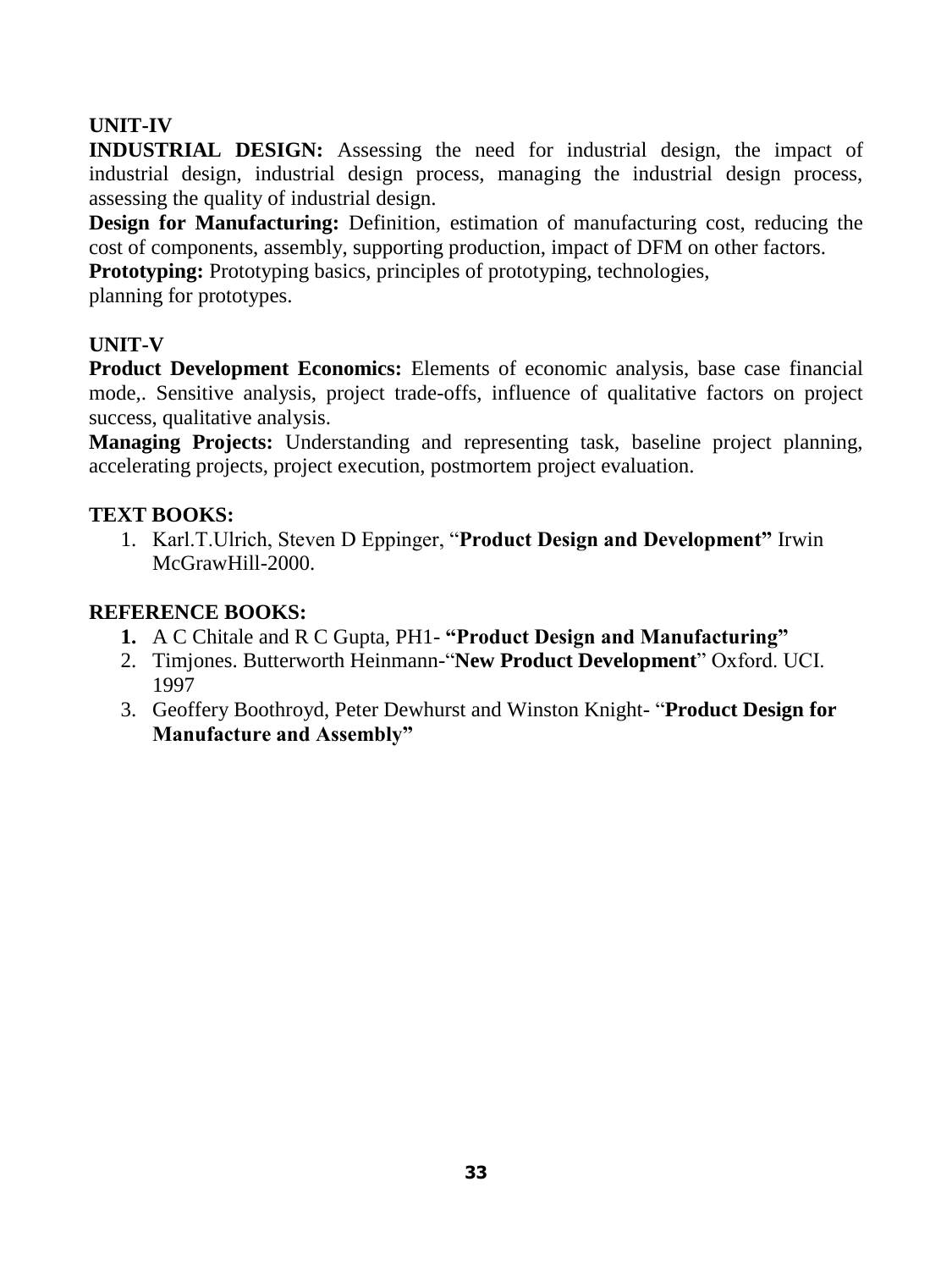## **2015-16 JNTUA COLLEGE OF ENGINEERING (AUTONOMOUS): ANANTAPURAMU DEPARTMENT OF MECHANICAL ENGINEERING M.Tech – PRODUCT DESIGN**

## **II- SEMESTER L P C**

**4 - 4 PRODUCT PLANNING AND MARKETING (Elective-III) (Common to Energy Systems & Product Design) (15D32208)**

## **UNIT-I**

**Classification of New Products:** New products success and failure. Definition of success and failure, the latent Factors Behind the Marketing Success of New Products, Failure of New product, Factors Influencing Failure, Failures preventing new product Failure, New Product Development process and models, Model 1-The Cyclical Approach, Model 11- New product process Management

**Concept Development and Statistical Tools Used :** Introduction Common Sources for Product Ideas, Concept Development Methods, Idea Screening, idea Screening Approaches, Concept Testing, Definition, Methodology of Data Collection for Concept Testing, Data Analysis Techniques for Concept Testing, Concept Screen Test Method, Weighted Scoring Method, Concept Screening Matrix

## **UNIT-II**

**Diffusion of Innovation and Adoption Process :** Introduction, Adoption Process, Five Stage Process, Time of Adoption, Characteristics of Adopters, Characteristics Affecting Adoption Rate, Diffusion of Innovation, Product Life Cycle Introduction, Basics of PLC, 3 Types of PLCs, Identification of Stages in a PLCSigma Method of Tracing the Product Life Cycle and Stages Identification.,

**Product Mix :** Introduction, Width, Length, Depth, And Consistency of Product mix, Product Lines, Product Strategies, Introduction, Types of Naming, Problem Faced due to Linguistic Differences, Branding Naming Strategies, Brand Naming Strategies, The Naming Process, The Dos and Don'ts While Naming Brands, Brand Names, Generalization.

## **UNIT-III**

**Test Marketing:** Introduction, Objectives of Test Marketing-What to look for?, Pros and Cons of test Marketing, Decision Variables for Test Markets, Test Marketing Approaches, Types of Test Marketing Producers, Statistical Models for Analyzing Test Market Data, Data Project Method, Product Launch and Commercialization, The Product Launch Cycle,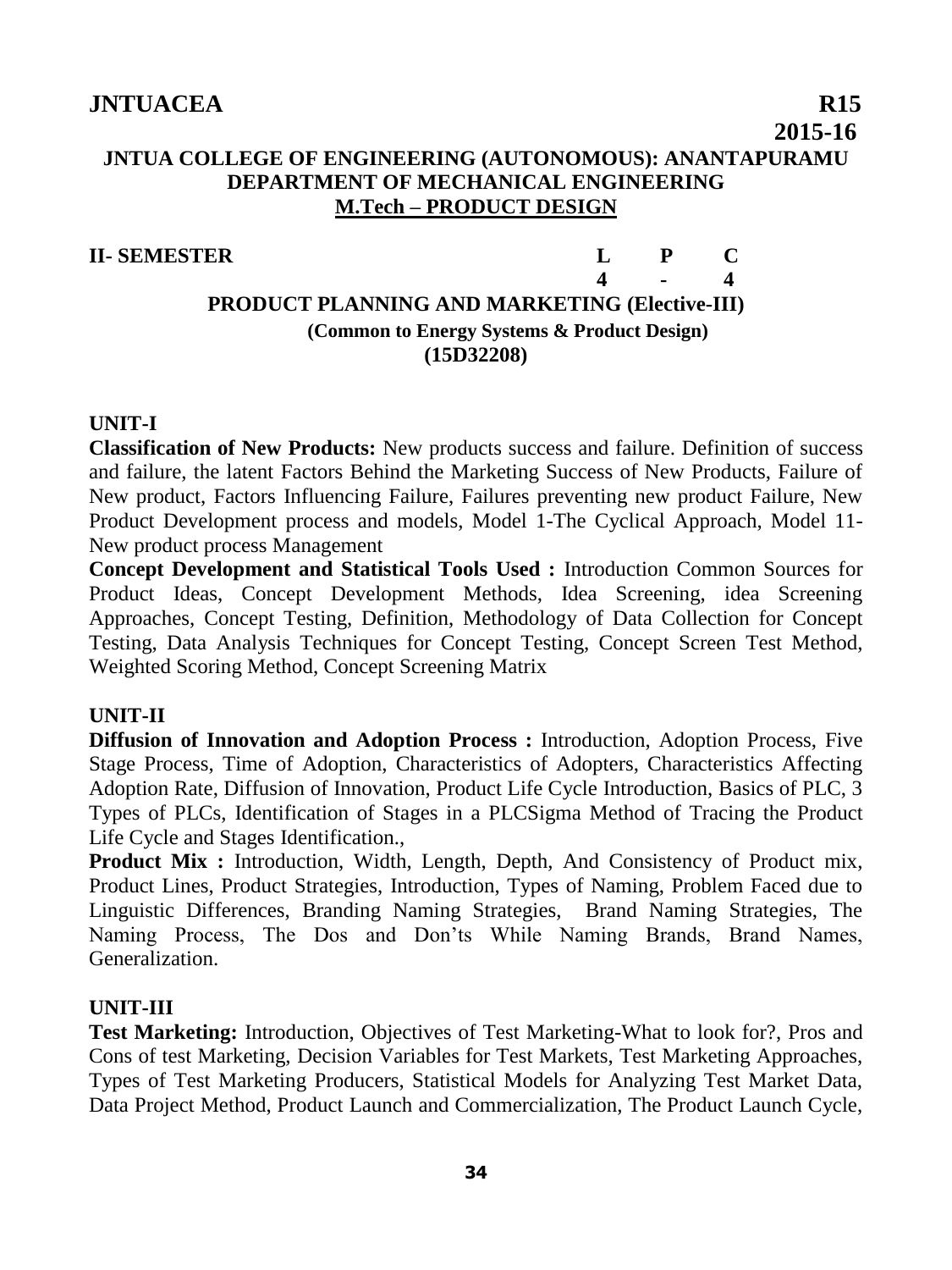The Launch Mix, Issues in Launch, The Product Launch Process, Effective Plan for Product Launch, Product Launch Mistakes

**Brand Identity:** Introduction, What Identity is not ? Dimensions and Identity, Inner and Outer Identity, The Six Sided Prism, How to find Identity? Multiple Identities, Conclusion, Brand Image, Brand Images of Some of the Indian Brands, Techniques Used for Identifying the Brand Image, Brand Networking Techniques, Focus Groups, Constructive Techniques, Factor Analysis.

## **UNIT-IV**

**Brand Personality:** Introduction, Tools to Build/Understand Brand Personality, Brand personality Scale, Three Models to Build Brand Personality, Building Brand Personality Via the 4P's and Packaging, Building Brand Personality Bottom-up. Brand Positing and Repositioning Introduction, Grabbing the Mind Space, Positioning Statement, Determine the Positioning, The MDS Way, Image and Profile Analysis, Positioning through Correspondence Analysis, By factor Analysis, Positioning Analysis, by Discriminate Mapping, Repositioning, Brand Loyalty, Definition, Brand Loyalty Measurement Models, Preference Behavior Model, Purchase Probability Model, Brand Loyalty Analysis with Markov Chains, Strategies to Build Brand Loyalty, Building Loyalty Through Strategic Differentiation

## **UNIT-V**

**Line Extension:** Introduction, Why Line Extension is so hard to resist ? A Good Marketing Strategy, Extension, Measuring the Line Extension Success Brand Extension Introduction, Asker and Keller's Success Factors, Internal and External Factors Affecting Firm, Inter Brand Success Factors, Sequential Introduction of Brand Extension, Process of Brand Extension, Brand Harvesting Introduction, Types of Harvesting, Activities Adopted during Harvesting Strategy, Planning the Harvesting Strategy Implementation.

## **TEXT BOOKS :**

- 1. Gien L. Urban. John R. Hauser "Design and Marketing of new products"
- 2. William L. Moore&Edgar "Product Planning and Management", A. Pessemier AGILE MANUFACTURIN
- 3. Dr.C. Anandan "Product Management". Tata Mc Graw Hill Education Pvt. Ltd.,
- 4. Philip Kotler. "Marketing Management " Person Eduction Pvt Ltd.,
- 5. Dr. Venu Gopal Rao. "Product and Brand Management" Himalaya Publications.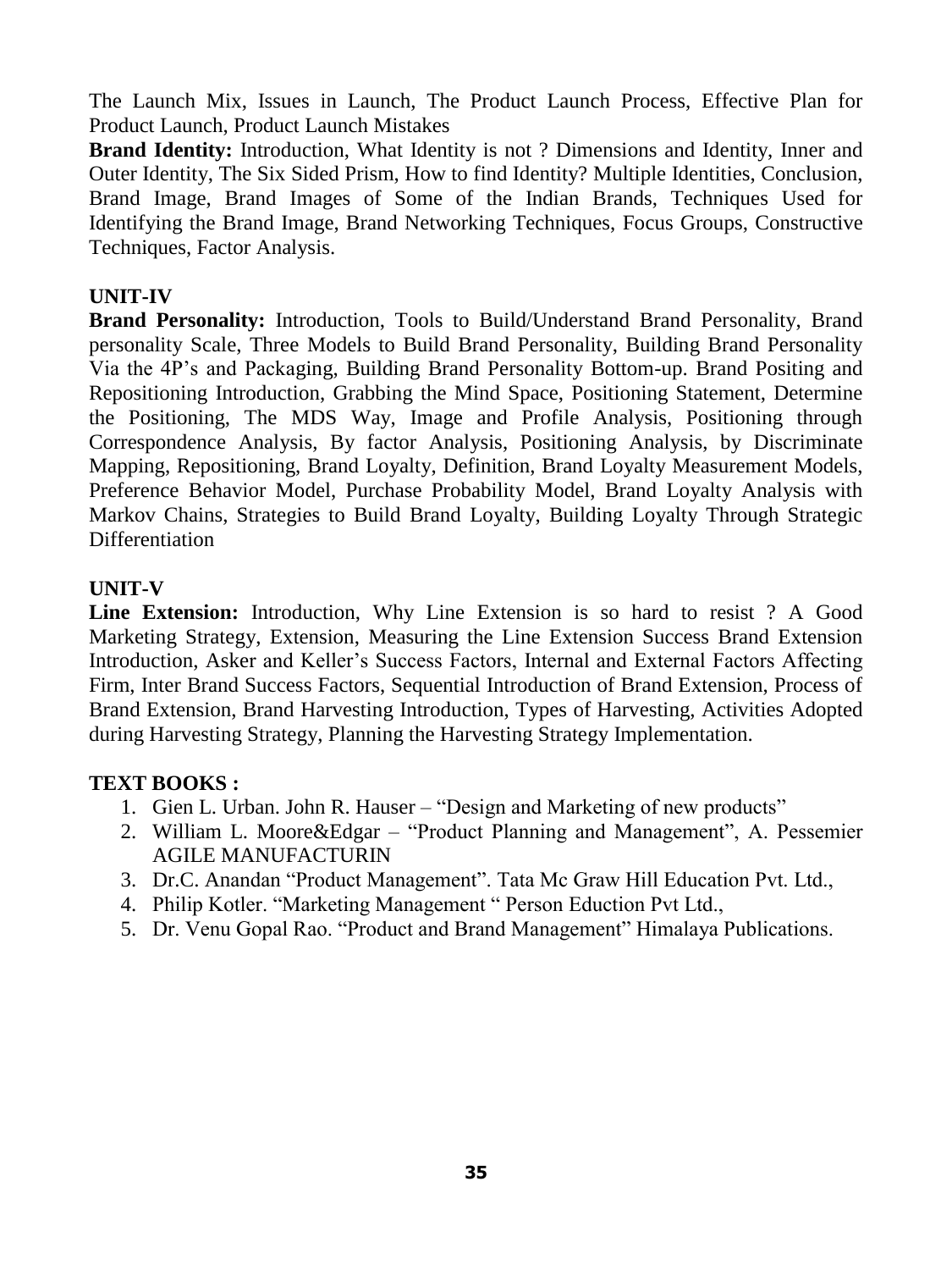## **2015-16 JNTUA COLLEGE OF ENGINEERING (AUTONOMOUS): ANANTAPURAMU DEPARTMENT OF MECHANICAL ENGINEERING M.Tech - PRODUCTION DESIGN II- SEMESTER L P C 4 - 4**

## **TRIBOLOGY IN DESIGN** (Elective-III) **(15D34205)**

#### **UNIT I SURFACE INTERACTION AND FRICTION**

Topography of Surfaces – Surface features-Properties and measurement – Surface interaction – Adhesive Theory of Sliding Friction –Rolling Friction-Friction properties of metallic and nonmetallic materials – friction in extreme conditions –Thermal considerations in sliding contact

#### **UNIT II WEAR AND SURFACE TREATMENT**

Types of wear – Mechanism of various types of wear – Laws of wear –Theoretical wear models-Wear of Metals and Non metals – Surface treatments – Surface modifications – surface coatings methods- Surface Topography measurements –Laser methods – instrumentation - International standards in friction and wear measurements

#### **UNIT III LUBRICANTS AND LUBRICATION REGIMES**

Lubricants and their physical properties- Viscosity and other properties of oils –Additives-and selection of Lubricants- Lubricants standards ISO,SAE,AGMA, BIS standards – Lubrication Regimes –Solid Lubrication-Dry and marginally lubricated contacts- Boundary Lubrication-Hydrodynamic lubrication –– Elasto and plasto hydrodynamic - Magneto hydrodynamic lubrication – Hydro static lubrication – Gas lubrication.

#### **UNIT IV THEORY OF HYDRODYNAMIC AND HYDROSTATIC LUBRICATION**

Reynolds Equation,-Assumptions and limitations-One and two dimensional Reynolds Equation-Reynolds and Somerfield boundary conditions- Pressure wave, flow, load capacity and friction calculations in Hydrodynamic bearings-Long and short bearings-Pad bearings and Journal bearings-Squeeze film effects-Thermal considerations-Hydrostatic lubrication of Pad bearing-Pressure , flow , load and friction calculations-Stiffness considerations- Various types of flow restrictors in hydrostatic bearings

#### **UNIT V HIGH PRESSURE CONTACTS AND ELASTO HYDRODYNAMIC LUBRICATION**

Rolling contacts of Elastic solids**-** contact stresses – Hertzian stress equation- Spherical and cylindrical contacts-Contact Fatigue life- Oil film effects- Elasto Hydrodynamic lubrication Theory-Soft and hard EHL-Reynolds equation for elasto hydrodynamic lubrication- - Film shape within and outside contact zones-Film thickness and friction calculation- Rolling bearings- Stresses and deflections-Traction drives.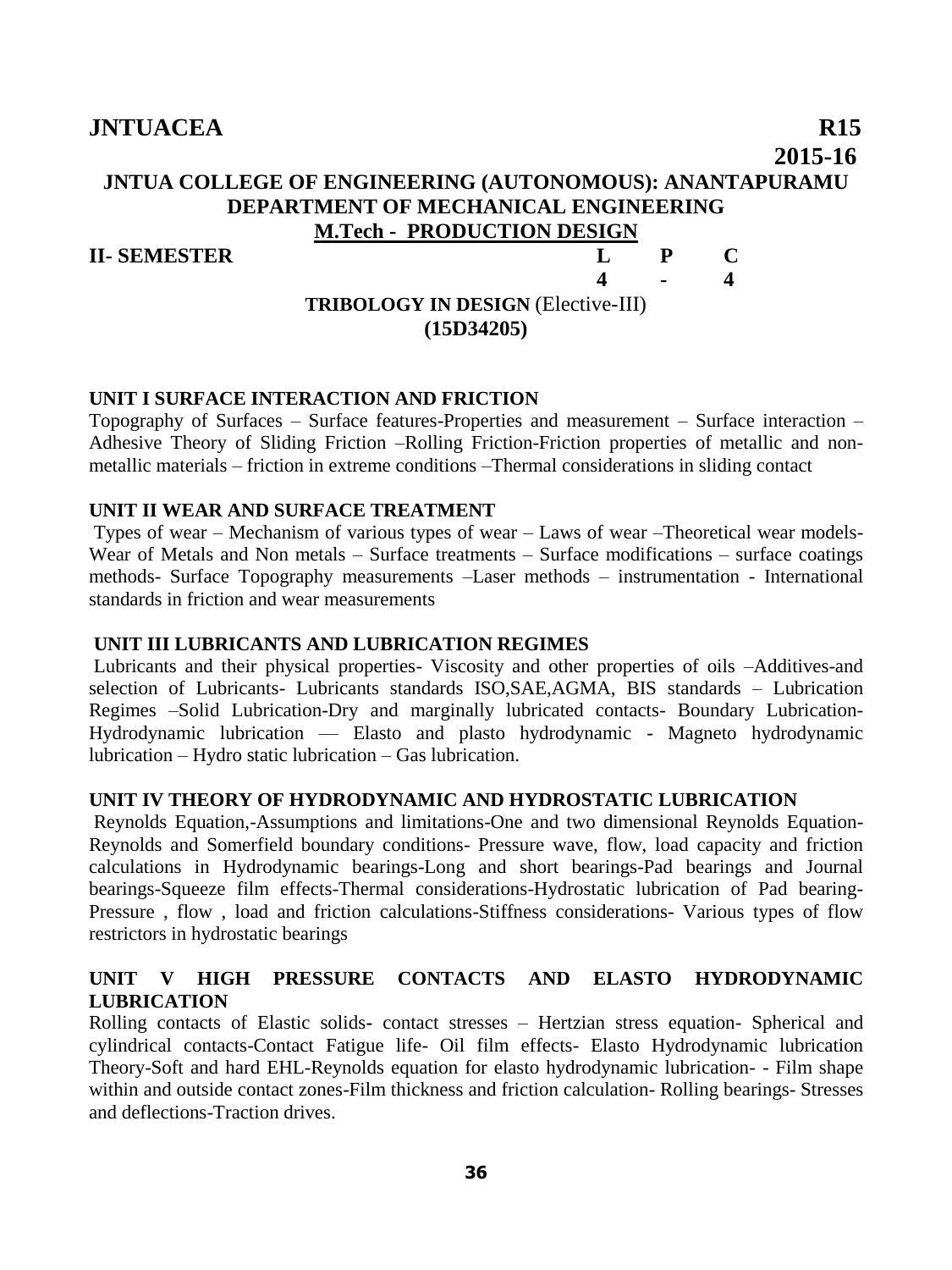#### **REFERENCES**

1. Rabinowicz.E, "Friction and Wear of materials", John Willey &Sons ,UK,1995 2. Cameron, A. "Basic Lubrication Theory", Ellis Herward Ltd., UK, 1981

3. Halling, J. (Editor) – "Principles of Tribology ", Macmillian – 1984.

4. Williams J.A. "Engineering Tribology", Oxford Univ. Press, 1994.

5. S.K.Basu, S.N.Sengupta & B.B.Ahuja ,"Fundamentals of Tribology", Prentice –Hall of India Pvt Ltd , New Delhi, 2005

6. G.W.Stachowiak & A.W .Batchelor , Engineering Tribology, Butterworth-Heinemann, UK, 2005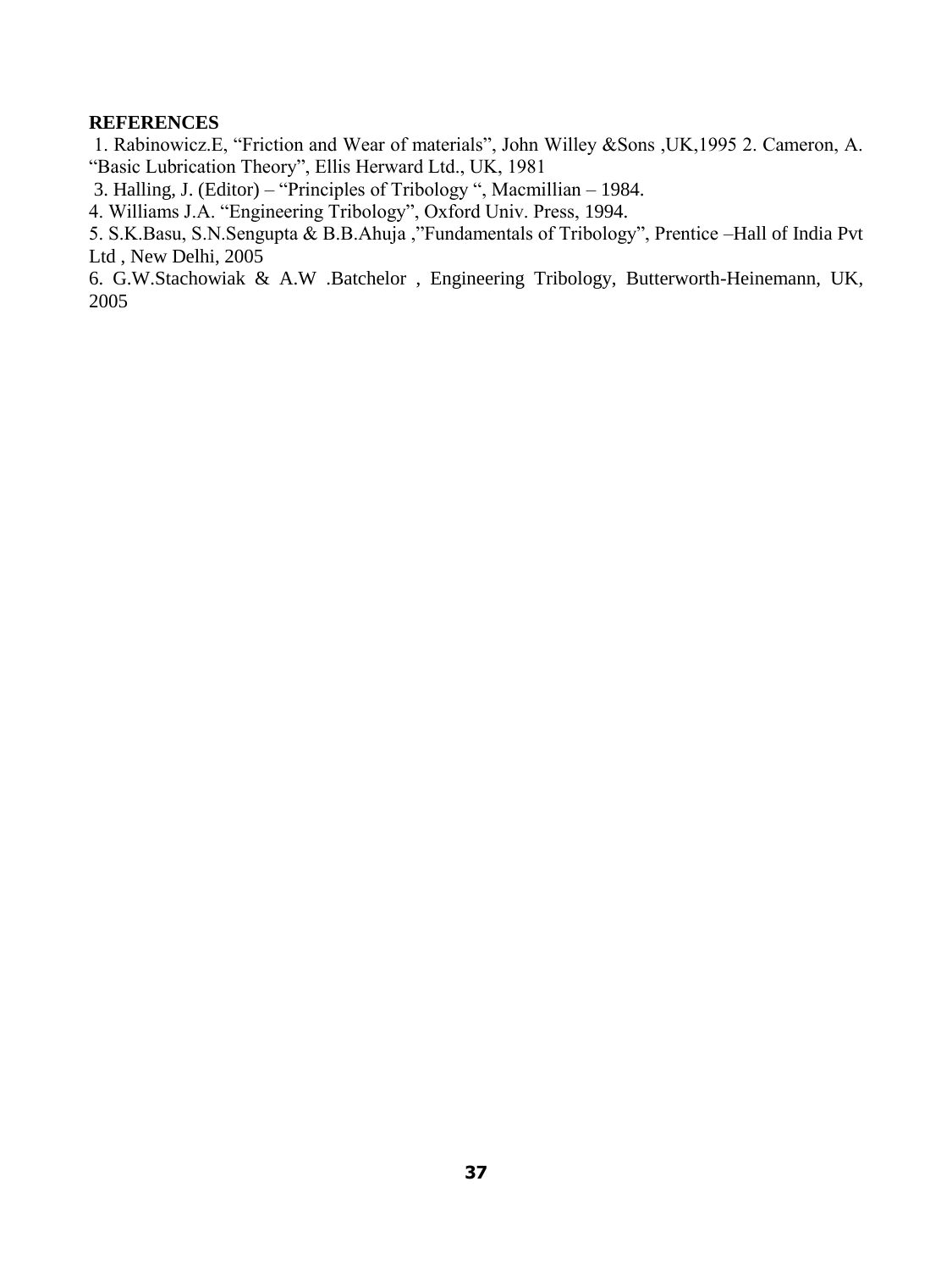## **2015-16 JNTUA COLLEGE OF ENGINEERING (AUTONOMOUS): ANANTAPURAMU DEPARTMENT OF MECHANICAL ENGINEERING M.Tech PRODUCTION DESIGN II- SEMESTER L P C 4 - 4**

## **DESIGN OF HYDRAULIC AND PNEUMATIC SYSTEMS** (Elective-III) **(15D34206)**

#### **UNIT I OIL HYDRAULIC SYSTEMS AND HYDRAULIC ACTUATORS**

Hydraulic Power Generators – Selection and specification of pumps, pump characteristics. Linear and Rotary Actuators – selection, specification and characteristics.

#### **UNIT II CONTROL AND REGULATION ELEMENTS**

Pressure - direction and flow control valves - relief valves, non-return and safety valves - actuation systems.

#### **UNIT III HYDRAULIC CIRCUITS**

Reciprocation, quick return, sequencing, synchronizing circuits - accumulator circuits - industrial circuits - press circuits - hydraulic milling machine - grinding, planning, copying, - forklift, earth mover circuits- design and selection of components - safety and emergency mandrels.

#### **UNIT IV PNEUMATIC SYSTEMS AND CIRCUITS**

Pneumatic fundamentals - control elements, position and pressure sensing - logic circuits switching circuits - fringe conditions modules and these integration - sequential circuits - cascade methods - mapping methods - step counter method - compound circuit design - combination circuit design.

#### **UNIT V INSTALLATION, MAINTENANCE AND SPECIAL CIRCUITS**

Pneumatic equipments- selection of components - design calculations – application -fault finding hydro pneumatic circuits - use of microprocessors for sequencing - PLC, Low cost automation - Robotic circuits.

#### **REFERENCES**

- 1. Antony Espossito, "Fluid Power with Applications", Prentice Hall, 1980.
- 2. Dudleyt, A. Pease and John J. Pippenger, "Basic fluid power", Prentice Hall, 1987.
- 3. Andrew Parr, "Hydraulic and Pneumatics" (HB), Jaico Publishing House, 1999.
- 4. Bolton. W., "Pneumatic and Hydraulic Systems ", Butterworth –Heinemann, 1997.
- 5. K.Shanmuga Sundaram, "Hydraulic and Pneumatic Controls: Understanding made Easy"
- S.Chand & Co Book publishers, New Delhi, 2006 (Reprint 2009)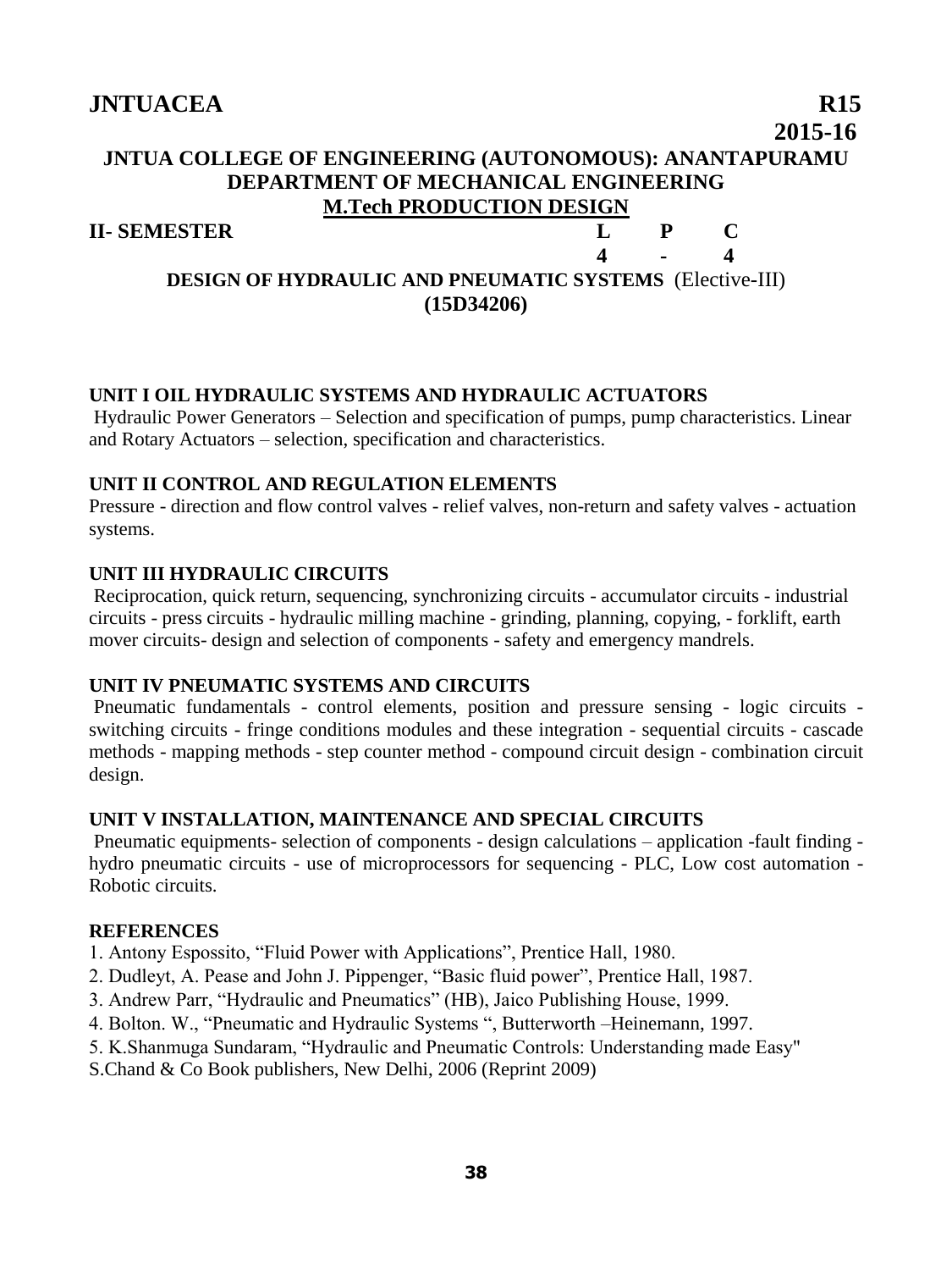## **2015-16 JNTUA COLLEGE OF ENGINEERING (AUTONOMOUS): ANANTAPURAMU DEPARTMENT OF MECHANICAL ENGINEERING M.Tech PRODUCTION DESIGN**

#### **II- SEMESTER L P C**

## **4 - 4 ADDITIVE MANUFACTURING** (Elective-III) **(15D34207)**

#### **UNIT I INTRODUCTION:**

Need - Development of AM systems – AM process chain - Impact of AM on Product Development - Virtual Prototyping- Rapid Tooling – RP to AM -Classification of AM processes-Benefits-Applications.

**UNIT II REVERSE ENGINEERING AND CAD MODELING:**  Basic concept- Digitization techniques – Model reconstruction – Data Processing for Rapid Prototyping: CAD model preparation, Data requirements – Geometric modeling techniques: Wire frame, surface and solid modeling – data formats - Data interfacing, Part orientation and support generation, Support structure design, Model Slicing, Tool path generation-Software for AM- Case studies.

#### **UNIT III LIQUID BASED AND SOLID BASED ADDITIVE MANUFACTURING SYSTEMS:**

Stereolithography Apparatus (SLA): Principle, pre-build process, part-building and post-build processes, photo polymerization of SL resins, part quality and process planning, recoating issues, materials, advantages, limitations and applications. Solid Ground Curing (SGC): working principle, process, strengths, weaknesses and applications. Fused deposition Modeling (FDM): Principle, details of processes, process variables, types, products, materials and applications. Laminated Object Manufacturing (LOM): Working Principles, details of processes, products, materials, advantages, limitations and applications - Case studies.

**UNIT IV POWDER BASED ADDITIVE MANUFACTURING SYSTEMS:** Selective Laser Sintering (SLS): Principle, process, Indirect and direct SLS- powder structures, materials, post processing, surface deviation and accuracy, Applications. Laser Engineered Net Shaping (LENS): Processes, materials, products, advantages, limitations and applications– Case Studies.

#### **UNIT V OTHER ADDITIVE MANUFACTURING SYSTEMS**

Three dimensional Printing (3DP): Principle, basic process, Physics of 3DP, types of printing, process capabilities, material system. Solid based, Liquid based and powder based 3DP systems, strength and weakness, Applications and case studies. Shape Deposition Manufacturing (SDM), Ballastic Particle Manufacturing (BPM), Selective Laser Melting, Electron Beam Melting.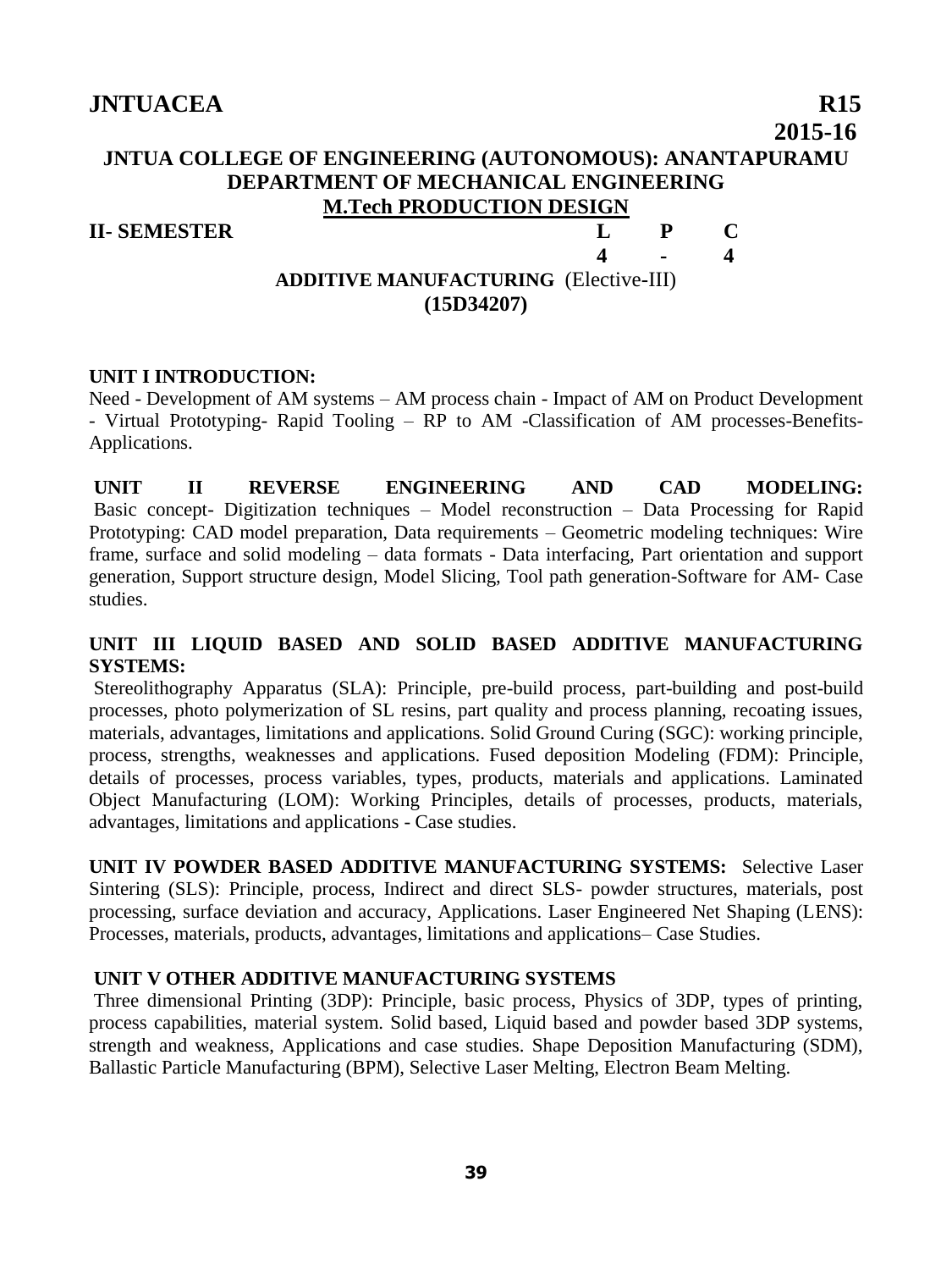#### **REFERENCES**

1. Gibson, I., Rosen, D.W. and Stucker, B., "Additive Manufacturing Methodologies: Rapid Prototyping to Direct Digital Manufacturing", Springer, 2010.

2. Chua, C.K., Leong K.F. and Lim C.S., "Rapid prototyping: Principles and applications", second edition, World Scientific Publishers, 2010.

3. Gebhardt, A., "Rapid prototyping", Hanser Gardener Publications, 2003.

4. Liou, L.W. and Liou, F.W., "Rapid Prototyping and Engineering applications : A tool box for prototype development", CRC Press, 2011.

5. Kamrani, A.K. and Nasr, E.A., "Rapid Prototyping: Theory and practice", Springer, 2006.

6. Hilton, P.D. and Jacobs, P.F., Rapid Tooling: Technologies and Industrial Applications, CRC press, 2005.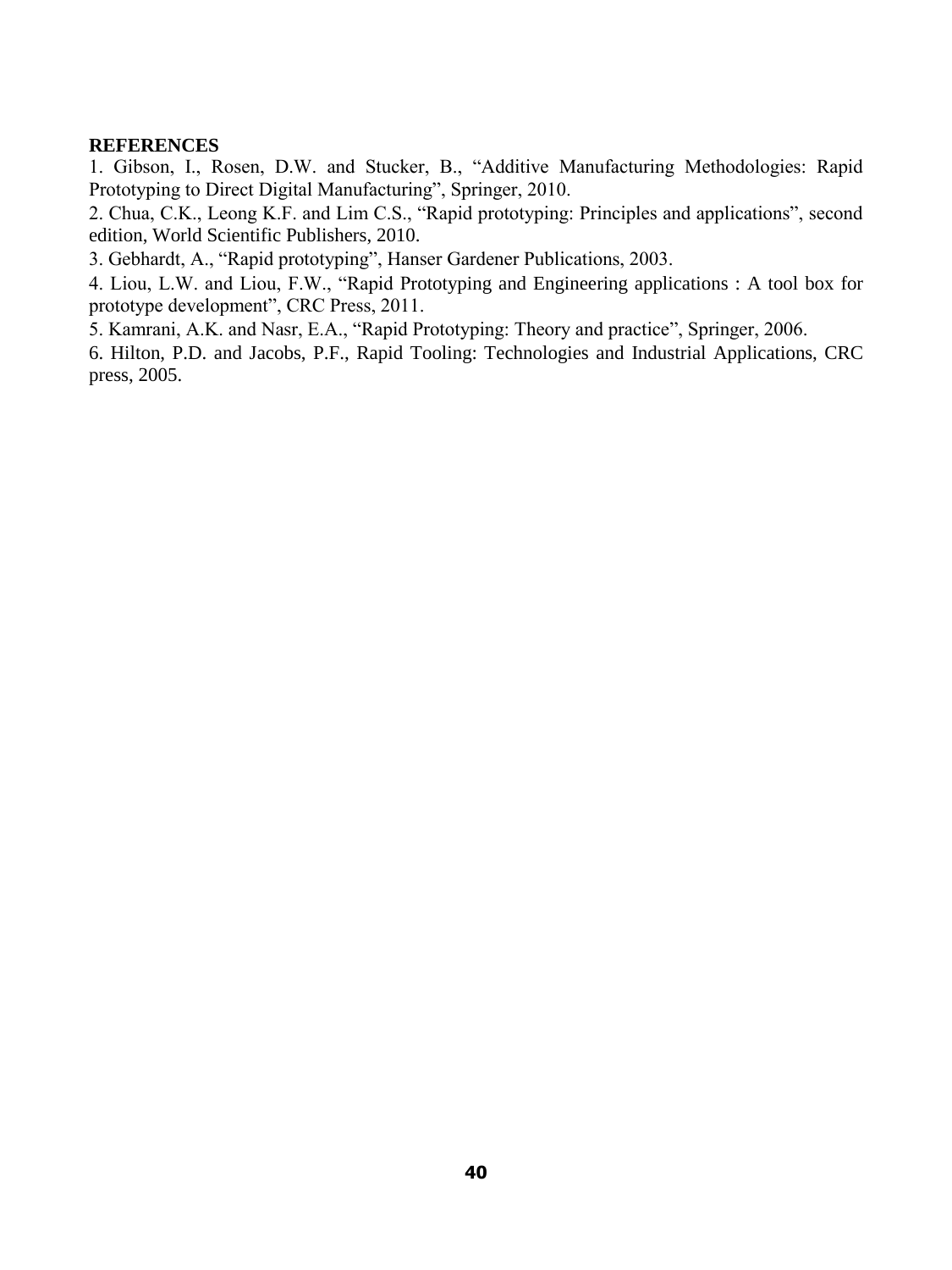## **2015-16 JNTUA COLLEGE OF ENGINEERING (AUTONOMOUS): ANANTAPURAMU DEPARTMENT OF MECHANICAL ENGINEERING M.Tech PRODUCTION DESIGN II- SEMESTER L P C**

#### **4 - 4 DESIGN FOR MANUFACTURE, ASSEMBLY AND ENVIRONMENTS (Elective-IV) (15D34208)**

## **UNIT I INTRODUCTION**

General design principles for manufacturability - strength and mechanical factors, mechanisms selection, evaluation method, Process capability - Feature tolerances Geometric tolerances -Assembly limits -Datum features - Tolerance stacks.

## **UNIT II FACTORS INFLUENCING FORM DESIGN**

Working principle, Material, Manufacture, Design- Possible solutions - Materials choice - Influence of materials on form design - form design of welded members, forgings and castings.

## **UNIT III COMPONENT DESIGN - MACHINING CONSIDERATION**

Design features to facilitate machining - drills - milling cutters - keyways - Doweling procedures, counter sunk screws - Reduction of machined area- simplification by separation - simplification by amalgamation - Design for machinability - Design for economy - Design for clampability - Design for accessibility - Design for assembly.

## **UNIT IV COMPONENT DESIGN – CASTING CONSIDERATION**

Redesign of castings based on Parting line considerations - Minimizing core requirements, machined holes, redesign of cast members to obviate cores. Identification of uneconomical design - Modifying the design - group technology - Computer Applications for DFMA

#### **UNIT V DESIGN FOR THE ENVIRONMENT**

Introduction – Environmental objectives – Global issues – Regional and local issues – Basic DFE methods – Design guide lines – Example application – Lifecycle assessment – Basic method – AT&T"s environmentally responsible product assessment - Weighted sum assessment method – Lifecycle assessment method – Techniques to reduce environmental impact – Design to minimize material usage – Design for disassembly – Design for recyclability – Design for remanufacture – Design for energy efficiency – Design to regulations and standards.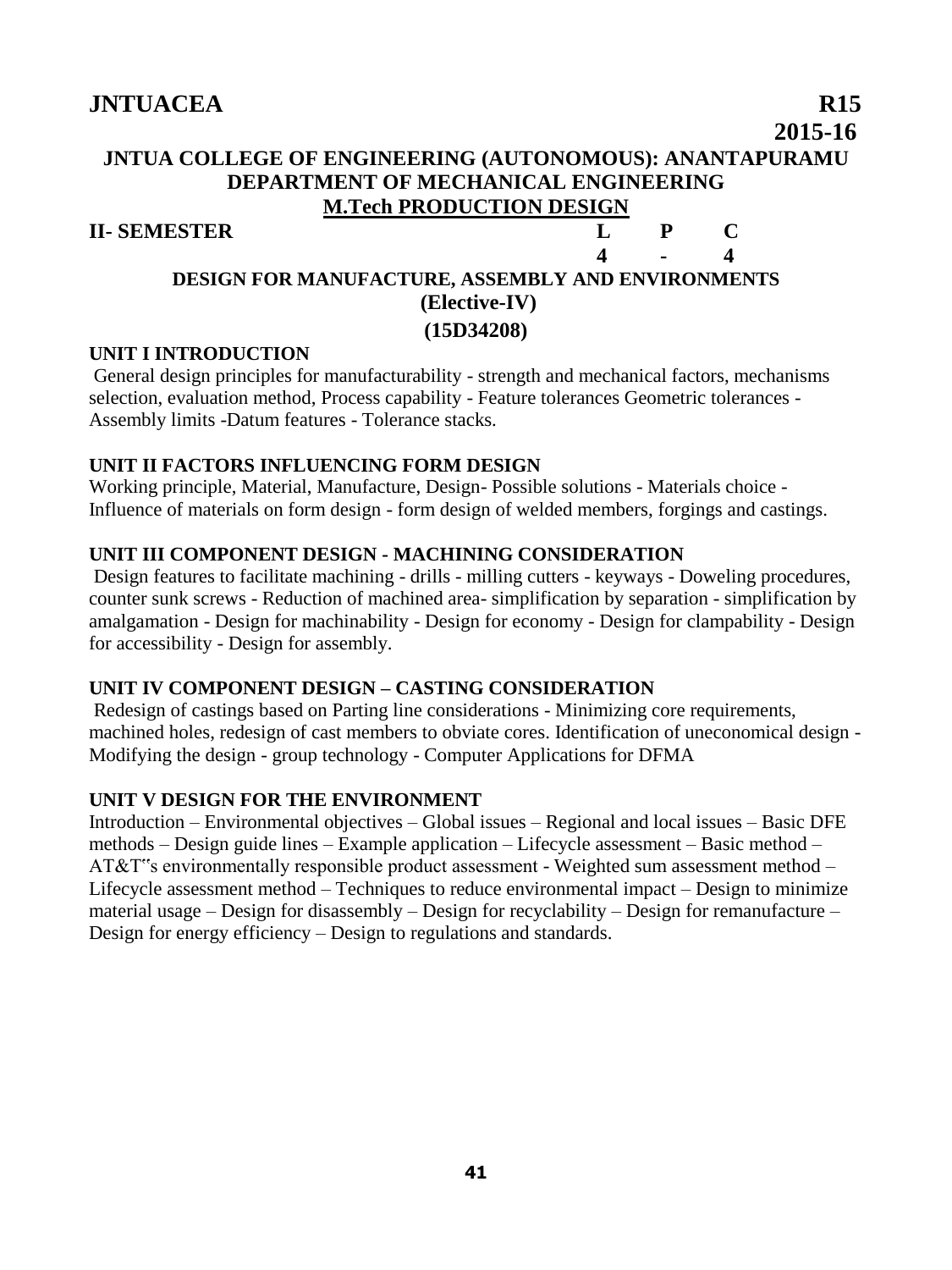#### **REFERENCES**

1. Boothroyd, G, 1980 Design for Assembly Automation and Product Design. New York, Marcel Dekker.

2. Bralla, Design for Manufacture handbook, McGraw hill, 1999.

3. Boothroyd, G, Heartz and Nike, Product Design for Manufacture, Marcel Dekker, 1994. 4.

Dickson, John. R, and Corroda Poly, Engineering Design and Design for Manufacture and Structural Approach, Field Stone Publisher, USA, 1995.

5. Fixel, J. Design for the Environment McGraw hill., 1996.

6. Graedel T. Allen By. B, Design for the Environment Angle Wood Cliff, Prentice Hall. Reason Pub., 1996.

7. Kevien Otto and Kristin Wood, Product Design. Pearson Publication, 2004.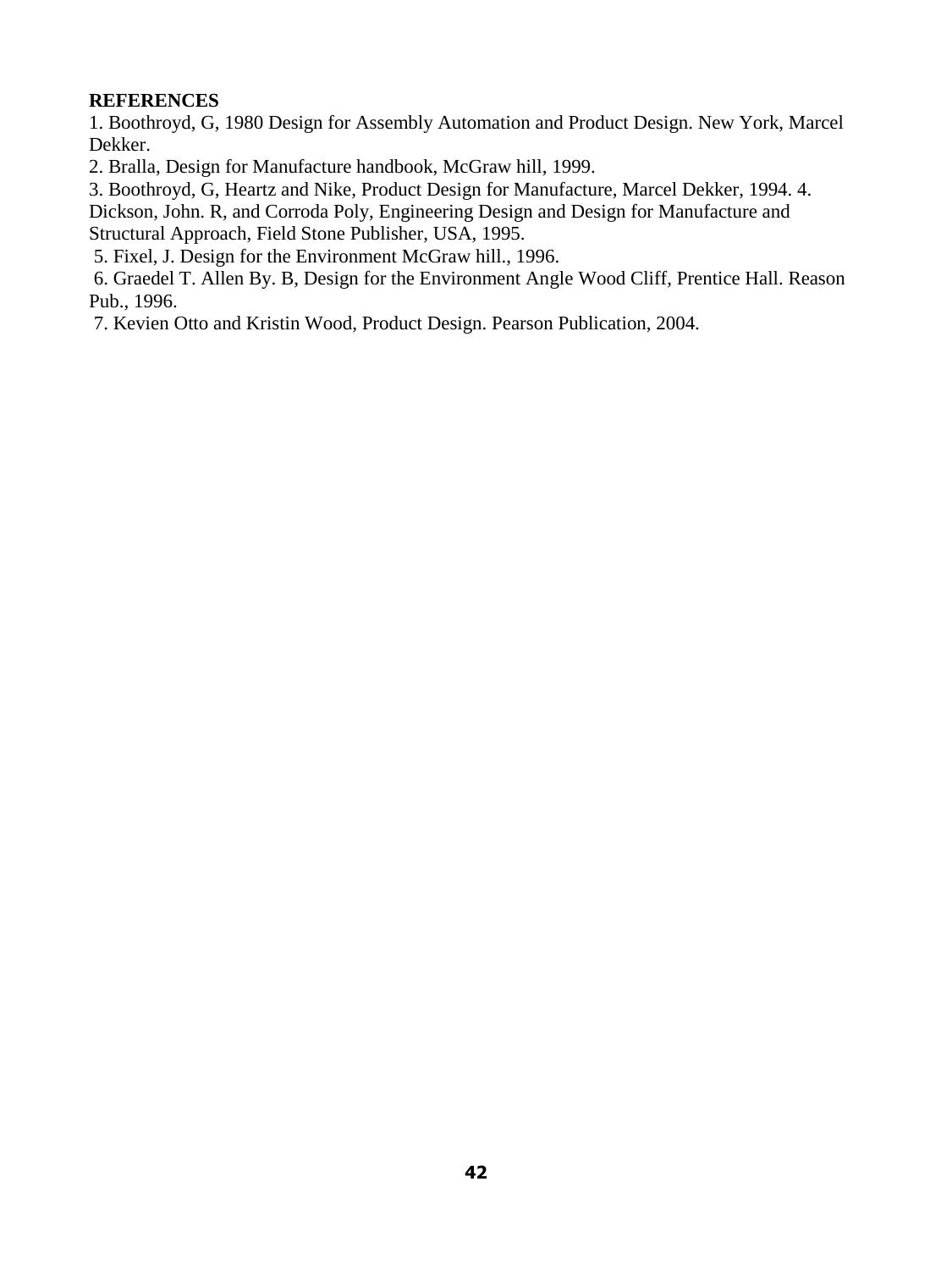## **JNTUACEA** R15  **2015-16 JNTUA COLLEGE OF ENGINEERING (AUTONOMOUS): ANANTAPURAMU DEPARTMENT OF MECHANICAL ENGINEERING M.Tech PRODUCTION DESIGN II- SEMESTER L P C 4 - 4 ADVANCED METAL FORMING TECHNIQUE (Elective-IV) (15D34209)**

#### **UNIT I INTRODUCTION TO THEORY OF PLASTICITY AND FORMING**

Theory of plastic deformation – Yield criteria – Tresca and Von-mises – Distortion energy – Stress-strain relation – Mohr"s circle representation of a state of stress – cylindrical and spherical co-ordinate system – upper and lower bound solution methods – thermo elastic Elasto plasticity – elasto visco plasticity

#### **UNIT II THEORY AND PRACTICE OF BULK FORMING PROCESSES**

 Analysis of plastic deformation in Forging, Rolling, Extrusion, rod/wire drawing and tube drawing – Effect of friction – calculation of forces, work done – Process parameters, equipment used – Defects – applications – Recent advances in Forging, Rolling, Extrusion and Drawing processes – Design consideration in forming - Formability of laminated sheet - Overview of FEM applications in Metal Forming analysis.

#### **UNIT III SHEET METAL FORMING**

Formability studies – Conventional processes – H E R F techniques – Superplastic forming techniques – Hydro forming – Stretch forming – Water hammer forming – Principles and process parameters – Advantage, Limitations and application

#### **UNIT IV POWDER METALLURGY AND SPECIAL FORMING PROCESSES**

Overview of P/M technique – Advantages – applications – Powder preform forging – powder rolling – Tooling, process parameters and applications. - Orbital forging – Isothermal forging – Hot and cold isostatic pressing – High speed extrusion – Rubber pad forming – Fine blanking – LASER beam forming

#### **UNIT V ELECTROMAGNETIC FORMING AND ITS APPLICATIONS**

Electromagnetic Forming Process – Electro – Magnetic Forming Machines – Process Variables – Coils and Dies – Effect of Resistivity and Geometry – EM tube and sheet forming, stamping, shearing and welding – Applications – Finite Element Analysis of EM forming.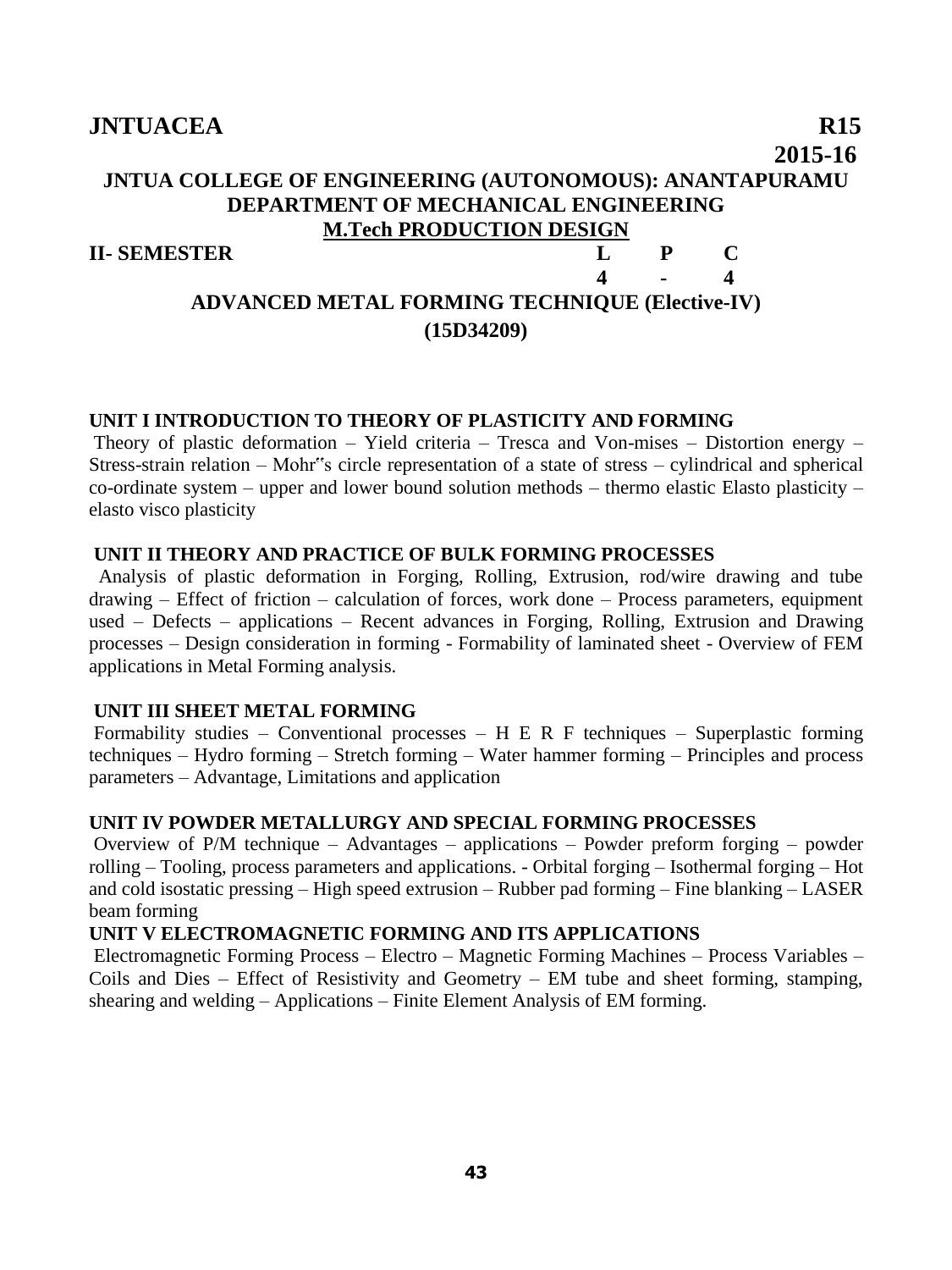#### **REFERENCES**

- 1. Dieter G.E., Mechanical Metallurgy (Revised Edition II) McGraw Hill Co., 2004
- 2. Proceedings of International Workshop on EMFT 2010, Anna University

3. Altan T., Metal forming – Fundamentals and applications – American Society of Metals, Metals park, 2003.

4. ASM Hand book, Forming and Forging, Ninth edition, Vol – 14, 2003

5. SHIRO KOBAYASHI, SOO-IK-oh-ALTAN, T,Metal forming and Finite Element Method, Oxford University Press, 2001.

6. ALTAN.T, SOO-IK-oh, GEGEL, HL – Metal forming, fundamentals and Applications, American Society of Metals, Metals Park, Ohio, 1983.

7. Marciniak, Z., Duncan J.L., Hu S.J., "Mechanics of Sheet Metal Forming", Butterworth-Heinemann An Imprint of Elesevier, 2006

- 8. Proc. Of National Seminar on "Advances in Metal Forming" MIT, March 2000
- 9. SAE Transactions, Journal of Materials and Manufacturing Section 5, 1993-2007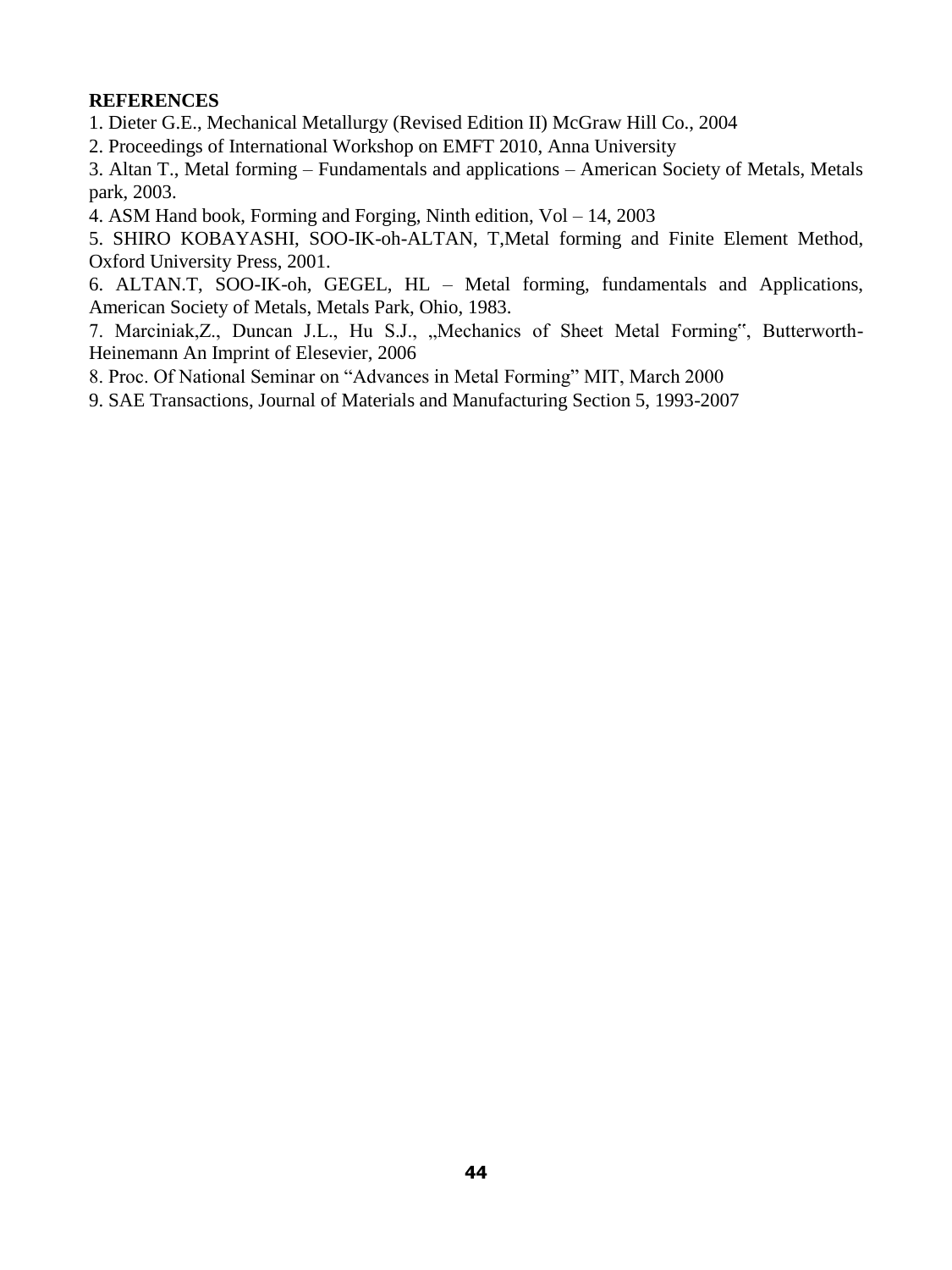## **2015-16 JNTUA COLLEGE OF ENGINEERING (AUTONOMOUS): ANANTAPURAMU DEPARTMENT OF MECHANICAL ENGINEERING M.Tech PRODUCTION DESIGN**

#### **II- SEMESTER L P C**

## **QUALITY CONCEPTS IN PRODUCT DEVELOPMENT** (Elective-IV) **(15D34210)**

**4 - 4**

#### **UNIT I DESIGN FOR QUALITY**

Quality-Objectives and functions-Targets- Measures and Matrices-Design of Experiments –design process-Identification of control factors, noise factors, and performance metrics - developing the experimental plan- experimental design –testing noise factors- Running the experiments – Conducting the analysis-Selecting and conforming factor-Set points-reflecting and repeating.

#### **UNIT II FAILURE MODES & EFFECT ANALYSIS**

Basic methods: Refining geometry and layout, general process of product embodiment - Embodiment checklist- Advanced methods: systems modeling, mechanical embodiment principles-FMEA method- linking fault states to systems modeling

#### **UNIT III DESIGN FOR SIX SIGMA**

Basis of SIX SIGMA –Project selection for SIX SIGMA- SIX SIGMA problem solving- SIX SIGMA in service and small organizations - SIX SIGMA and lean production –Lean SIX SIGMA and services

#### **UNIT IV DESIGN OF EXPERIMENTS**

Importance of Experiments, Experimental Strategies, Basic principles of Design, Terminology, ANOVA, Steps in Experimentation, Sample size, Single Factor experiments - Completely Randomized design, Randomized Block design, Statistical Analysis, Multifactor experiments - Two and three factor full Factorial experiments, 2<sub>K</sub> factorial Experiments, Confounding and Blocking designs, Fractional factorial design, Taguchi"s approach - Steps in experimentation, Design using Orthogonal Arrays, Data Analysis, Robust Design- Control and Noise factors, S/N ratios

## **UNIT V STATISTICAL CONSIDERATION AND RELIABILITY**

Frequency distributions and Histograms- Run charts –stem and leaf plots- Pareto diagrams-Cause and Effect diagrams-Box plots- Probability distribution-Statistical Process control–Scatter diagrams –Multivariable charts –Matrix plots and 3-D plots.-Reliability-Survival and Failure-Series and parallel systems-Mean time between failure-Weibull distribution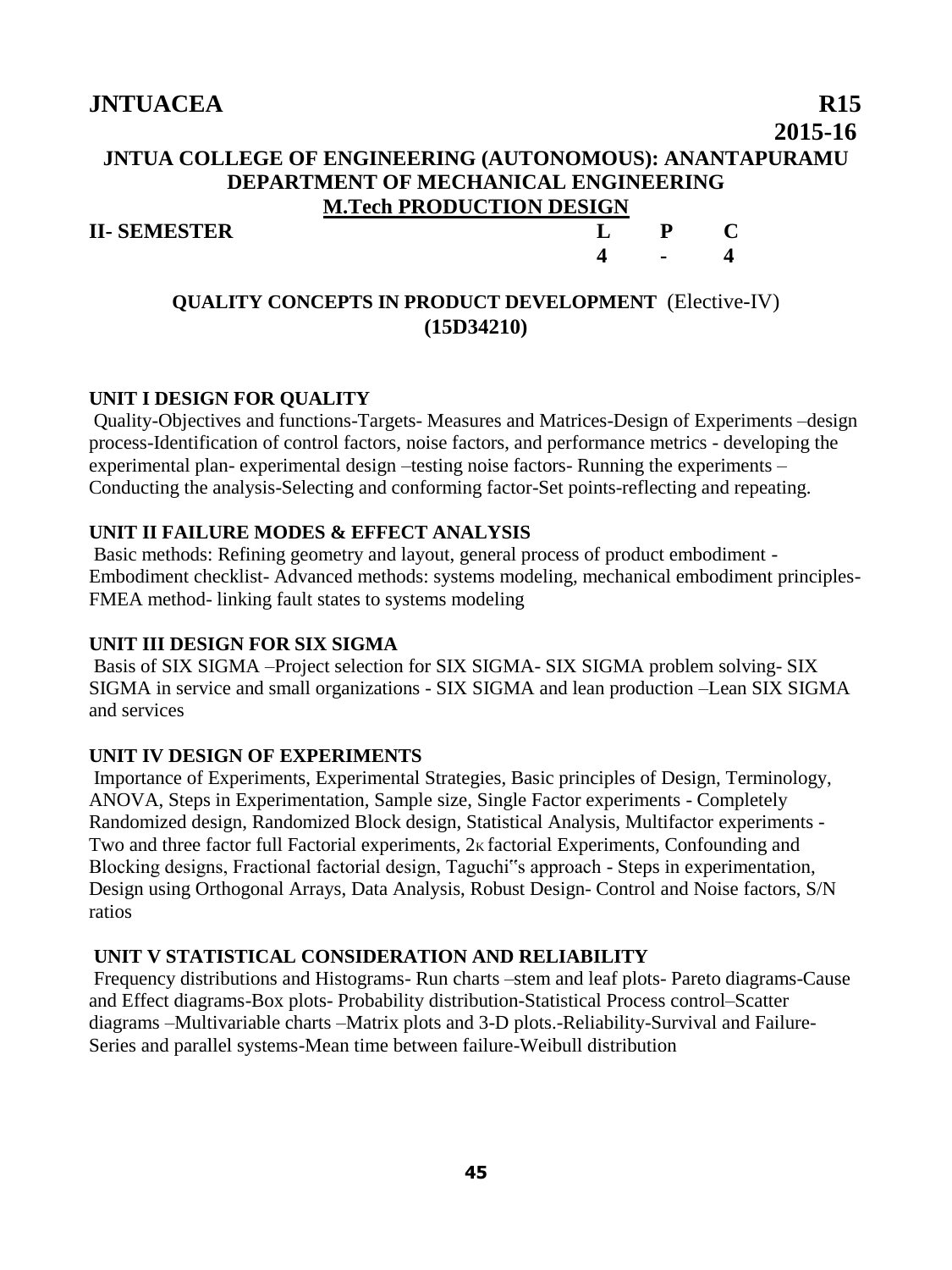#### **REFERENCES:**

1. Product Design Techniques in Reverse Engineering and New Product Development, KEVIN OTTO & KRISTIN WOOD, Pearson Education (LPE), 2001.

2. The Management and control of Quality-6th edition-James R. Evens, William M Lindsay Pub:son south-western(www.swlearning.com)

3. Fundamentals of Quality control and improvement 2nd edition, AMITAVA MITRA, Pearson Education Asia, 2002.

4. Montgomery, D.C., Design and Analysis of experiments, John Wiley and Sons, 2003.

5. Phillip J.Rose, Taguchi techniques for quality engineering, McGraw Hill, 1996.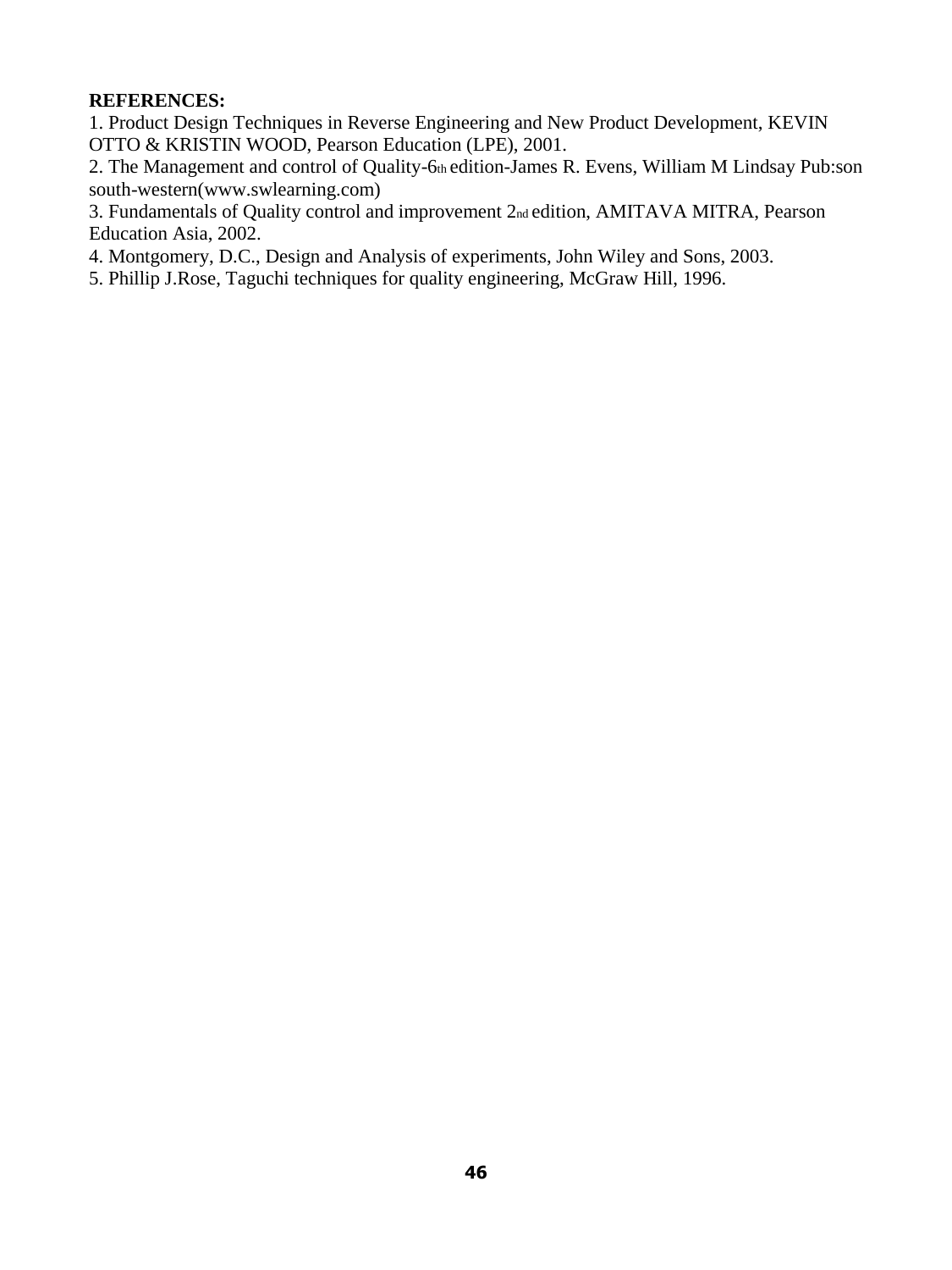## **2015-16 JNTUA COLLEGE OF ENGINEERING (AUTONOMOUS): ANANTAPURAMU DEPARTMENT OF MECHANICAL ENGINEERING M.Tech PRODUCTION DESIGN**

## **II- SEMESTER L P C 4 - 4**

#### **REVERSE ENGINEERING** (Elective-IV) **(Common to Energy Systems & Product Design) (15D32210)**

#### **UNIT I INTRODUCTION**

Scope and tasks of RE - Domain analysis- process of duplicating

#### **UNIT II TOOLS FOR RE**

Functionality- dimensional- developing technical data - digitizing techniques - construction of surface model - solid-part material- characteristics evaluation -software and applicationprototyping - verification

#### **UNIT III CONCEPTS**

History of Reverse Engineering – Preserving and preparation for the four stage process – Evaluation and Verification- Technical Data Generation, Data Verification, Project Implementation

#### **UNIT IV DATA MANAGEMENT**

Data reverse engineering – Three data Reverse engineering strategies – Definition – organization data issues - Software application – Finding reusable software components – Recycling real-time embedded software – Design experiments to evaluate a Reverse Engineering tool – Rule based detection for reverse Engineering user interfaces – Reverse Engineering of assembly programs: A model based approach and its logical basics

#### **UNIT V INTEGRATION**

Cognitive approach to program understated – Integrating formal and structured methods in reverse engineering – Integrating reverse engineering, reuse and specification tool environments to reverse engineering --coordinate measurement - feature capturing - surface and solid members

#### **REFERENCES**

1. Design Recovery for Maintenance and Reuse, T J Biggerstaff, IEEE Corpn. July 1991

- 2. White paper on RE, S. Rugaban, Technical Report, Georgia Instt. of Technology, 1994
- 3. Reverse Engineering, Katheryn, A. Ingle, McGraw-Hill, 1994
- 4. Data Reverse Engineering, Aiken, Peter, McGraw-Hill, 1996
- 5. Reverse Engineering, Linda Wills, Kluiver Academic Publishers, 1996

6. Co-ordinate Measurment and reverse engineering, Donald R. Honsa, ISBN 1555897, American Gear Manufacturers Association